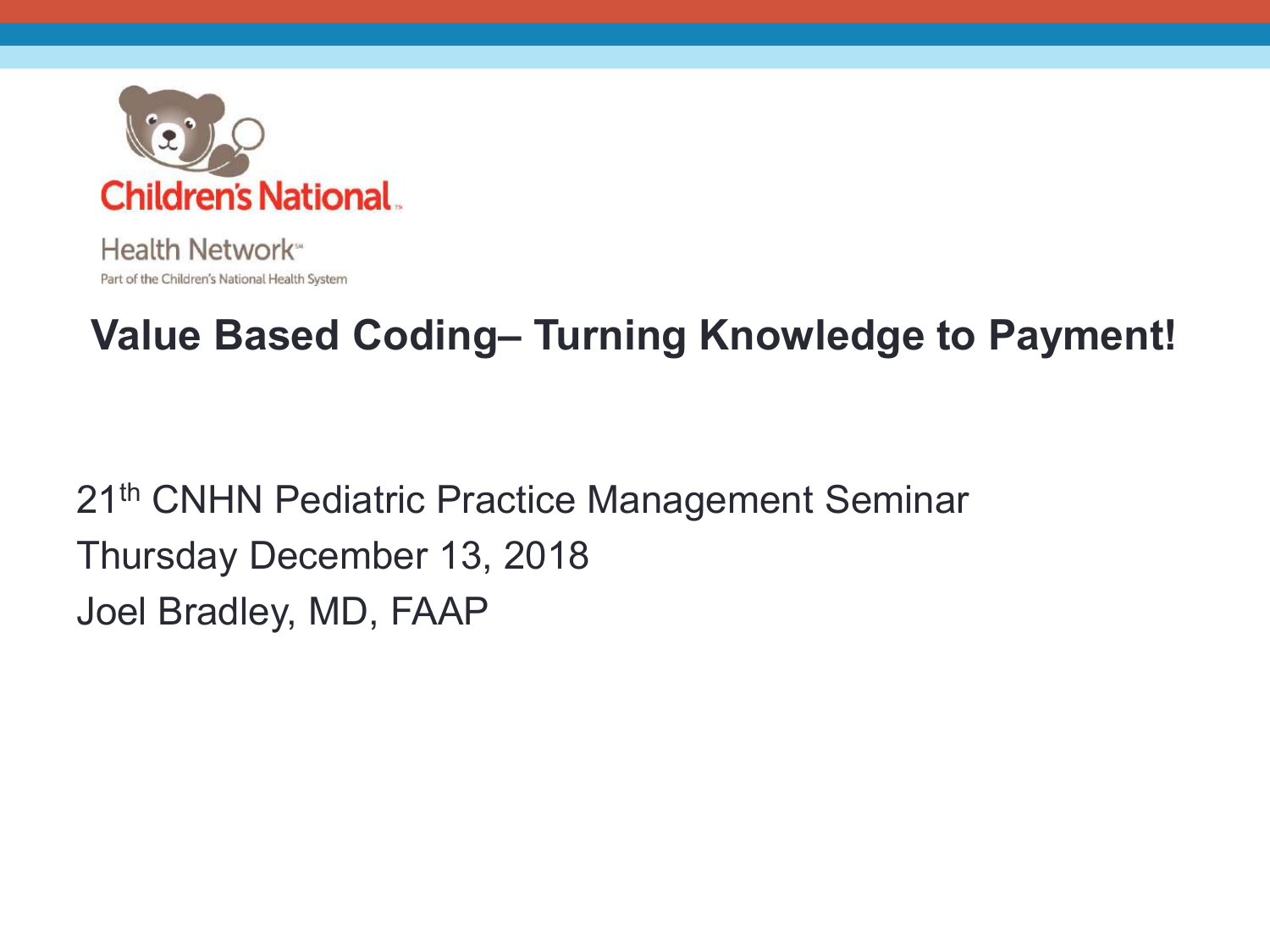### **Faculty Disclosure**

### **Faculty Disclosure Information**

In the past 12 months, we have no relevant financial relationships with the manufacturer(s) of any commercial product(s) and/or provider(s) of commercial services discussed in this CME activity.

I do not intend to discuss an unapproved/investigative use of a commercial product/device in my presentation.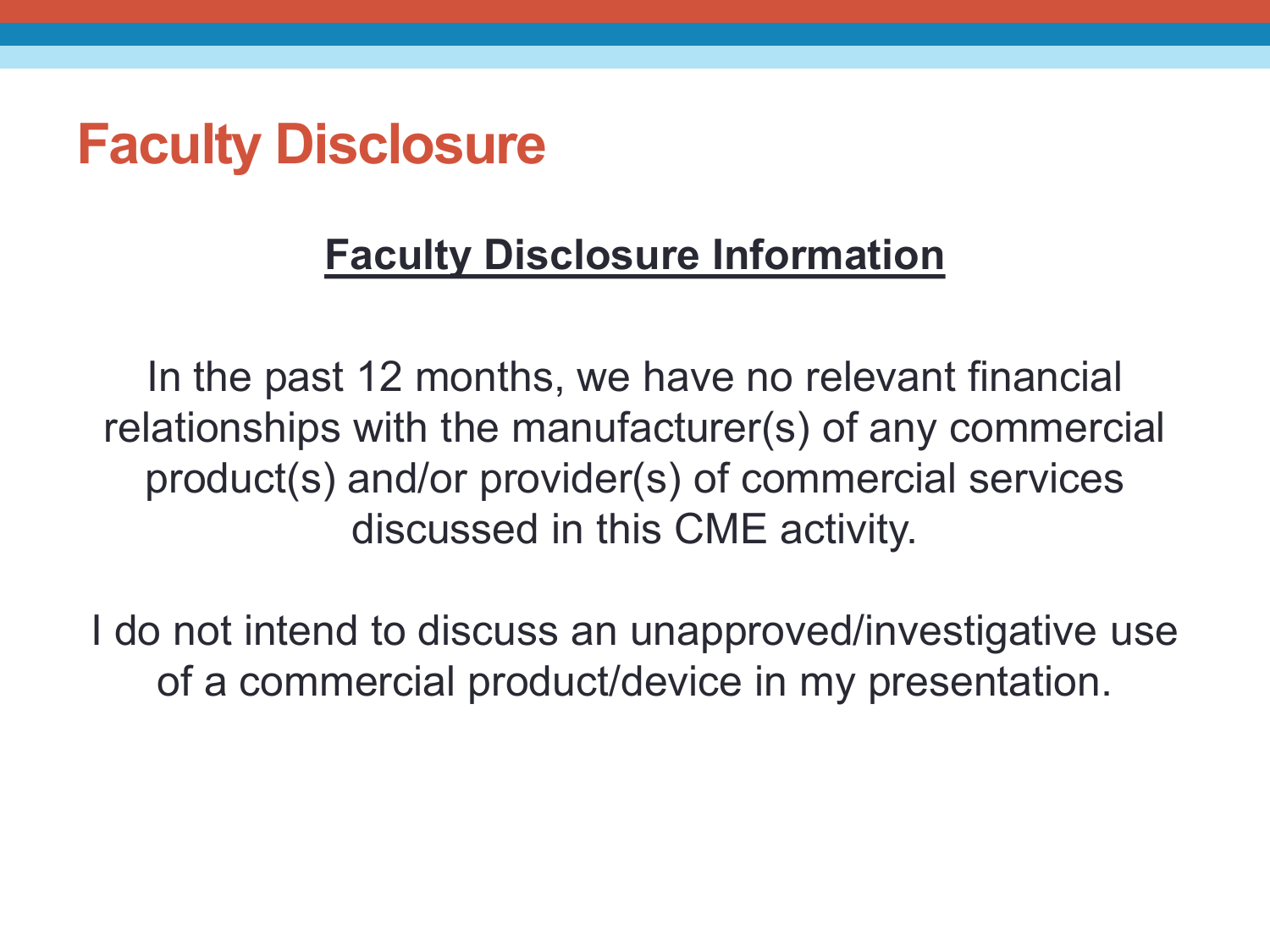## **Learning Objectives**

- Based on this presentation, changes you may wish to make in practice:
	- Beginning 1 Jan.– Use the key coding updates for 2019
	- Apply new knowledge about coding and payment to further your success in Value based payment programs
	- Learn how you can consider new care models built on concepts of population health and team based care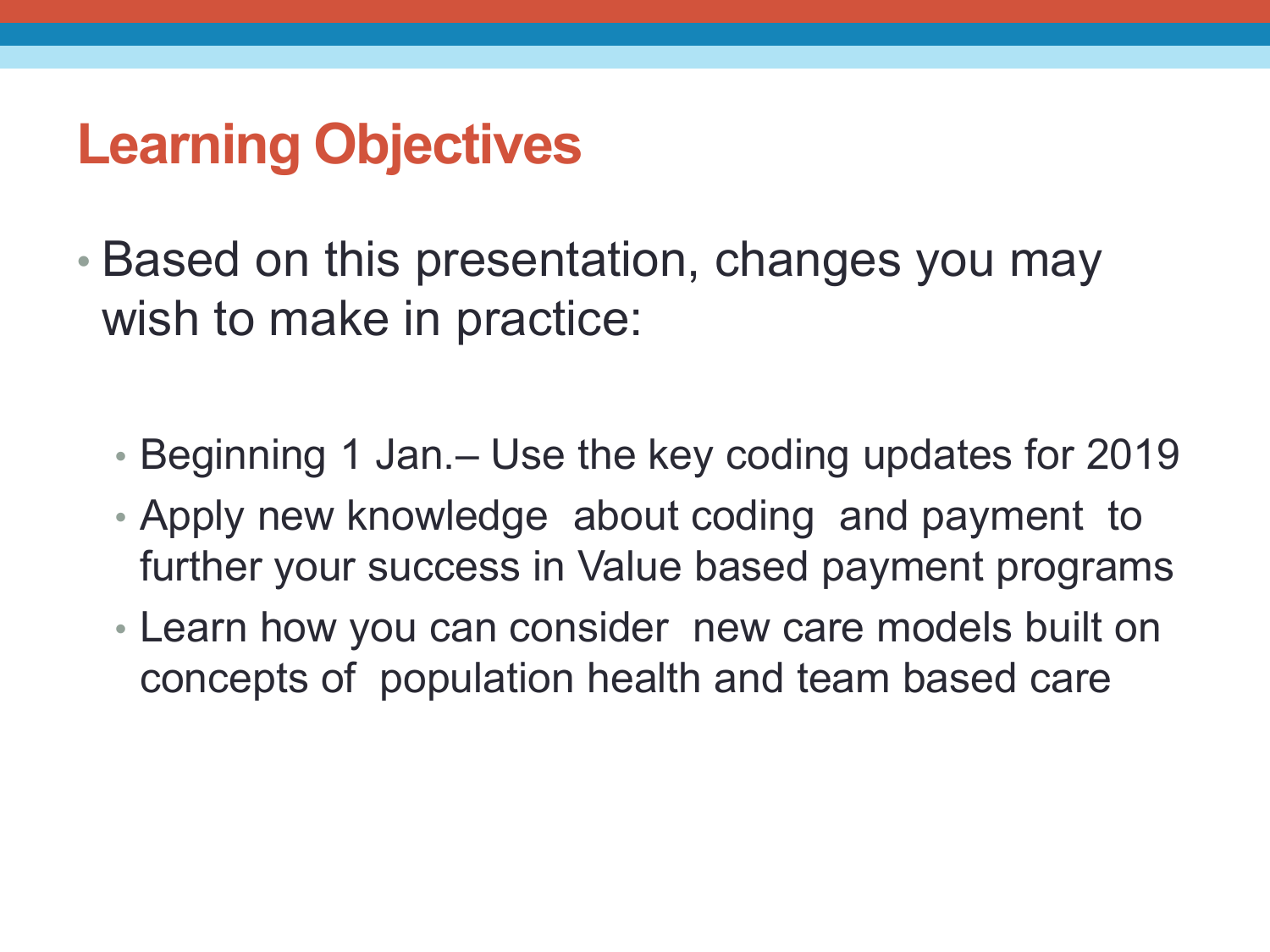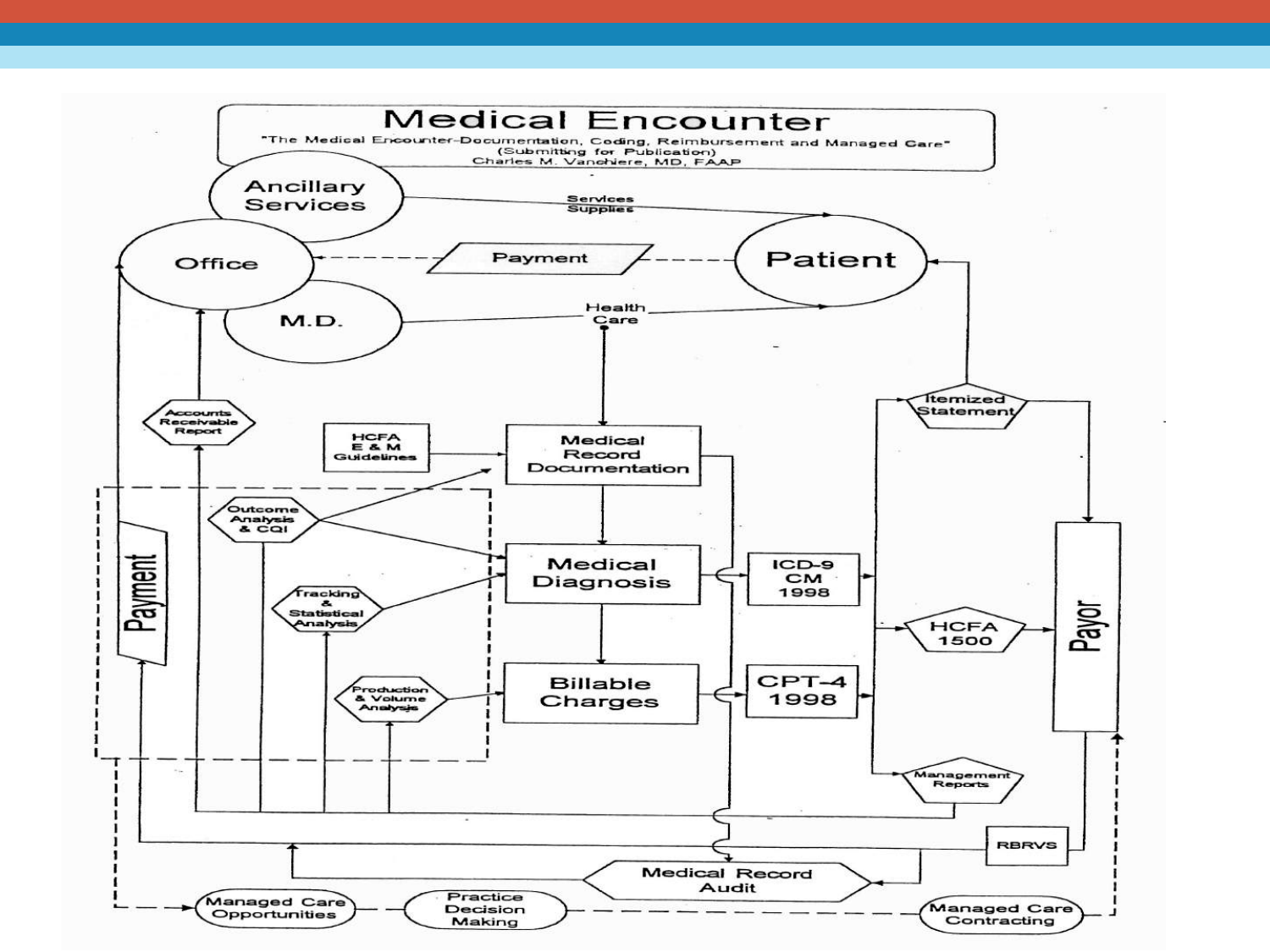# Terminology for "Getting Paid"

### Reporting:

• the "billing" of CPT codes to a payer for services rendered so they can be paid or tracked (entered into a database)

#### Licensure:

• a state entity allowing the provider to perform a service under a "scope of practice" law, act, or regulation

#### Credentialing:

• certification by a public or private payer defining the services for which the provider will be paid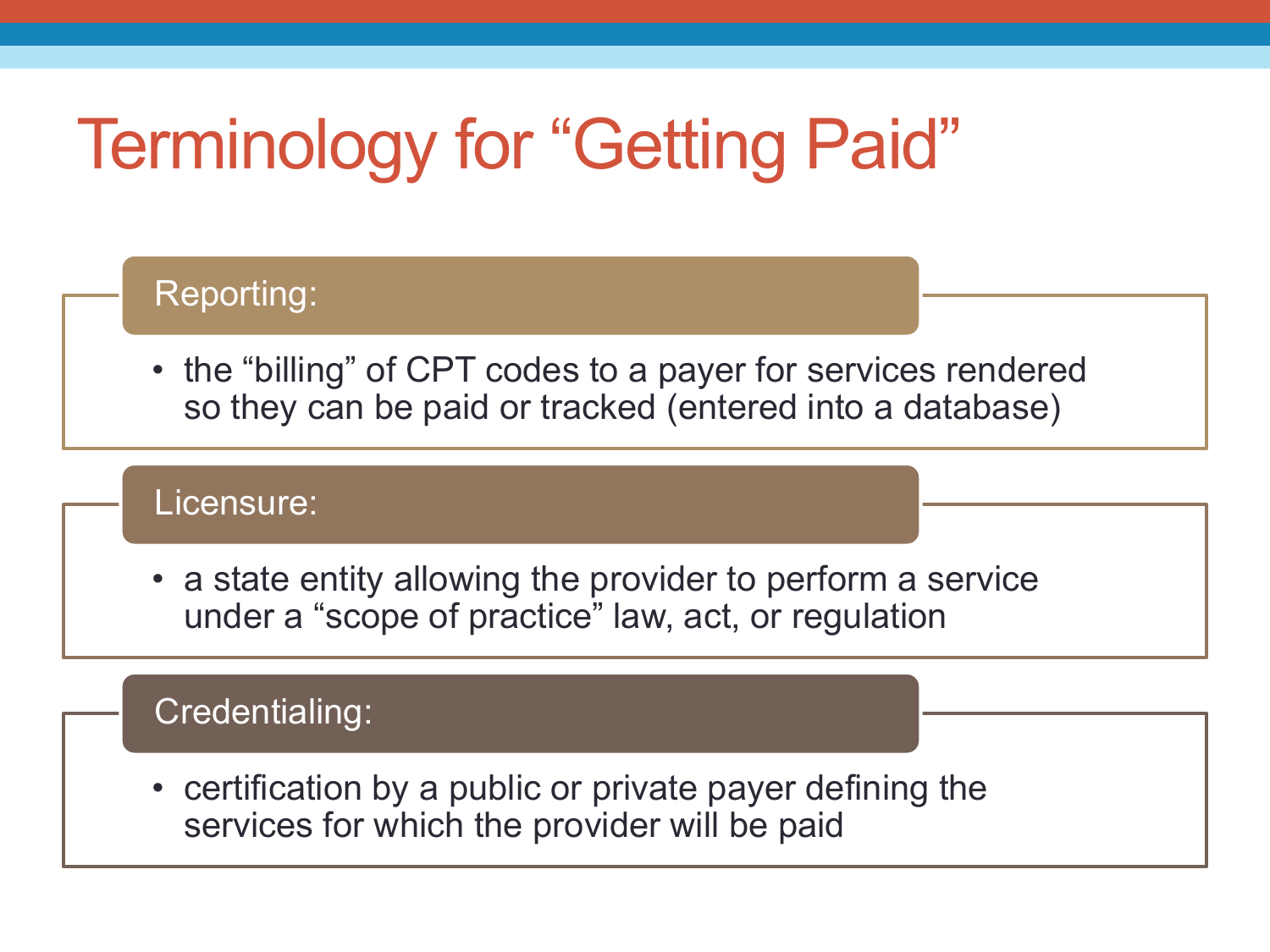# Current Procedural Terminology (CPT)

- Copyrighted publication by the AMA
- Used as the standard Medicare code set since 1990's
- Tell payers what service was performed by a physician on a given patient on a given date
- Provides common definitions for physician work based on
	- Nature and amount of work
	- Place and type of service
	- Patient's health and age (in some cases)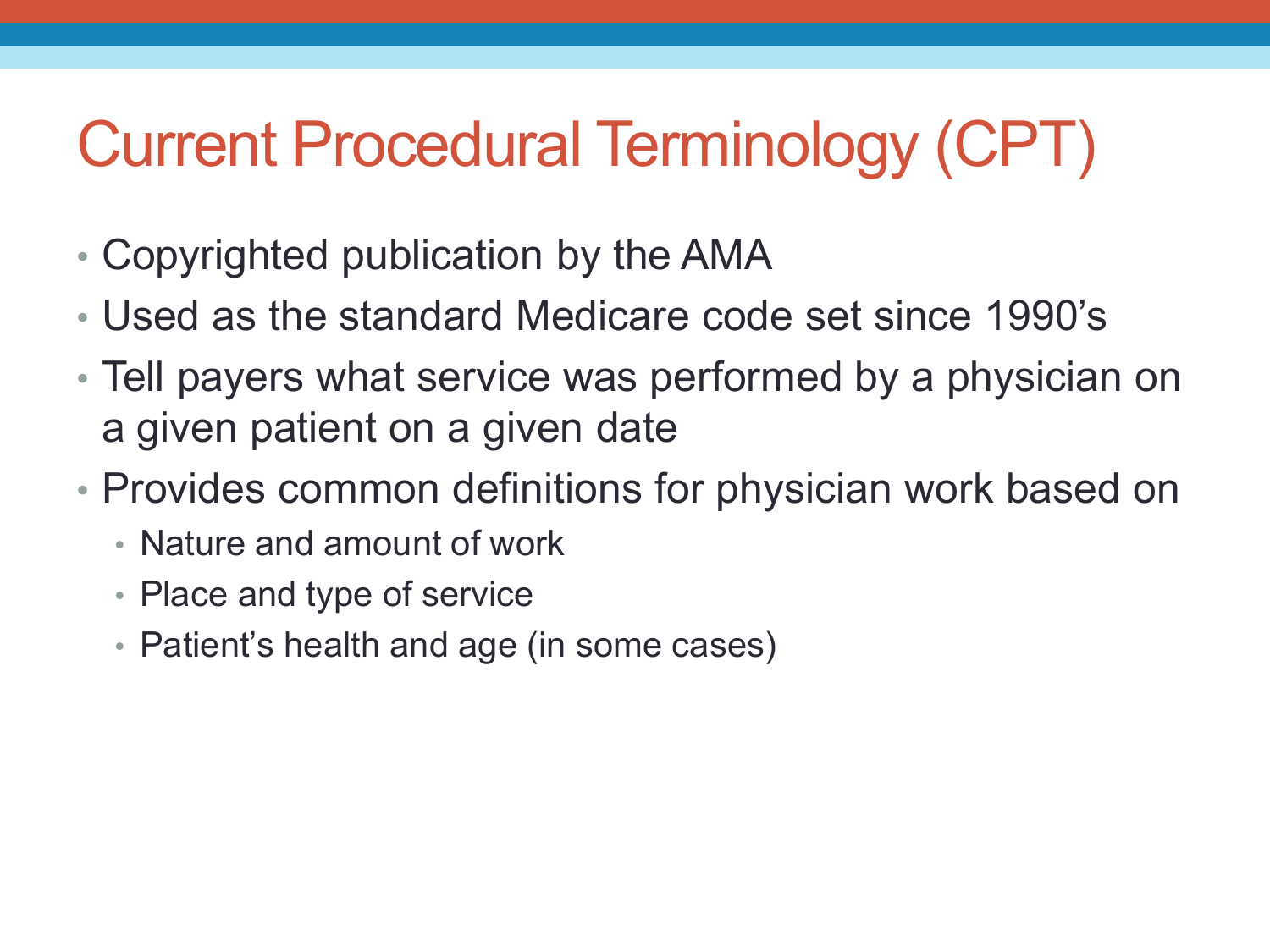# CPT Code Categories

#### Category I:

• Most commonly used codes for billing for patients servicesnumeric

#### Category II:

- Performance improvement or tracking codes pay for performance (P4P) measures
- Alphanumeric

#### Category III:

- New procedures and technology
- Can be used for payment, alphanumeric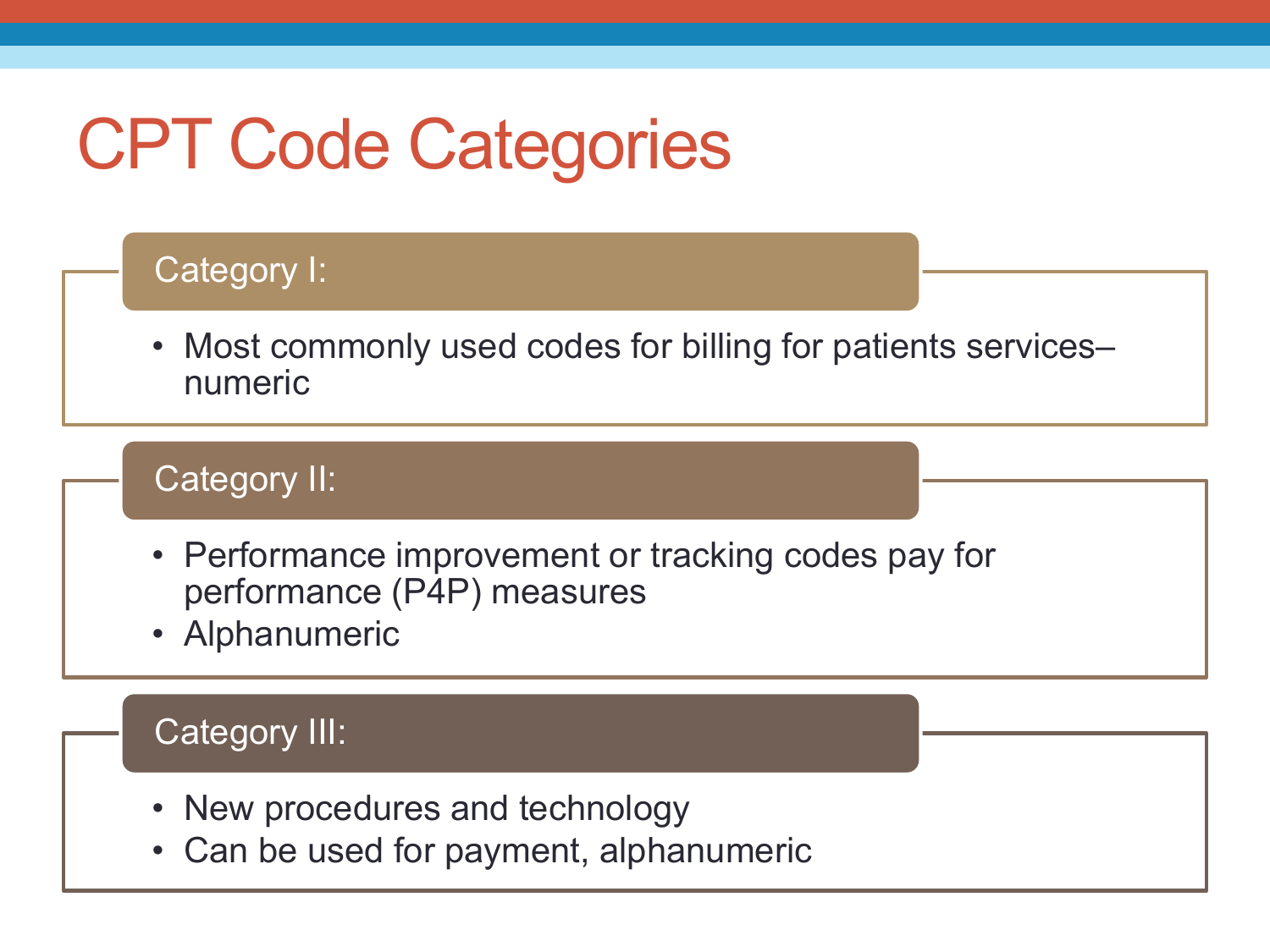# ICD-10-CM

- Published by the World Health Organization for epidemiological tracking of illness and injury
- The clinical modification in the US is controlled by the 'cooperating parties'
	- CMS
	- National Center for Health Statistics/CDC
	- American Hospital Association
	- American Health Information Management Association
- Tells Payers about the **Medical Necessity** of services–the **"WHY"**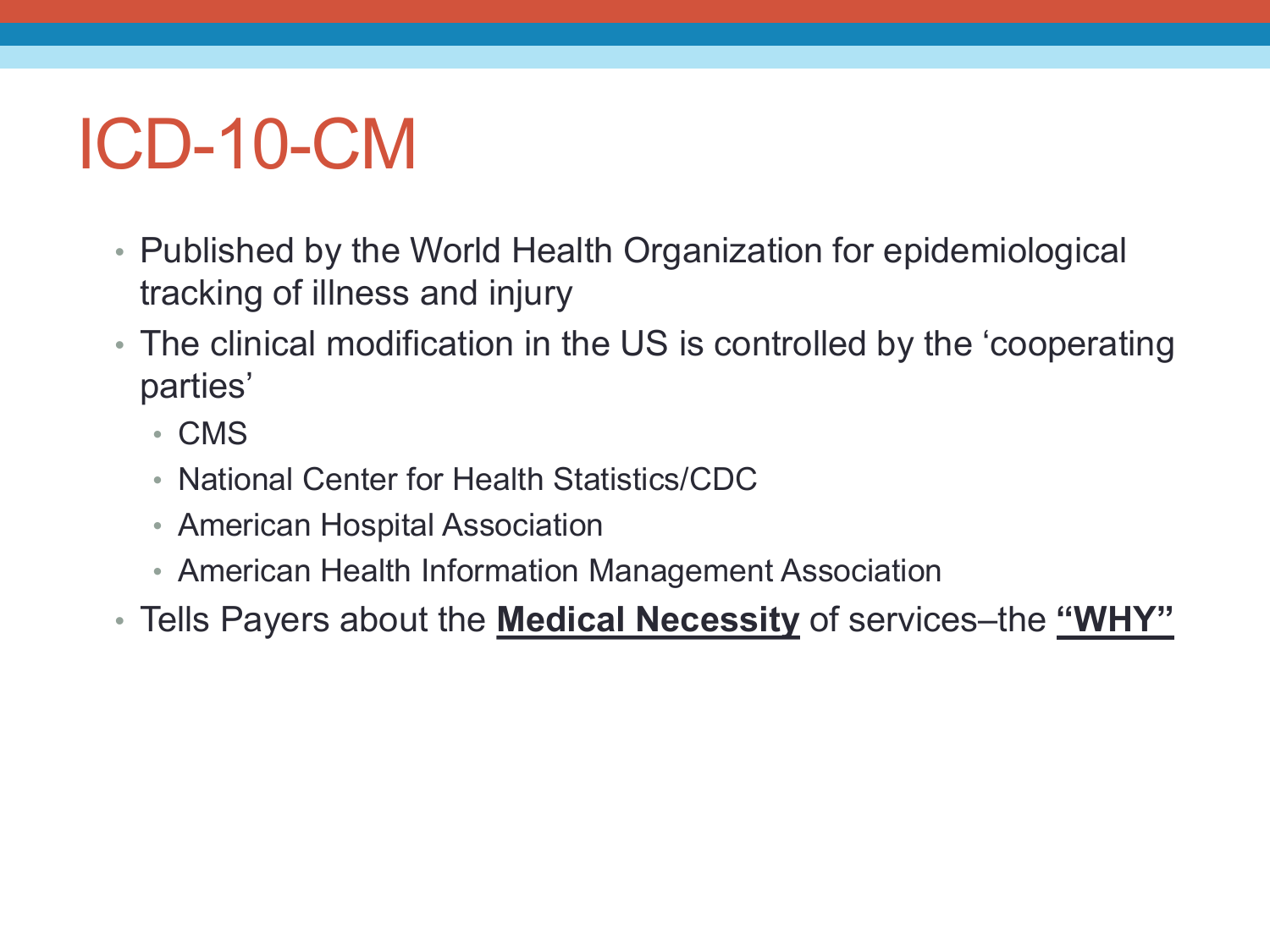# Payment– The Medicare Physician Fee Schedule– Resource Based Relative Value System (RBRVS)

- Is updated each year by CMS– in October –November Federal Register – "Final Rule"
- Is used by the majority of private and public payers (CMS by Year)
- Most CPT codes have a relative value unit "RVU"
- Each year an updated Conversion Factor (CF) is enacted by CMS – 2019 \$36.04 per rvu
- CMS Payment = rvu x cf
- Example–  $99213 2.09$  rvu x  $$36.04 = $109.92$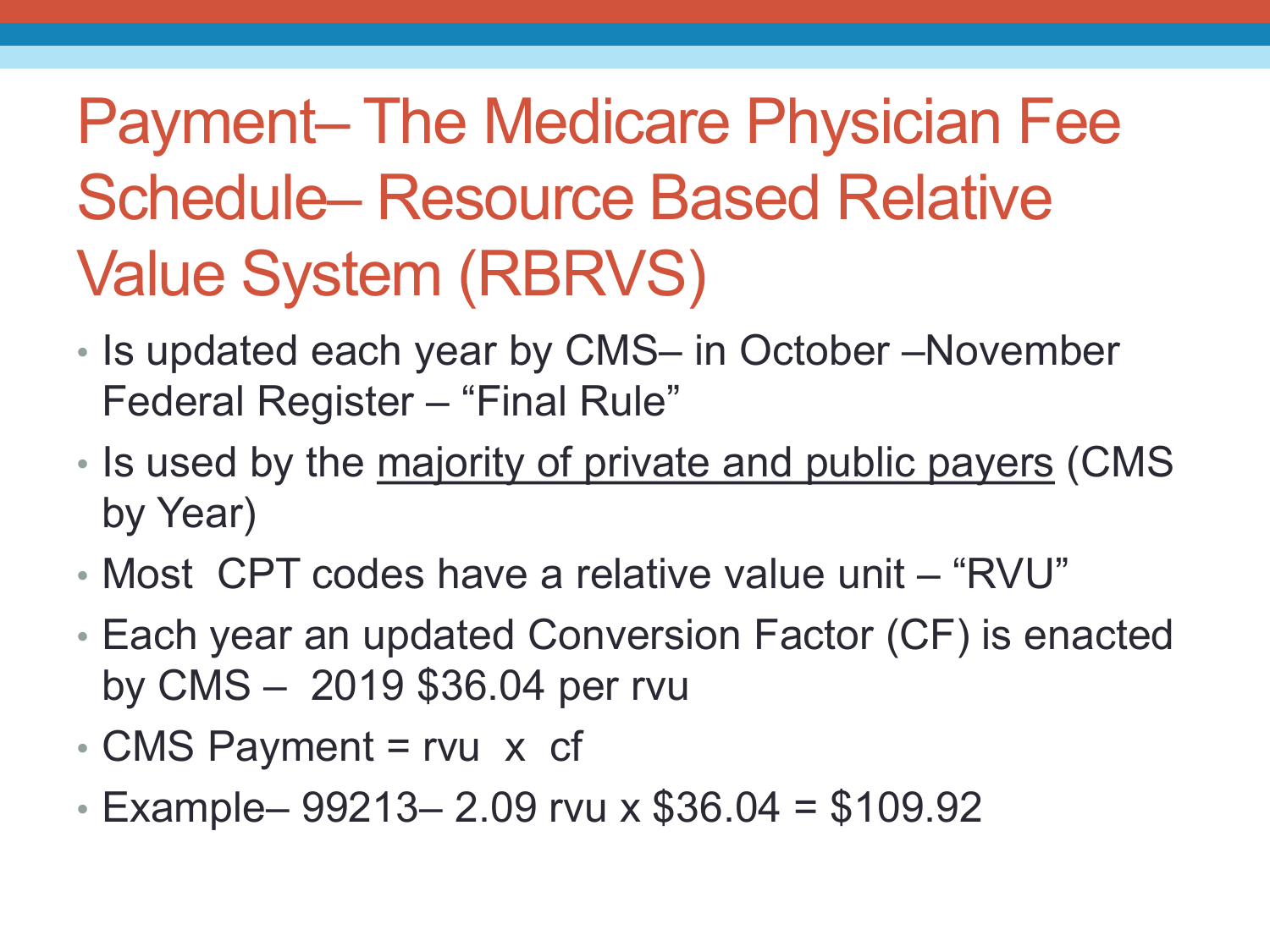# The Revenue Cycle (Getting Paid)

- Provide the services
- Find the correct billing codes
- Assign your fee to each service billed
- Report (Bill) the claim
- Receive your EOB (explanation of benefit) with payment
- Review EOB, inform your coding practice, and appeal denials

### **AND NEW**

• Participate and **succeed** in Pay for Value programs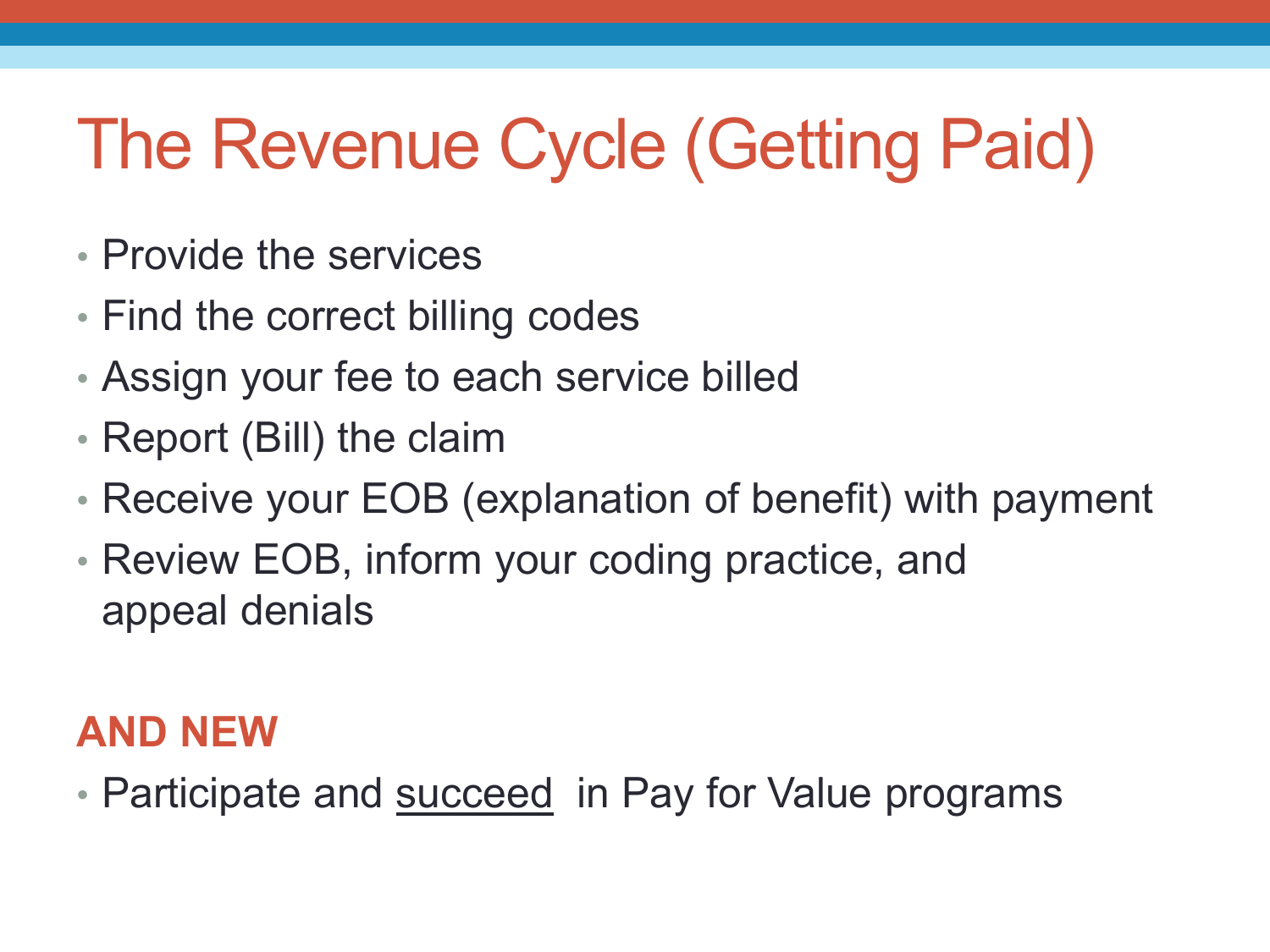# Why Code Correctly? The list Grows!!

- That's how you get paid for clinical activity (service–code–claim–\$)
- There is compliance risk if you don't fraud, waste, abuse
- *There is a rapidly evolving alternative payment landscape– Value Based Payment – often additive to your fee schedule (P4P)*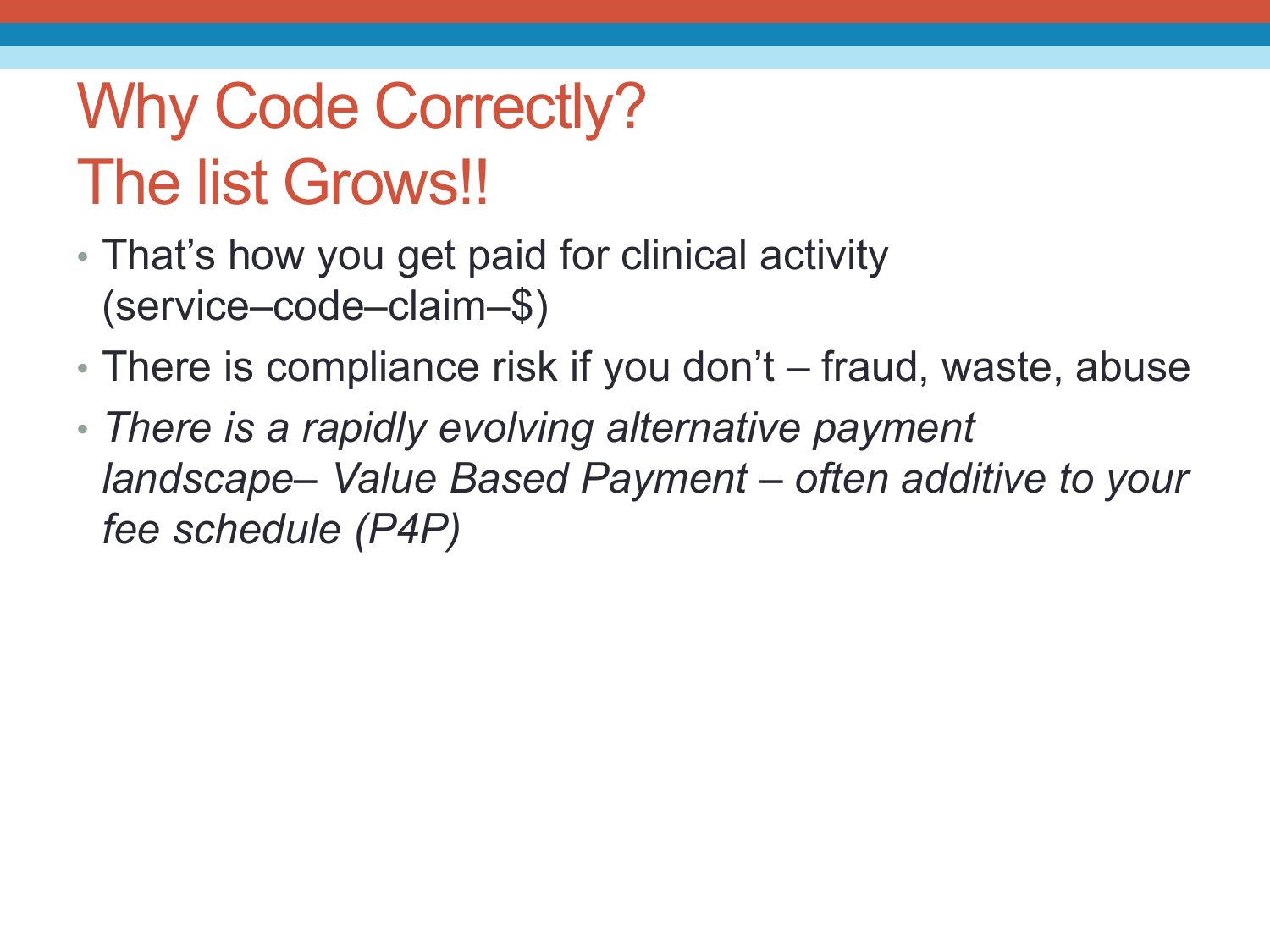# Coding and Value Based Payment

- Bundled Payments– other APM's are composed of costs defined by CPT and ICD codes
- Quality metrics– most defined by ICD and CPT codes billed
- "Narrow" or Tiered Payer Networks will have fewer providers overall, but more "higher value" providers
- Risk adjustment for cost of your patient is based on ICD coding (medical complexity – my patients are sicker)
- Population health– stratification and care gaps defined by risk (coding , utilization, EBM )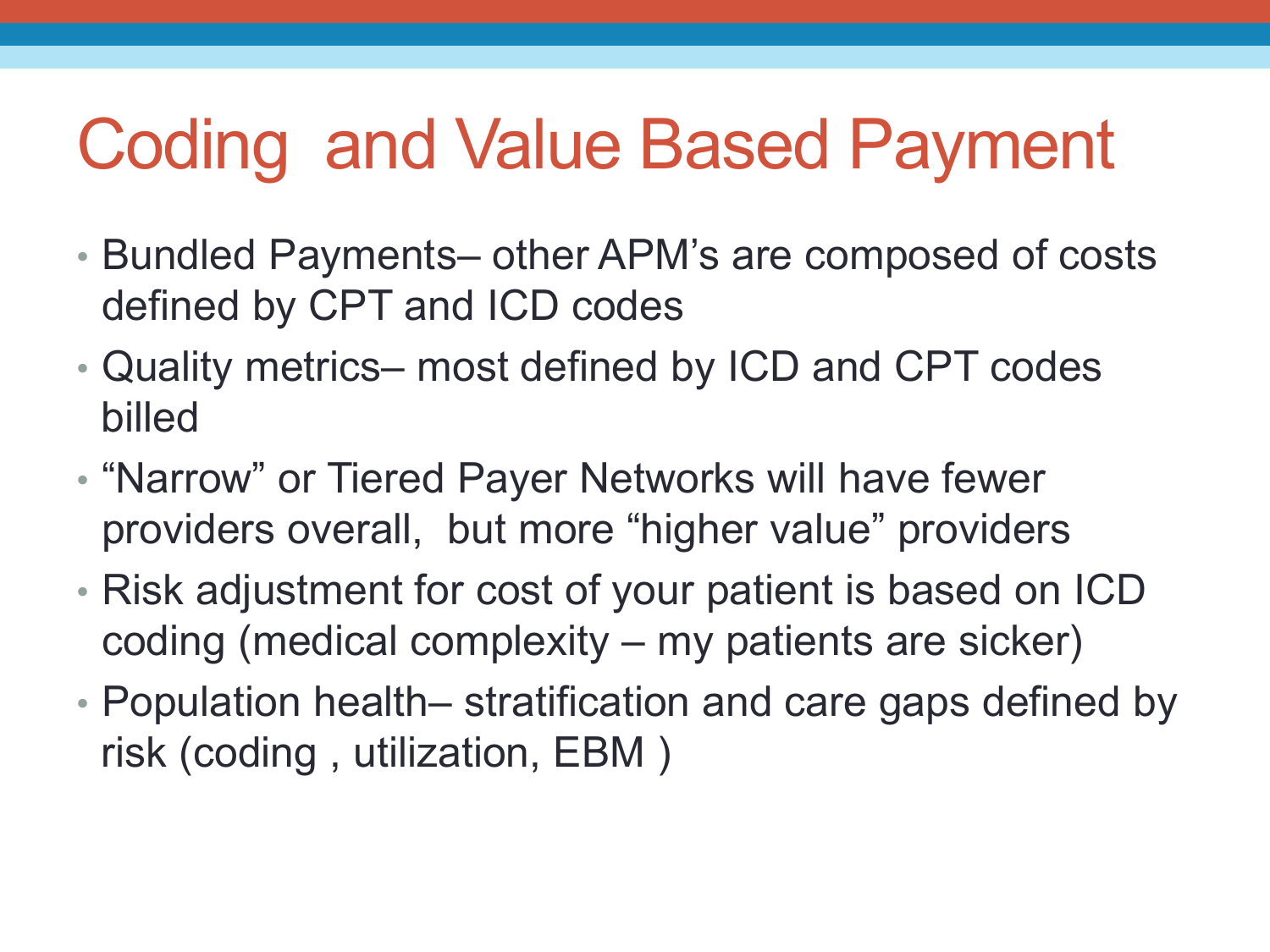# Why We Do What We Do? Achieving the "The Triple Aim"!

*"The root of the problem in health care is that the business models of almost all US health care organizations depend on keeping these three aims separate. Society, on the other hand, needs these three aims optimized (given appropriate weightings on the components) simultaneously."*

Tom Nolan, PhD, Don Berwick, MD, MPH Improve the individual experience Improve population health

Control inflation of per capita costs

**Triple Aim**

"The Triple Aim: Care, Health, And Cost," *Health Affairs*, 27, no.3 (2008): 759-769. Donald M. Berwick, Thomas W. Nolan and John Whittington, 13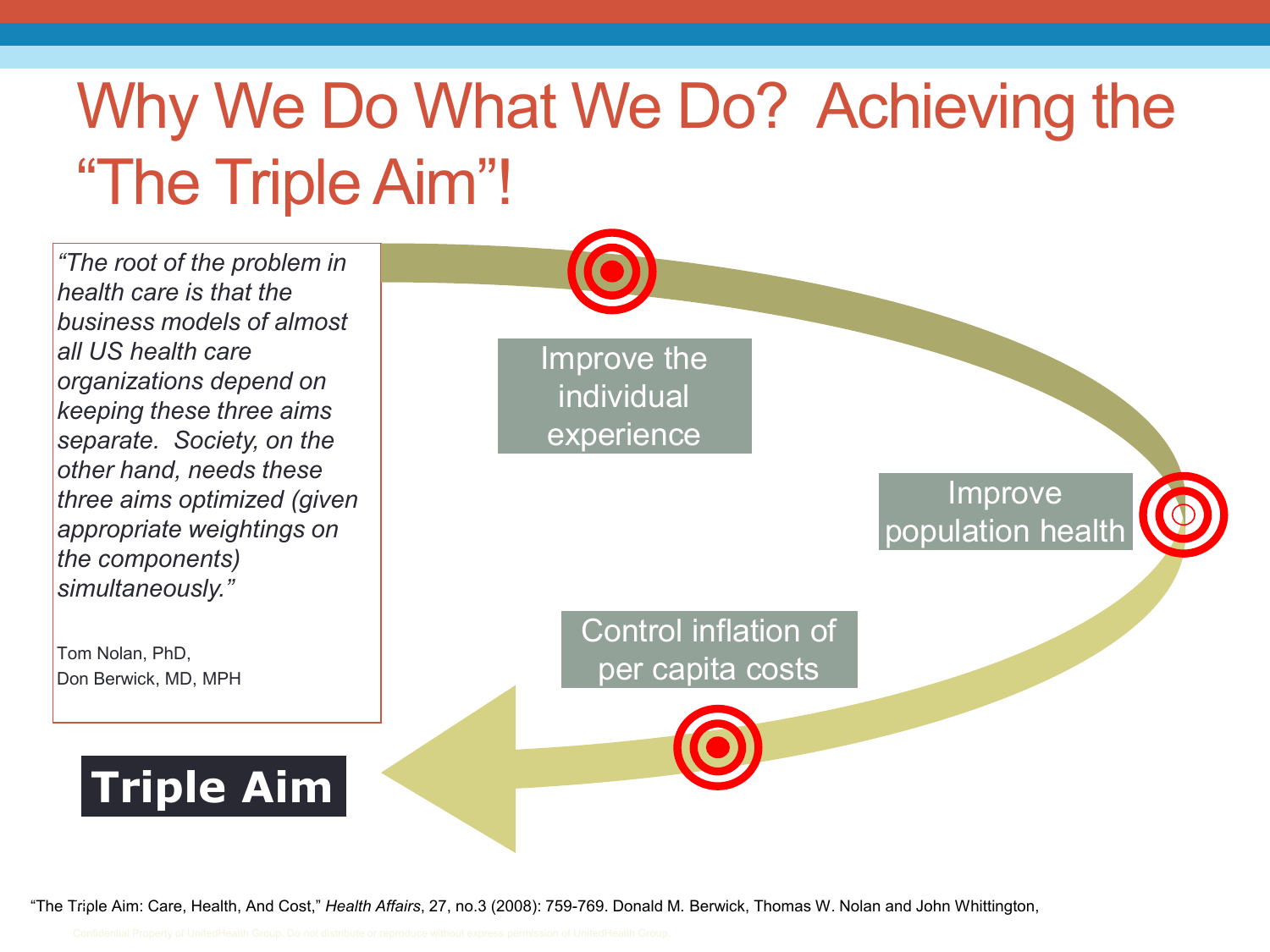# Creating Value in Your Practice

- The Triple Aim Improving:
	- health care (delivery– eg PCMH)
	- quality of care (outcomes– eg NCQA Measures)
	- the cost of care (right care, right time, and right place)
- Creating Value

**Value = Quality Cost**

• **Payment Follows Value**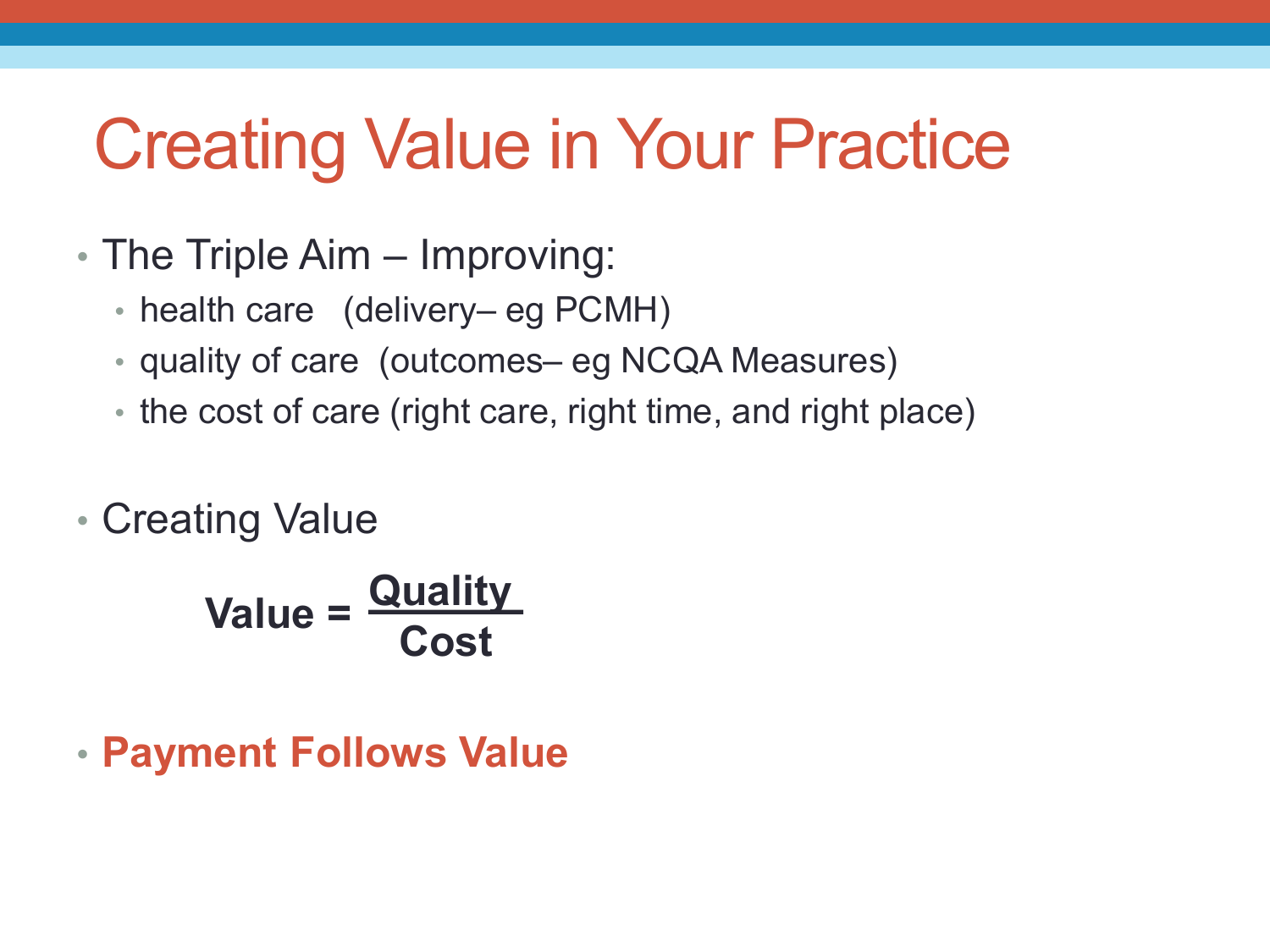# A New Quality– Through the Lens of the Triple Aim

- Ability to **reduce variation** in outcomes including cost
- Ability to provide **access** allowing "right care, right time, and right place"– afterhours and walk-in (patient centric)
- Ability and performance in closing "Care Gaps" claim analytics– look at evidenced based care that has not been delivered
- Member Experience– patient activation, shared decision making, and navigation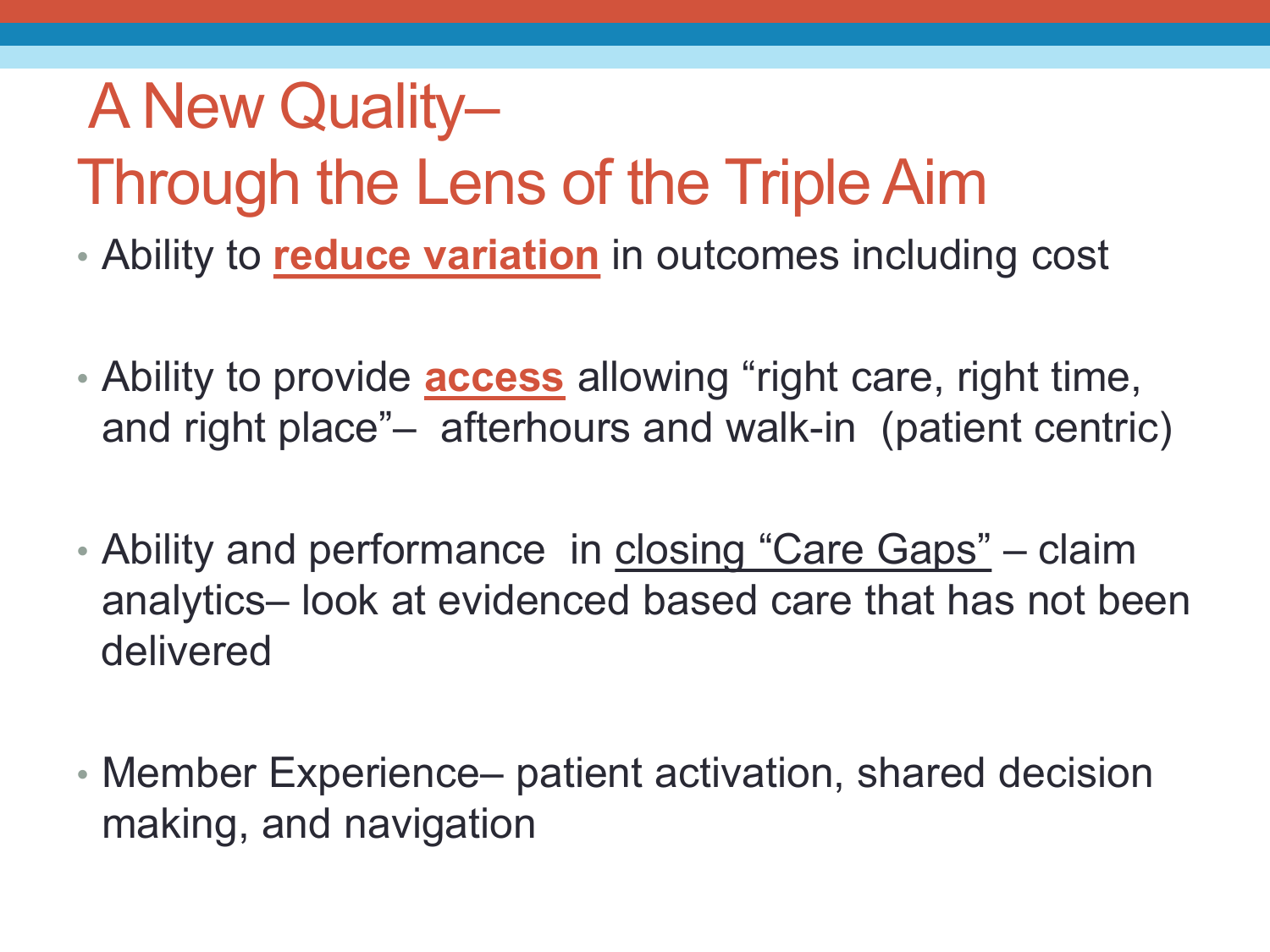# **A New Quality– Through the Lens of the Triple Aim**

- **Ability to reduce variation in outcomes including cost**
- **Ability to provide** *access* **allowing "right care, right time, and right place"– afterhours and walk-in (patient centric)**
- **Ability and performance in closing "Care Gaps"– claim analytics– look at evidenced based care that has not been delivered**
- **Member Experience– patient activation, shared decision making, and navigation**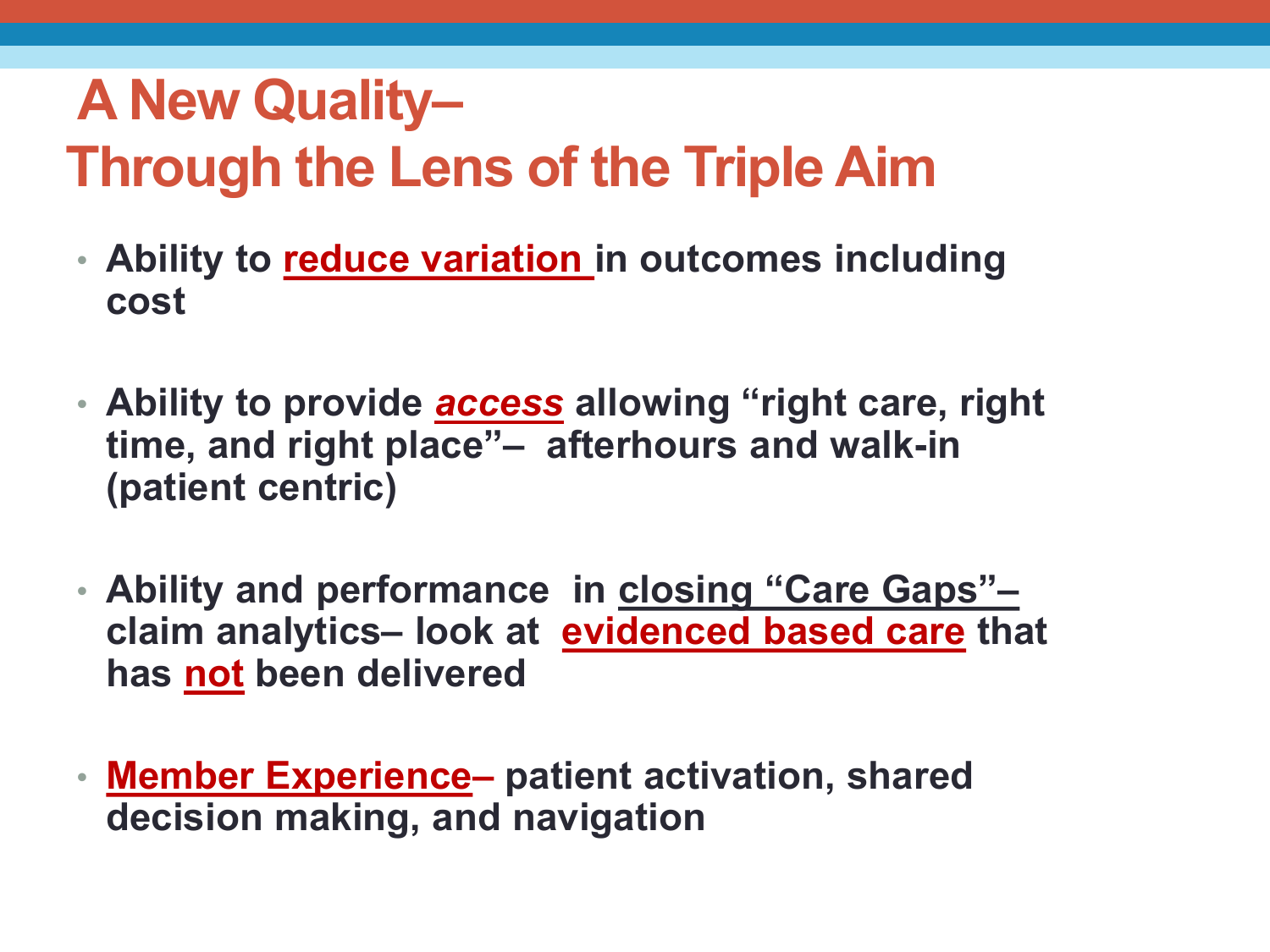## **The New Lexicon – of Health Care**

- **The Triple Aim**
- **Accountable Care**
- **Variation**
- **Actionable Data**
- **The Value Equation for Health Care**
- **Value Based Contracting**
- **Value Based insurance product design**
- **Alternative Payment Models**
- **Episodes of Care**
- **The New Quality**
- **Population Health**
- **Team Based Care**
- **Care Opportunities**
- **Transparency**
- **Patient Centered Medical Home**
- **Health Home for "Superutilizers"**
- **Narrow Networks**

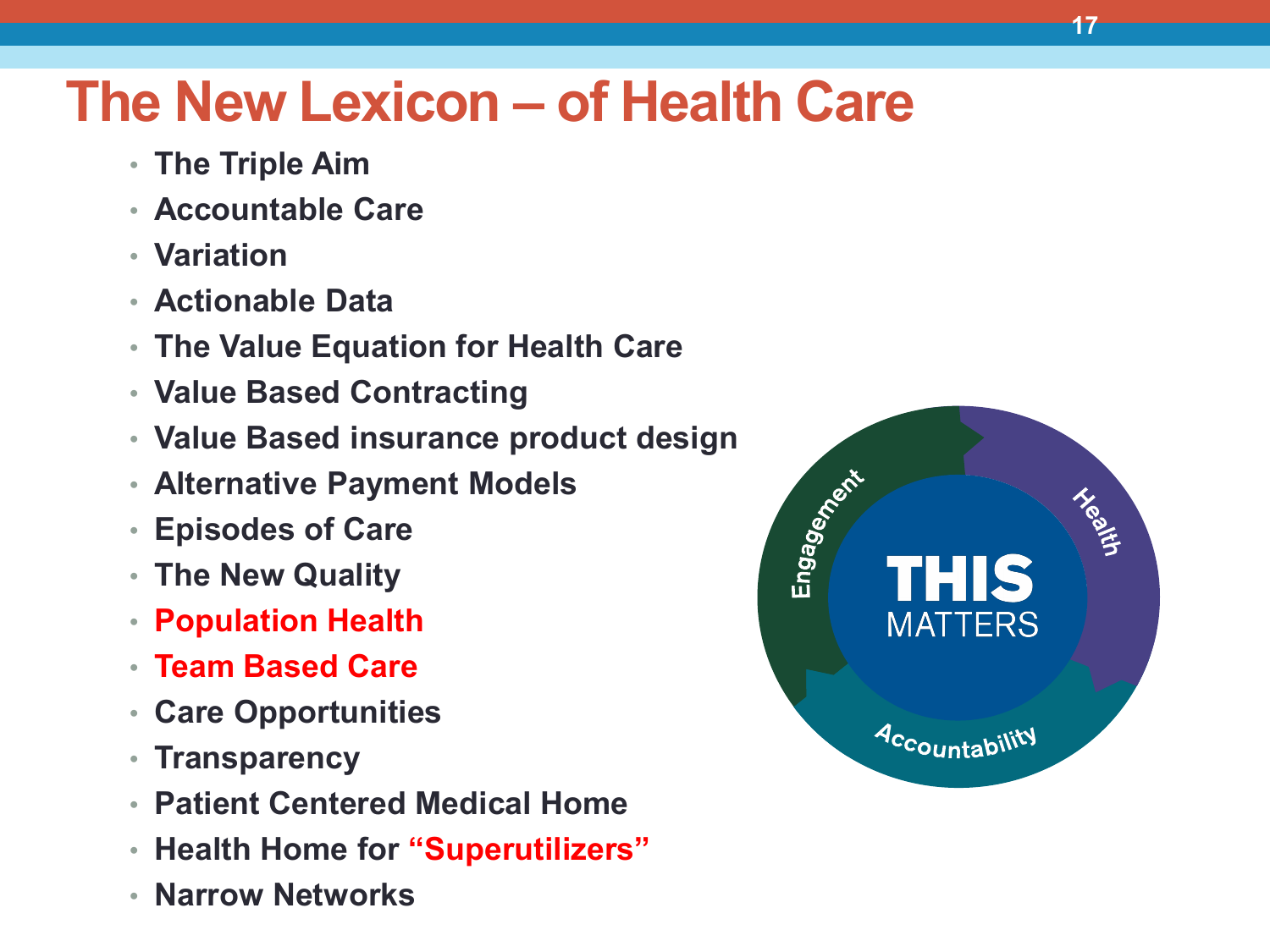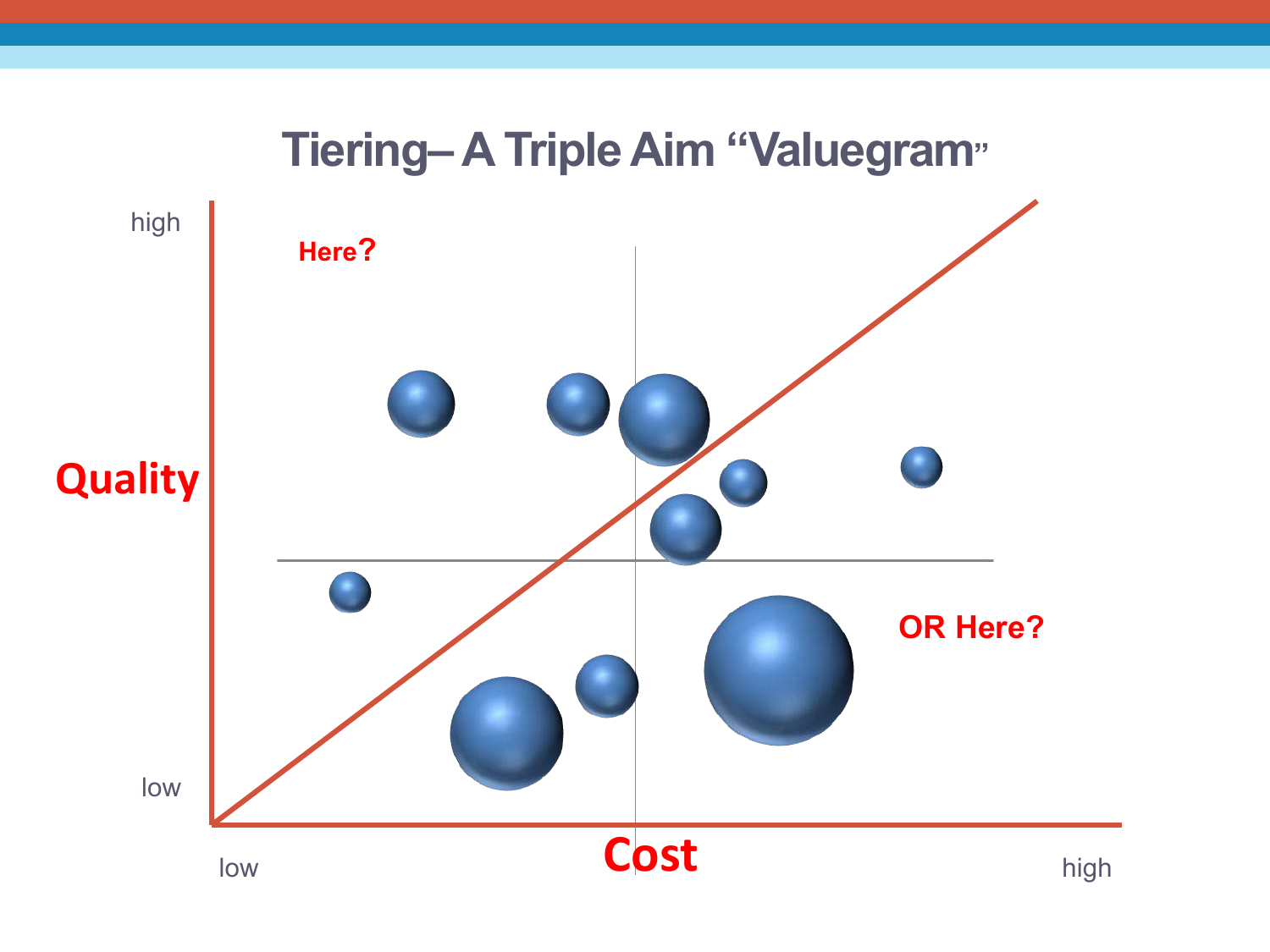# Population Health

- **Once you see your population, you will see the needs and design a better care model–**
	- **1. "See" your population– data analysis (claims, HRA, clinical)– risk stratified by risk or medical complexity (well, some risk, high risk)**
	- **2. "See" the needs of your population – "care opportunities"**
		- **1. All get Bright Futures (well care, screening, vaccines)**
		- **2. Those with Risk get more intense levels of care– care coordination/care management, transitional care**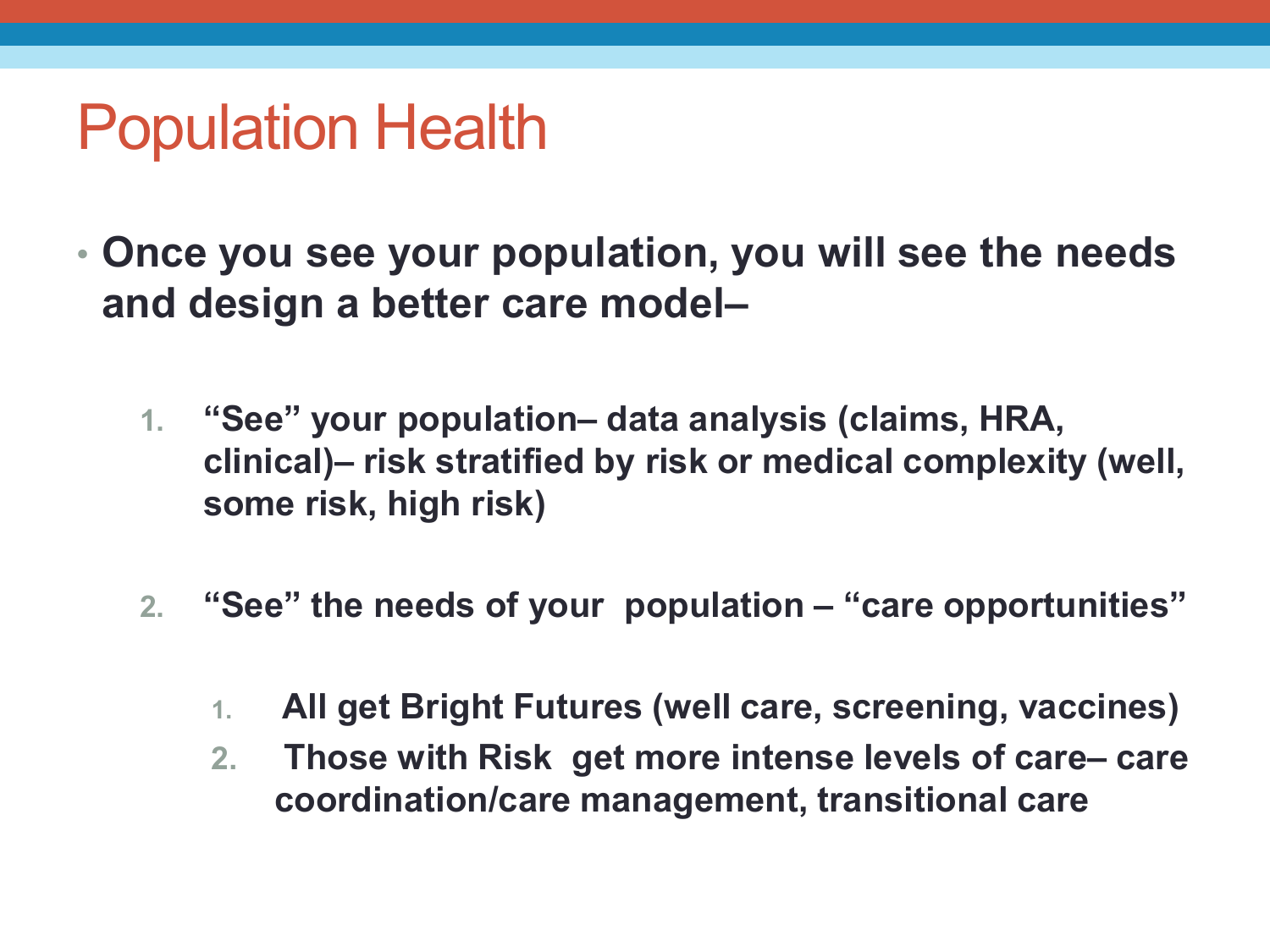# CSHCN –Children with Special Health Care **Needs**

• 13% of the pediatric population comprises children who meet the Maternal Child Health Bureau definition of special health care needs.

### • *CSHCN (13% ) account for 70% of pediatric health care expenditures*.

• Children with Medical Complexity, a subset of this population, are characterized by high service need, medical conditions associated with medical complexity, functional limitations, and high health care use.

Sadof et al, Clinical Pediatrics 1014; 1-5.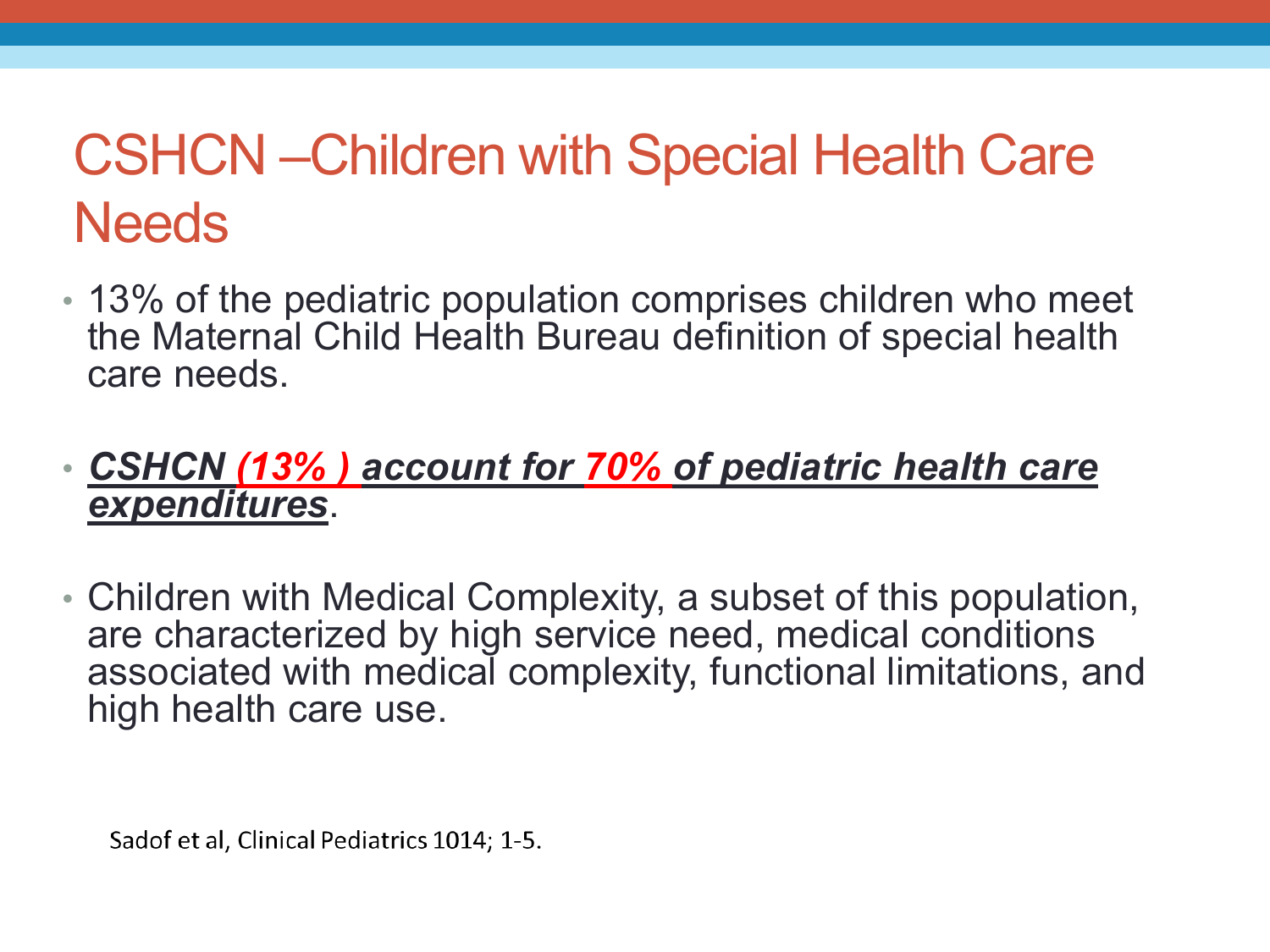# Population Health

- **Once you see your population, you will see the needs and design a better care model– the " right care , right place, right time" model**
	- 1. Your Three Populations–
	- *They come for all care– and they love you (highly engaged)*
	- *They come for acute care if convenient– they like you– mild–mod.engagement)*
	- *They don't come to your office– use ER. retail./urgent care*
	- 2. Develop Models– include both "outreach" and "in- reach" to close care gaps and provide access to evidenced based pediatrics
		- 3. The Value (\$)–
			- 1. Close care gaps = High Quality (HEDIS/EPSDT)
			- 2. Right care , place time = Cost savings (share savings) –ex.– fewer ER visits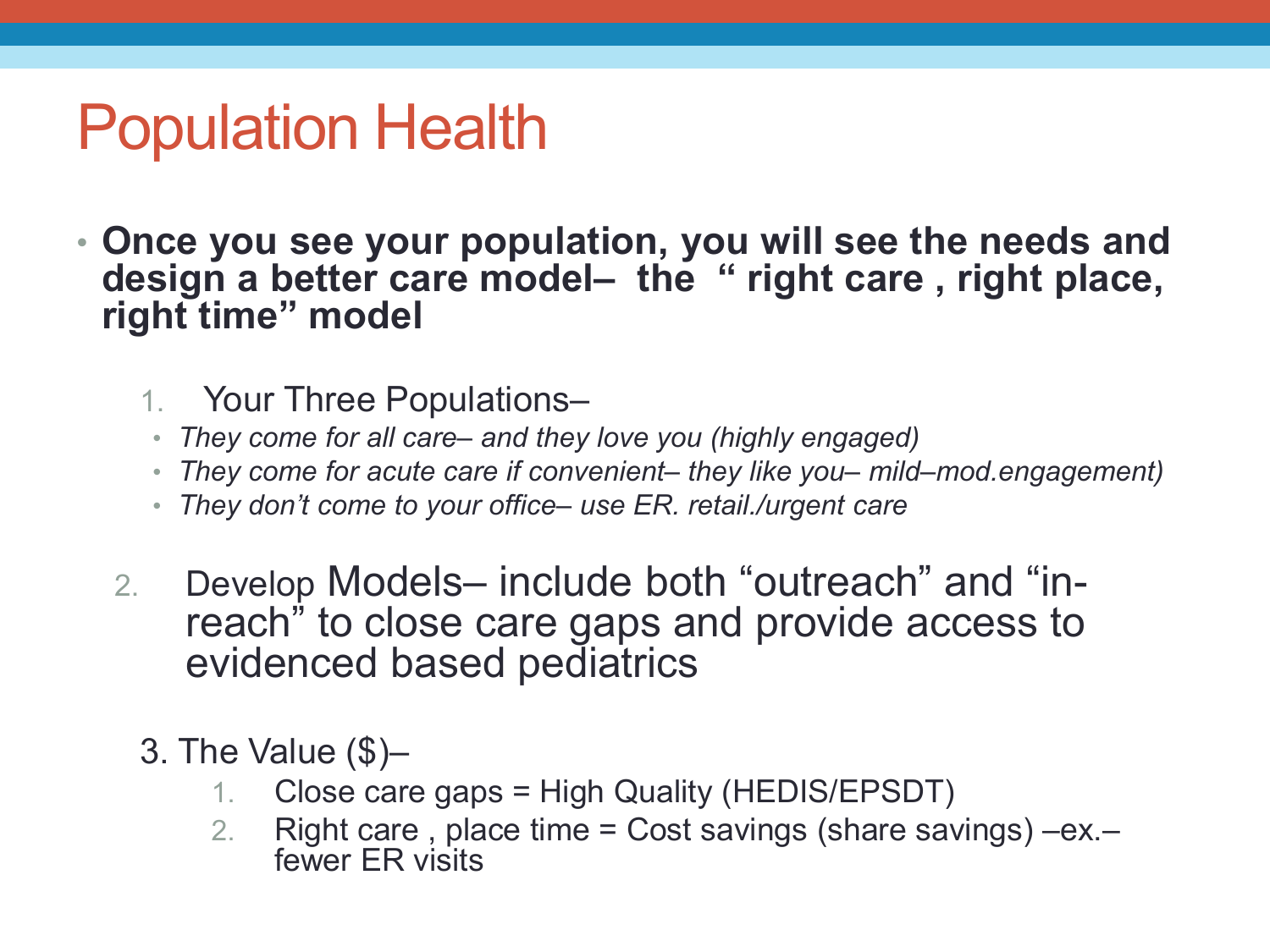# New Care Models that Improve the care

- **Integrated care models– develop the "integrated care plan" define medical behavioral and social needs in your population , and deliver on the care and the social solutions**
	- barriers to both quality and cost savings (value) are rooted in behavioral conditions – depression, schizophrenia, bipolar, substance use– must address BEFORE medical needs are met
	- or social determinants food, shelter, and transportation come before medical care
- **Patient "engagement or activation"**
	- 1. Measure "engagement" in those with risk or non compliance– tools exist – the new science of compliance
	- 2. Brings need for Team Care high touch, collaborative, family centered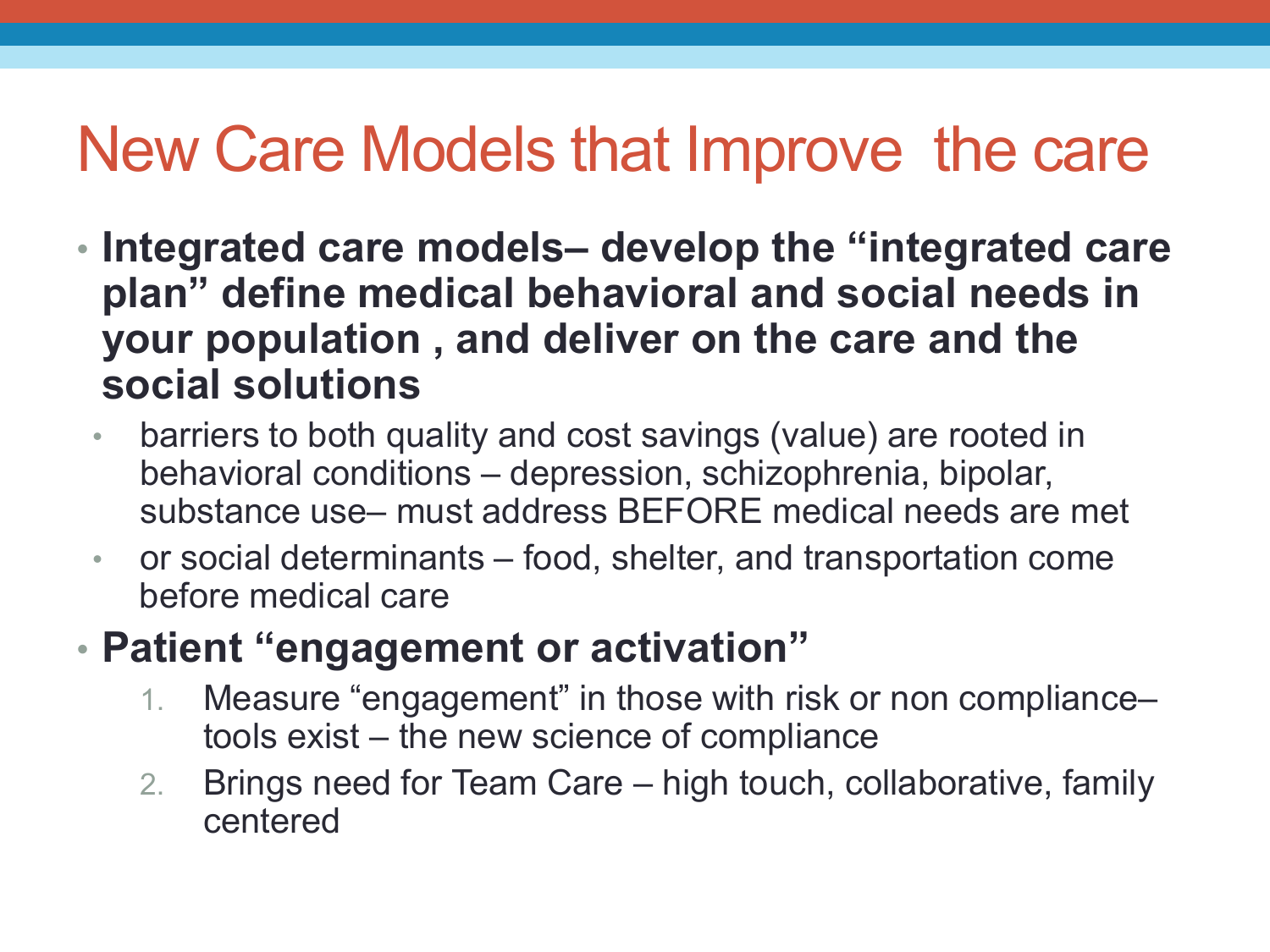# Defining Team Based Care **Attributes**

- Care allows pediatricians to connect with their patients on key clinical issues and provide *comprehensive, continuous, coordinated care by involving more of the practice staff in patient care as appropriate to their training and capabilities*. Team-based care can also increase a practice's *efficiency and productivity*.
- Care that engages a *greater number of staff in patient care* and affords physicians, as the leader of a practice team, additional time to *listen, think deeply, and develop relationships* with patients and their families.
- Care that is highly informed– Team members *are aware of the health history, status, and unique needs of the patient and family*, and are assigned different responsibilities, which together are designed to result in continuous, comprehensive, coordinated care *during and between visits*. Team members feel engaged in their key role of caring for the patient. **THE HUDDLE**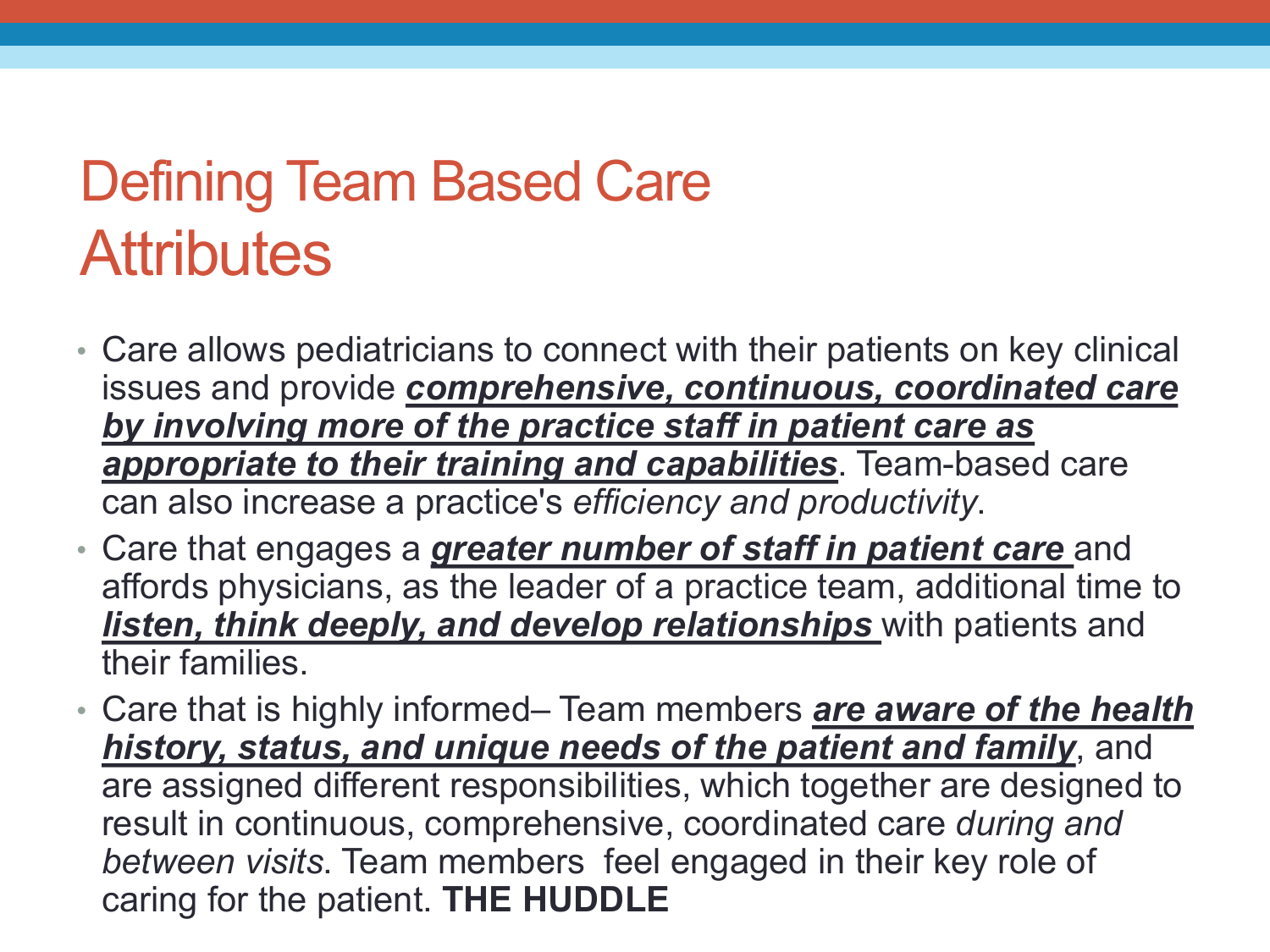# **Newer Payment Models – Evolving Risk**

#### • **Enhanced Fee for Service**

- Typically higher rates than "non" PCMH
- Payment policy (afterhours care, care plan oversight)
- Evolution to risk capitation
- **Prospective Payments– funding infrastructure**
	- Care coordination
	- EHR
	- NCQA certification costs
	- Evolution to risk based on outcomes
- **Retrospective Payments– For Performance or Value (new)**
	- Quality Indicators
	- Patient experience
	- Evolution to risk based on a Gain Share

### PCMH Reimbursement

**Retrospective Pay for Value Quality, Utilization, Patient Experience**

**Prospective– Care Coordination / Infrastructure**

**Ongoing– Fee Schedule for Visits/Procedures)**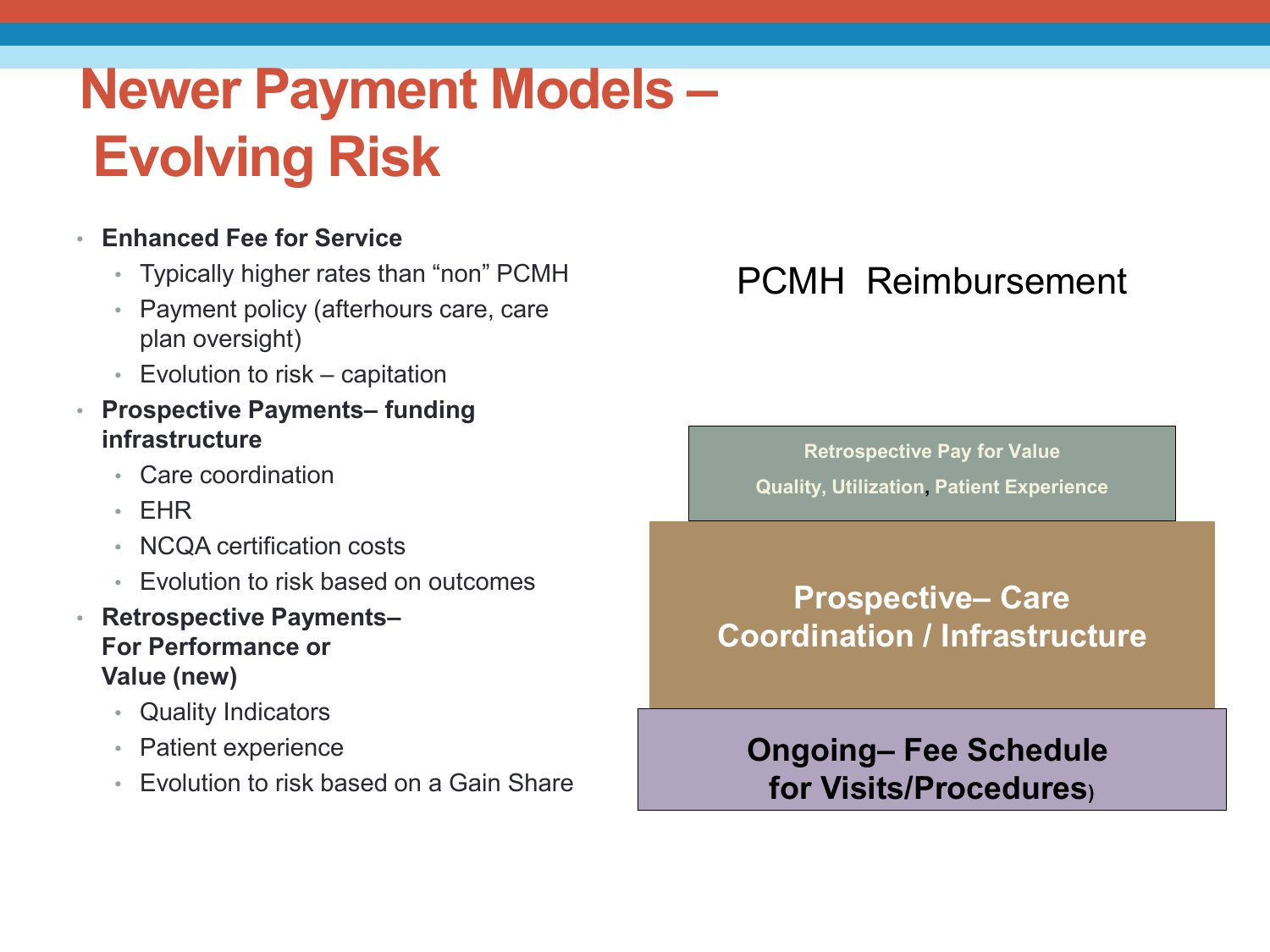# **Retrospective Payments: Pay for Performance or Value**

- Payment in addition to the Fee schedule
- Based on "performance" on certain agreed upon measures
- Program designed by payer(s)
- Comes as an amendment or attachment to the payer contract
- May involve a continuum of risk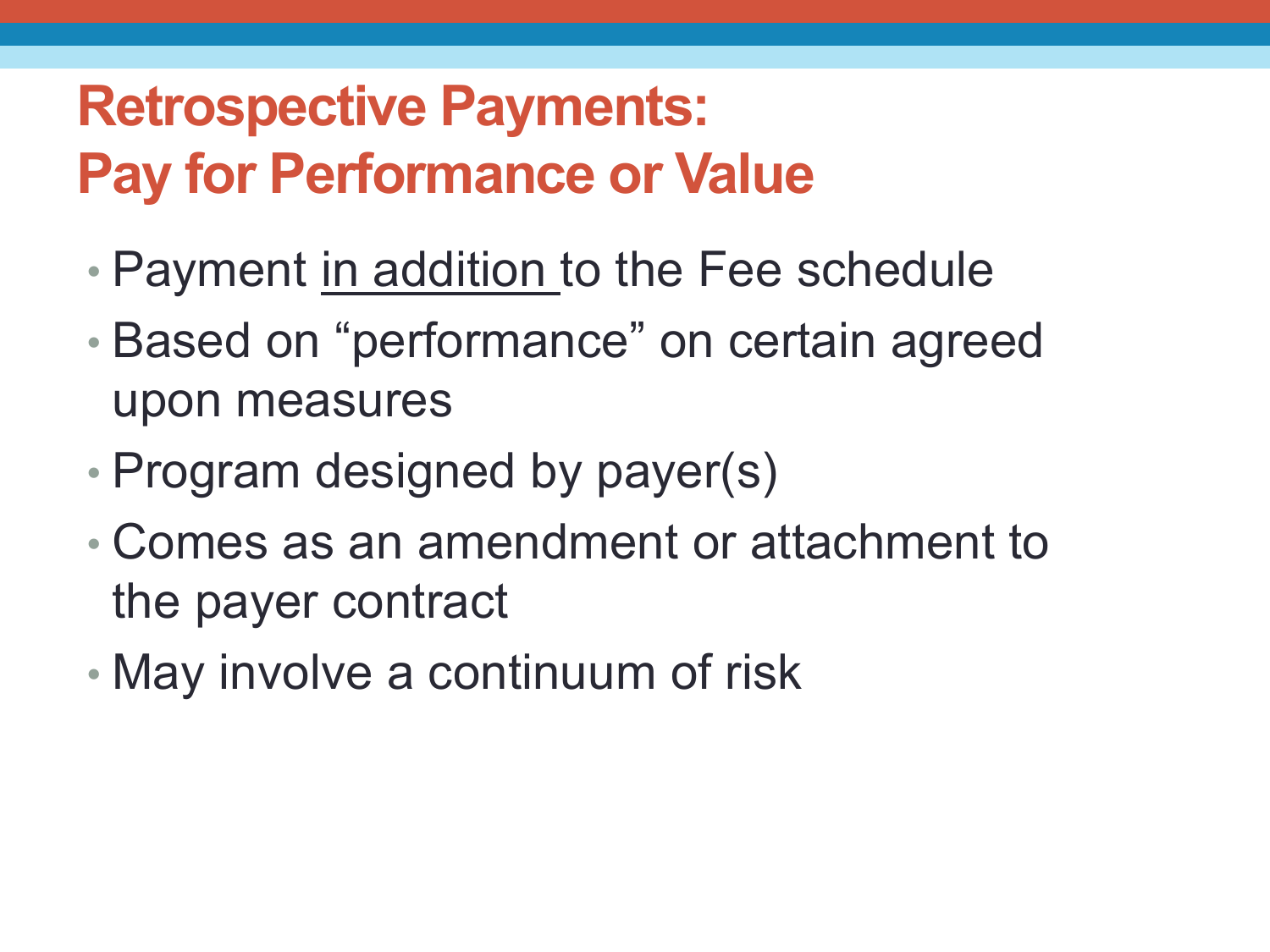## **Pay for Performance: Evolution Newer Models of Accountable Care**

- Gain Sharing (shared savings)a method for physicians and other providers to share in a defined way in savings a program generates for the population
- Gain share may be determined by
	- Improvements compared to a past year(s) in chosen utilization metrics– ER, Inpatient
	- Improvements in Total Cost of Care (Medical Loss Ratios – MLR )
	- Meeting Quality Targets the "Gate"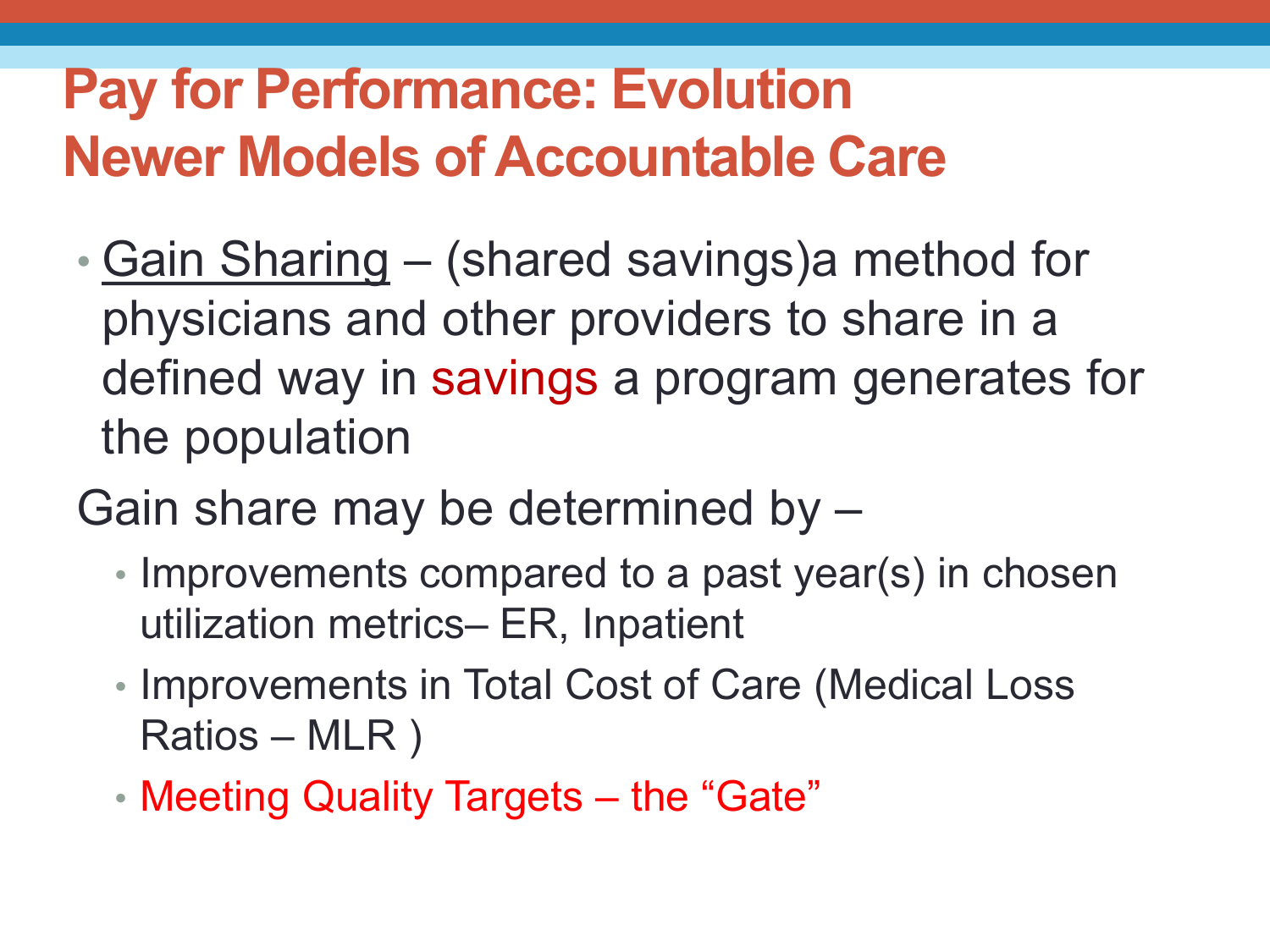## **Concept of Financial Risk**

- **Upside Risk**  you win– chance of getting a payment if performance targets are met or exceeded
- **Downside Risk**  you may not get a payment if targets are not met (even if you have resource costs in the effort), or in certain models you may lose payment by not hitting targets
- \*Programs with downside risk typically have higher potential gains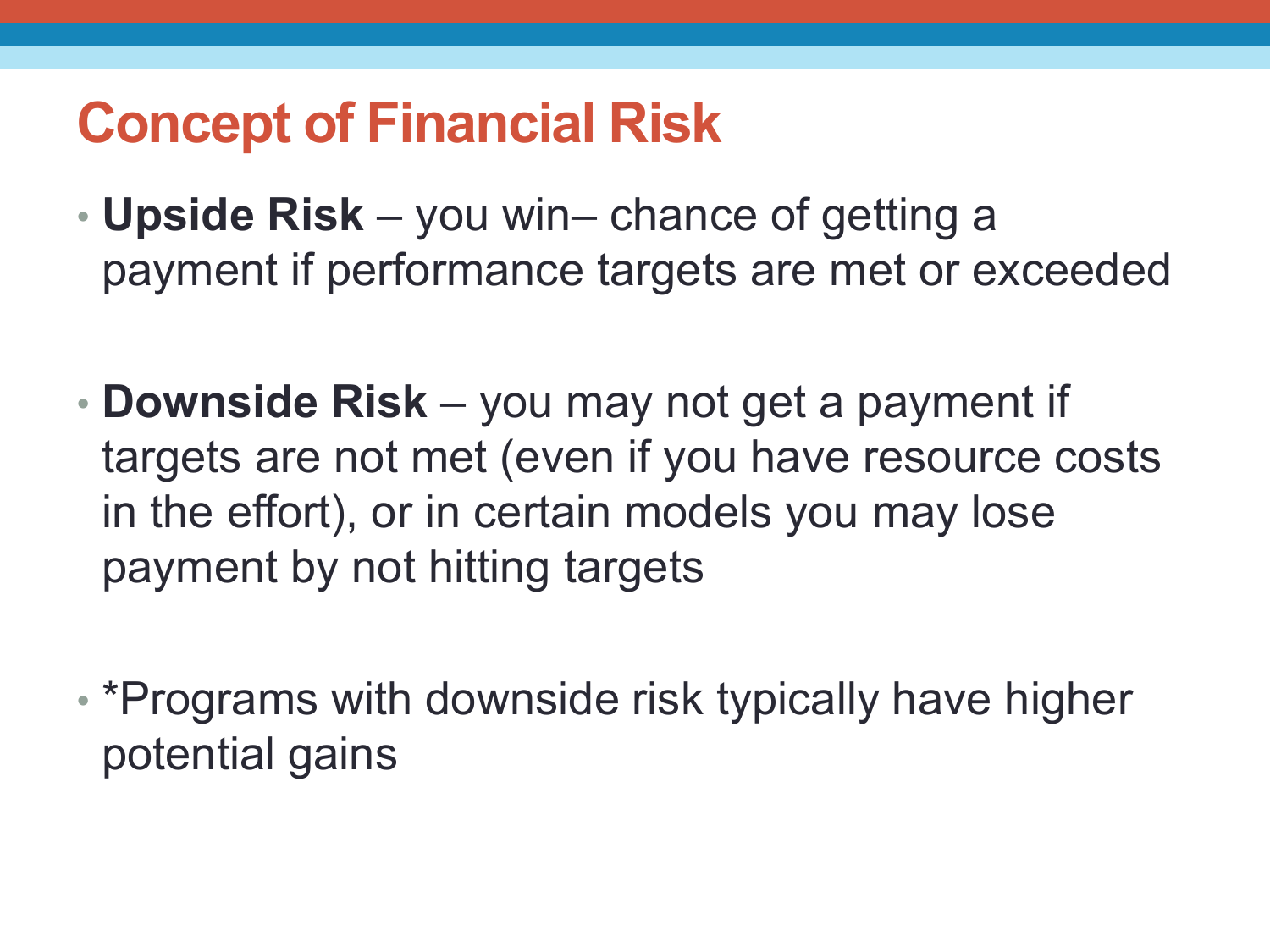# **Pay for Performance or Value– Quality Measures**

- Quality Indicators
	- Generally based on national guidelines and evidenced based measures
	- NCQA, NQF, Joint Commission (JCAHO), CMS develop measures
	- Can be reported on billing forms– CPT Category I and Category II codes , ICD codes, other (pharmacy)
	- Measured from claims (administrative ), or chart review , or both (hybrid),
	- Can relate to a **process** or to an **outcome**
	- Payer will define the measures, the reporting, the targets, and the payments in the contract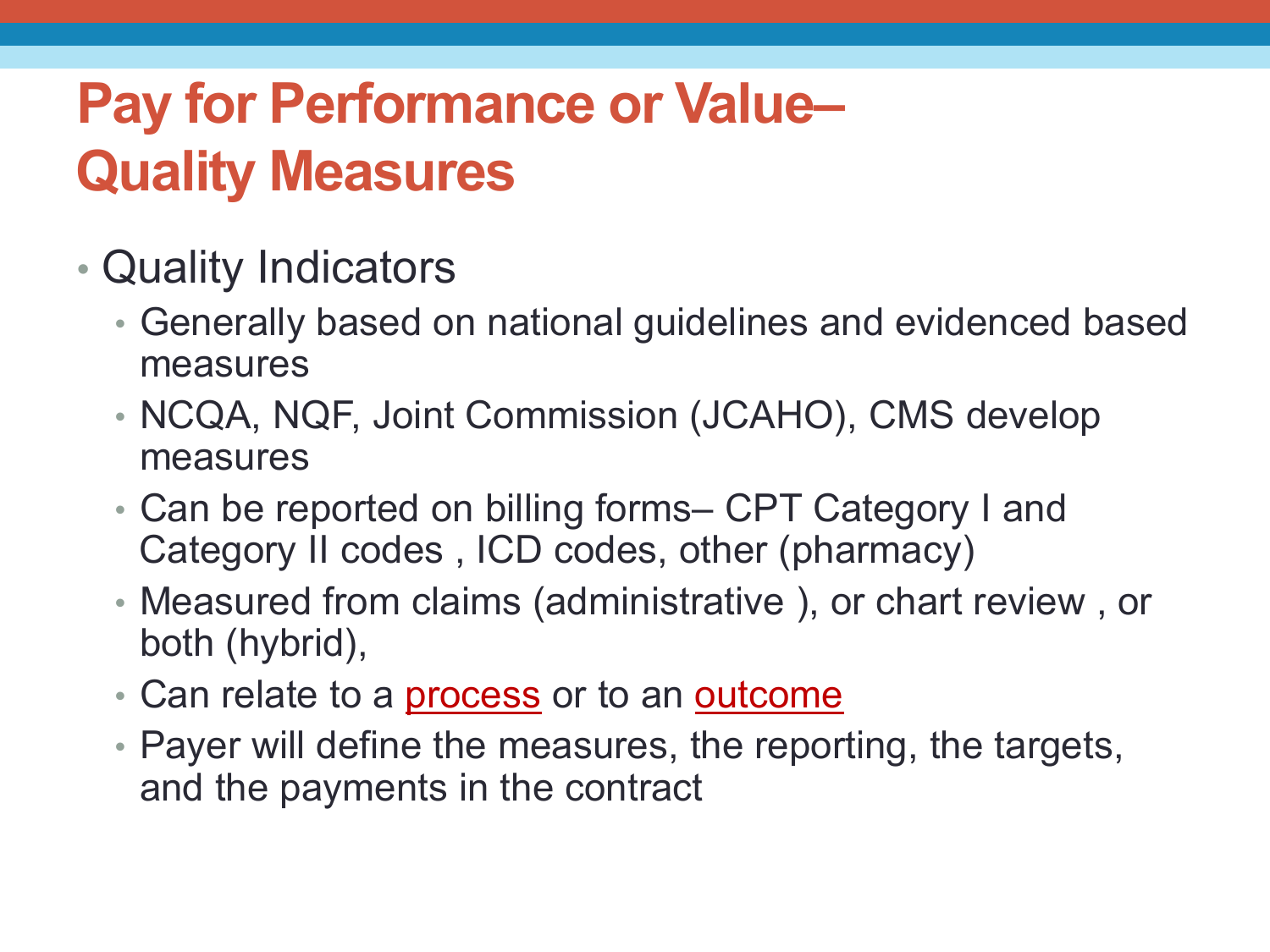## **HEDIS Basics**

- HEDIS = Healthcare Effectiveness Data and Information Set.
- Developed by the National Committee for Quality Assurance (NCQA) in 1993
- 90% of all health plans use HEDIS to measure performance, care, and service.
- HEDIS consists of 81 measures over 5 domains: Effectiveness of Care, Access/Availability, Experience of Care, Utilization & Relative Resource Use, & Health Plan Descriptive Information.

**29**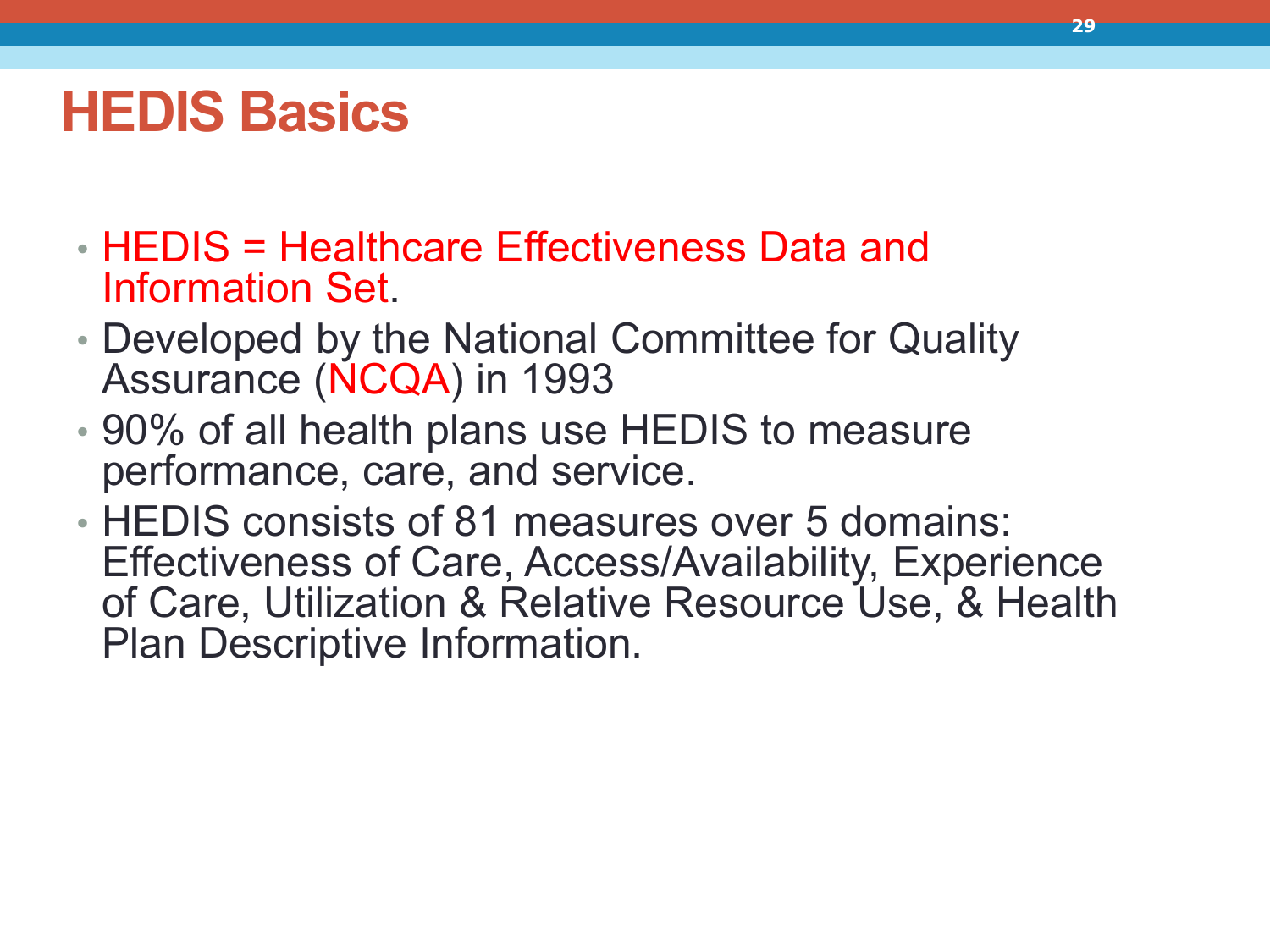## **NCQA HEDIS Quality Measures**

- Measure the per cent of patients who have had or not had a given health intervention
- Measures have a denominator of the eligible patient population (\*at Code level)
- Measures have a numerator of the patients who have had the intervention (\*at Code level)

• \*CPT category 1, 2, HCPCS, or ICD 10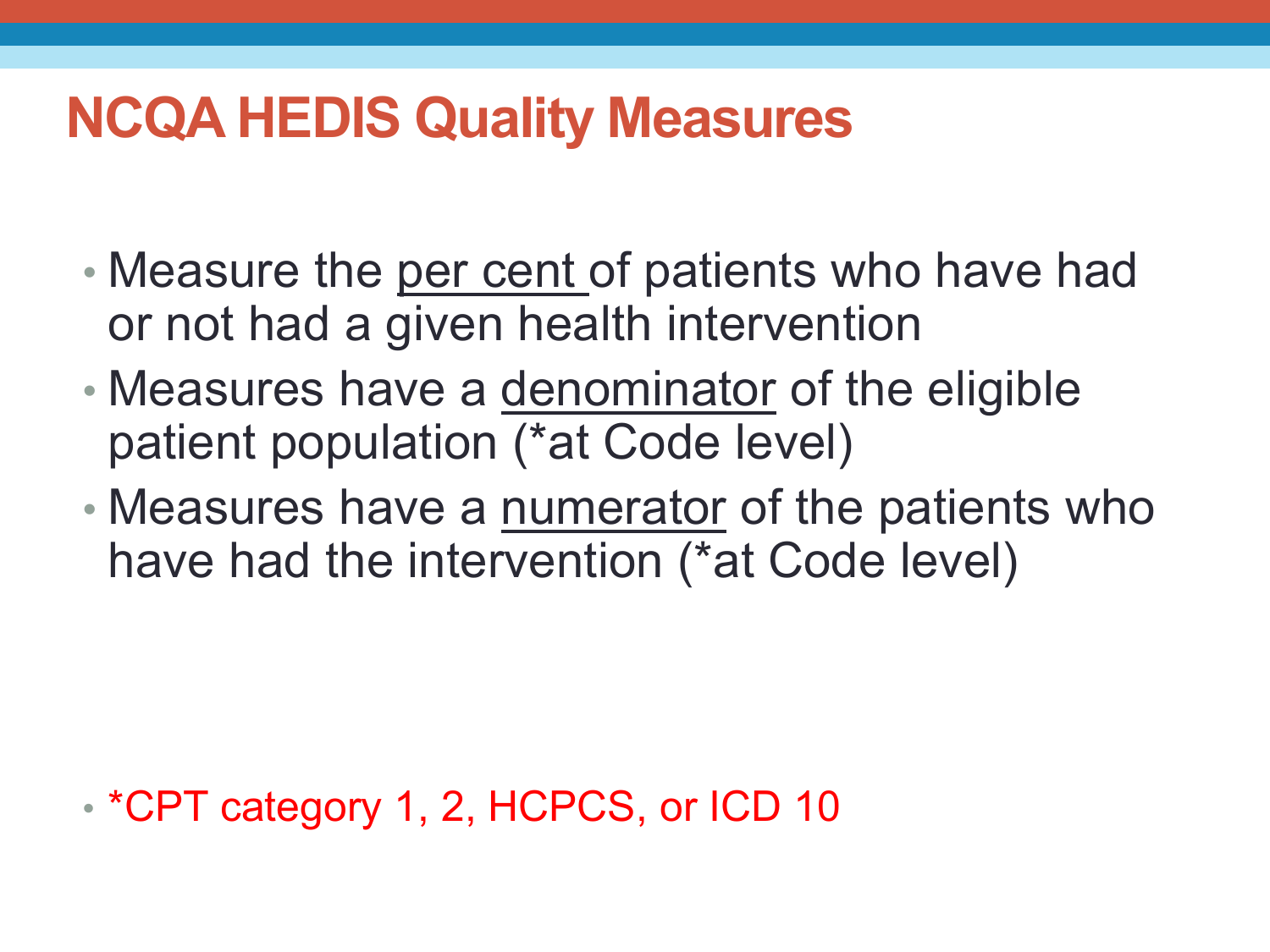### HEDIS Lingo

•.

### • **HEDIS Care Opportunity = a "GAP" in Care**

A HEDIS Care Opportunity means that there is an outstanding service for a patient, that once completed will result in member compliance for a particular HEDIS measure.

### • **How are HEDIS Care Opportunities identified?**

Health Plan identifies Care Opportunities through claims data following the HEDIS specifications for each measure. EHR's can also identify Care Opportunities based on billings, age, etc –population health integration modules

### • **How are HEDIS Care Opportunities closed?**

Care Opportunities are closed by completing the required service(s) for the identified members in the specified timeframe and submitting the appropriate codes for the service(s) provided.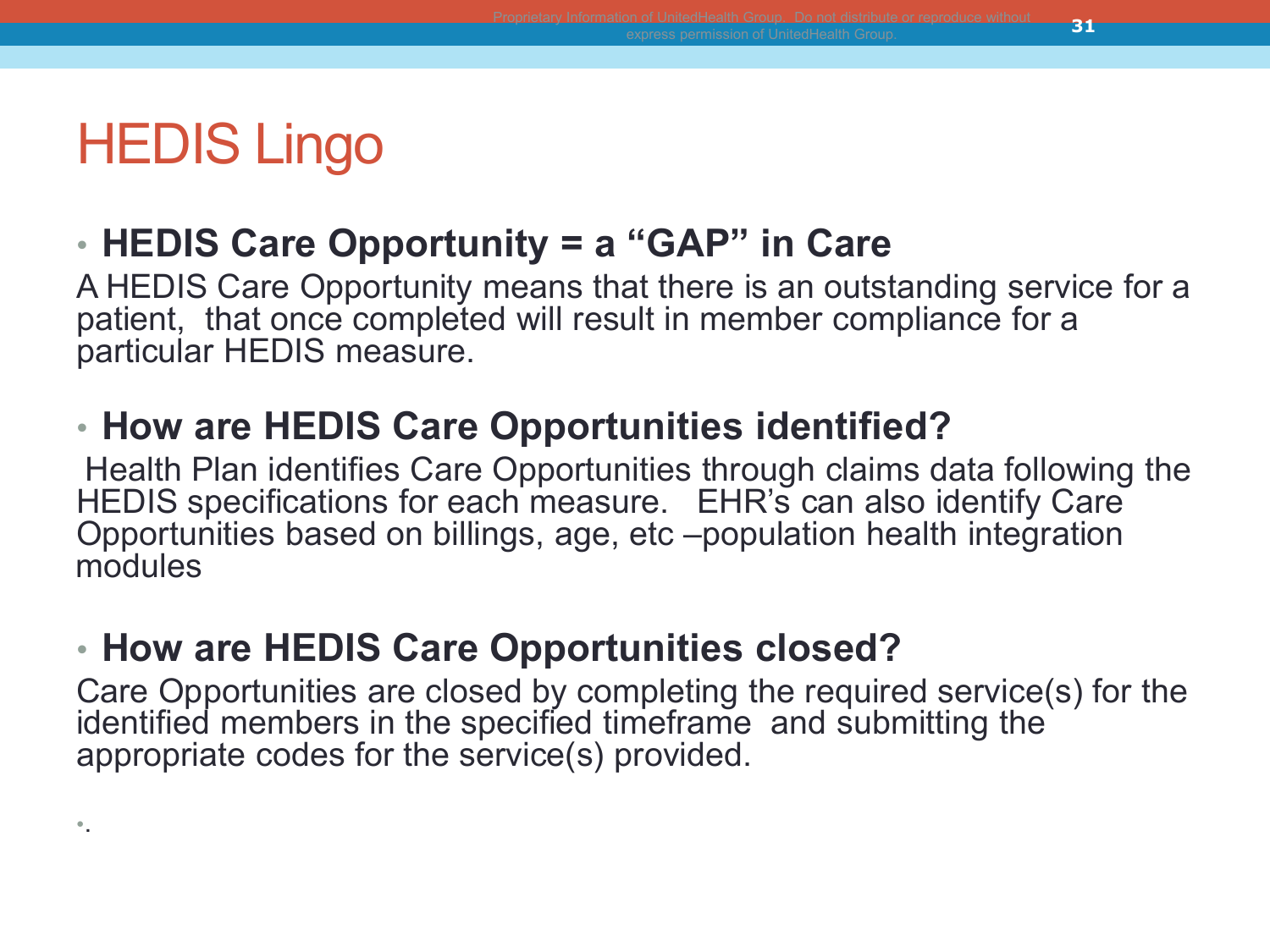## **NCQA Quality Measures**

### **1. Appropriate Testing for Children With Pharyngitis (CWP) Ages 2-18 years**

- Diagnosed with pharyngitis, dispensed an antibiotic and received a group A streptococcus (strep) test for the episode
- *Commercial, Medicaid (Admin.)*

### **2. Appropriate Treatment for Children With Upper Respiratory Infection (URI) Ages 3 months–18 years**

- Given a diagnosis of URI and were NOT dispensed an antibiotic prescription.
- *Commercial, Medicaid*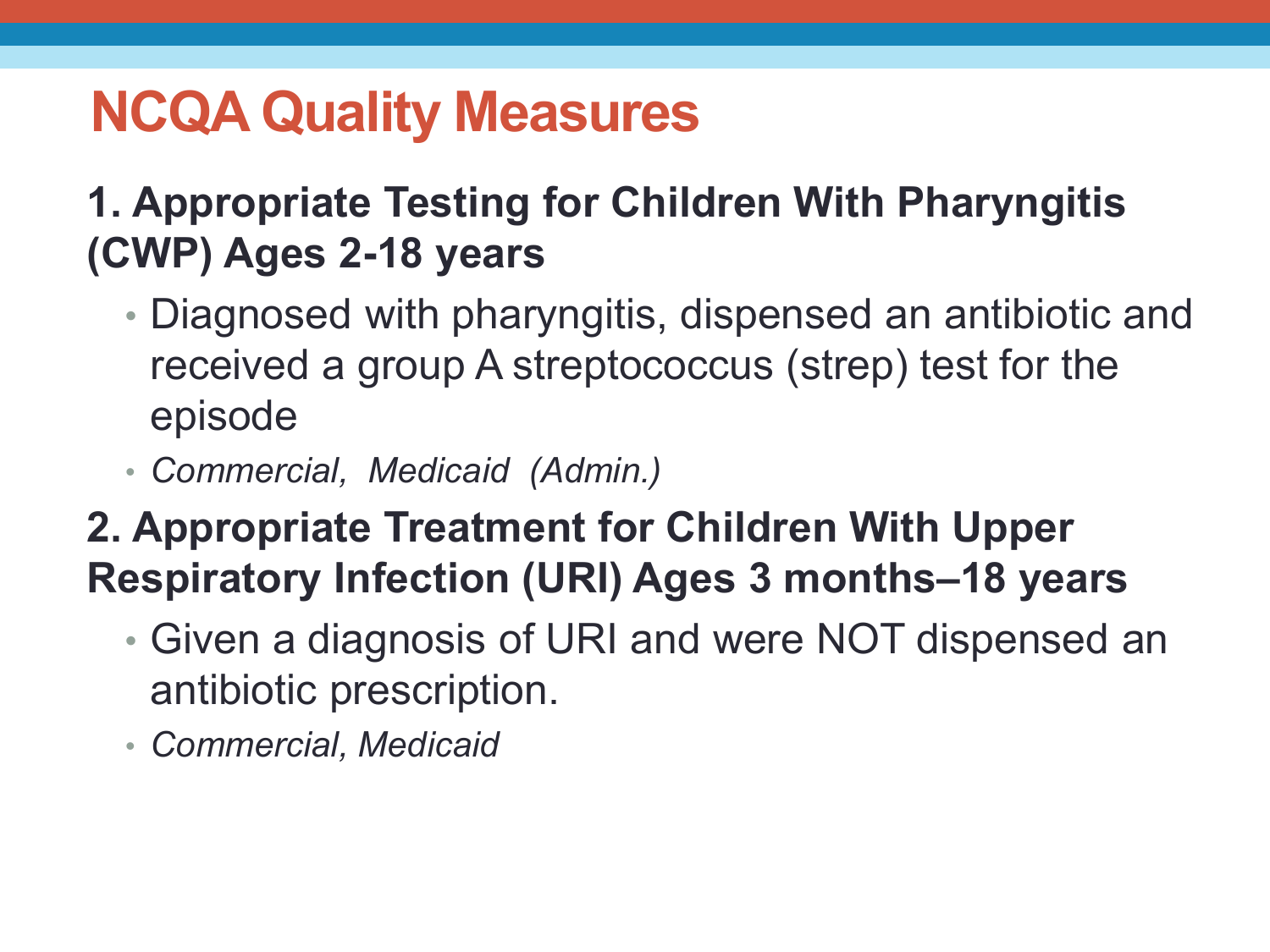## **Pediatric Well Care Visits**

### Preventive service E&M

- **Well Care Visits in the First 15 months of Life (W15) <sup>+</sup>**
- **Well Care Visits in the 3rd, 4th, 5th and 6th years of Life (W34) <sup>+</sup>**
- **Adolescent Well Care (AWC)\***
- **Exploit EHR documentation prompts & coding for well care coordinated compliance**
	- BMI percentile, physical activity and nutritional counseling (WCC)**<sup>+</sup>**
	- Completed, timely UTD immunization documentation (CIS/HPV/IMA)**<sup>+</sup>**
	- Lead screening (LSC) **<sup>+</sup>** document date and result if in history**+(ACC contract)**
	- Chlamydia Screening (CHL) for sexually active 16-24 yo females

#### **Important Points to Remember** :

- Utilize age appropriate preventive service/health check CPT and ICD 10 codes
- Include age appropriate documentation supported ICD 10 codes for BMI and activity/nutrition counseling code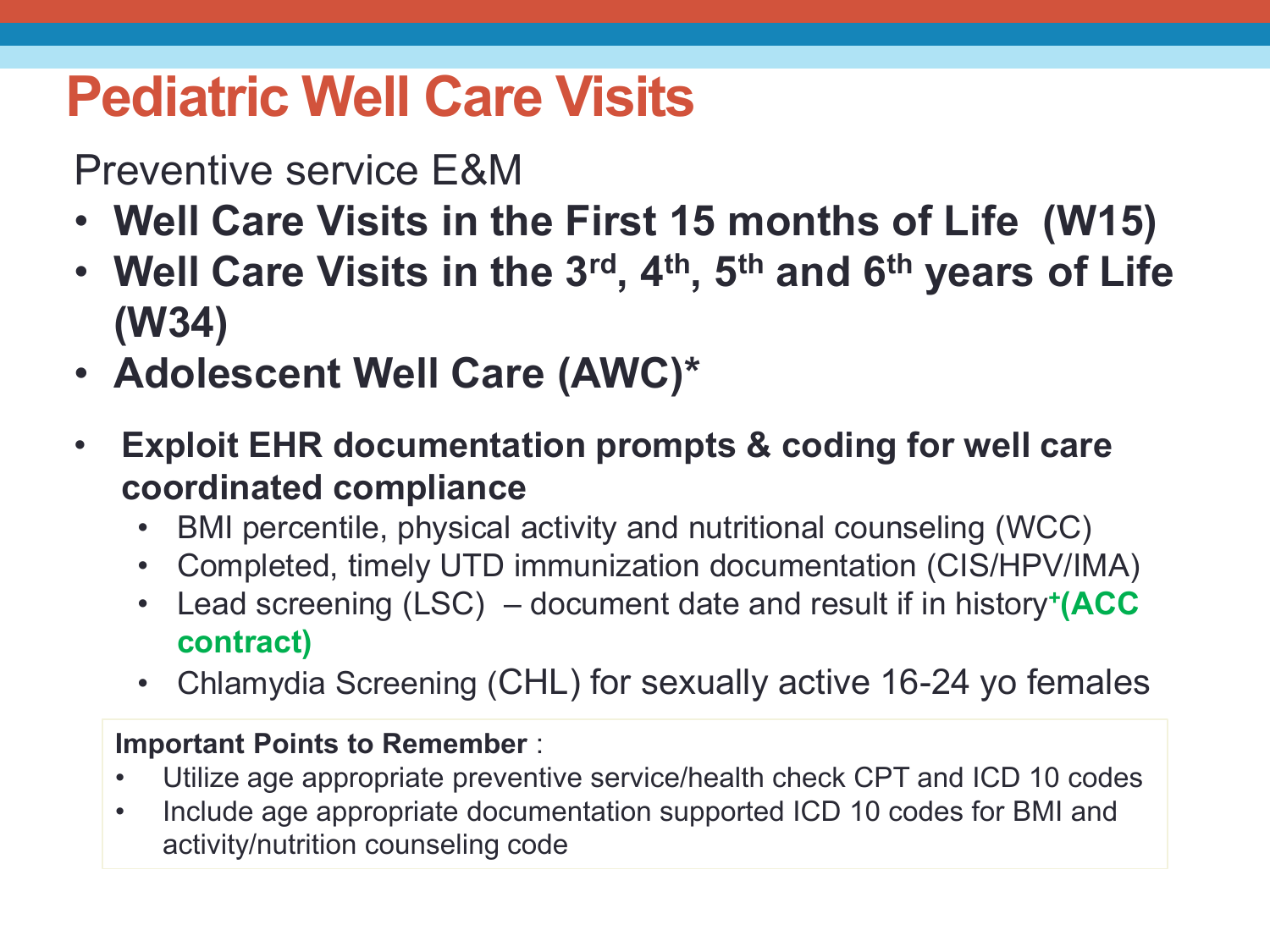## **AAP– 2018 – Seven Child Health Measures**

- Key attributes– evidenced based, representative of what pediatrician do, ability to measure, reflect diversity of care and patient complexity
- Developmental Screening in the first 3 years of life
- Well Child visits in adolescents
- Childhood immunization status
- Adolescent immunization status
- Appropriate treatment of URI
- Child and adolescent suicide risk assessment
- Weight measurement and counseling for nutrition and physical activity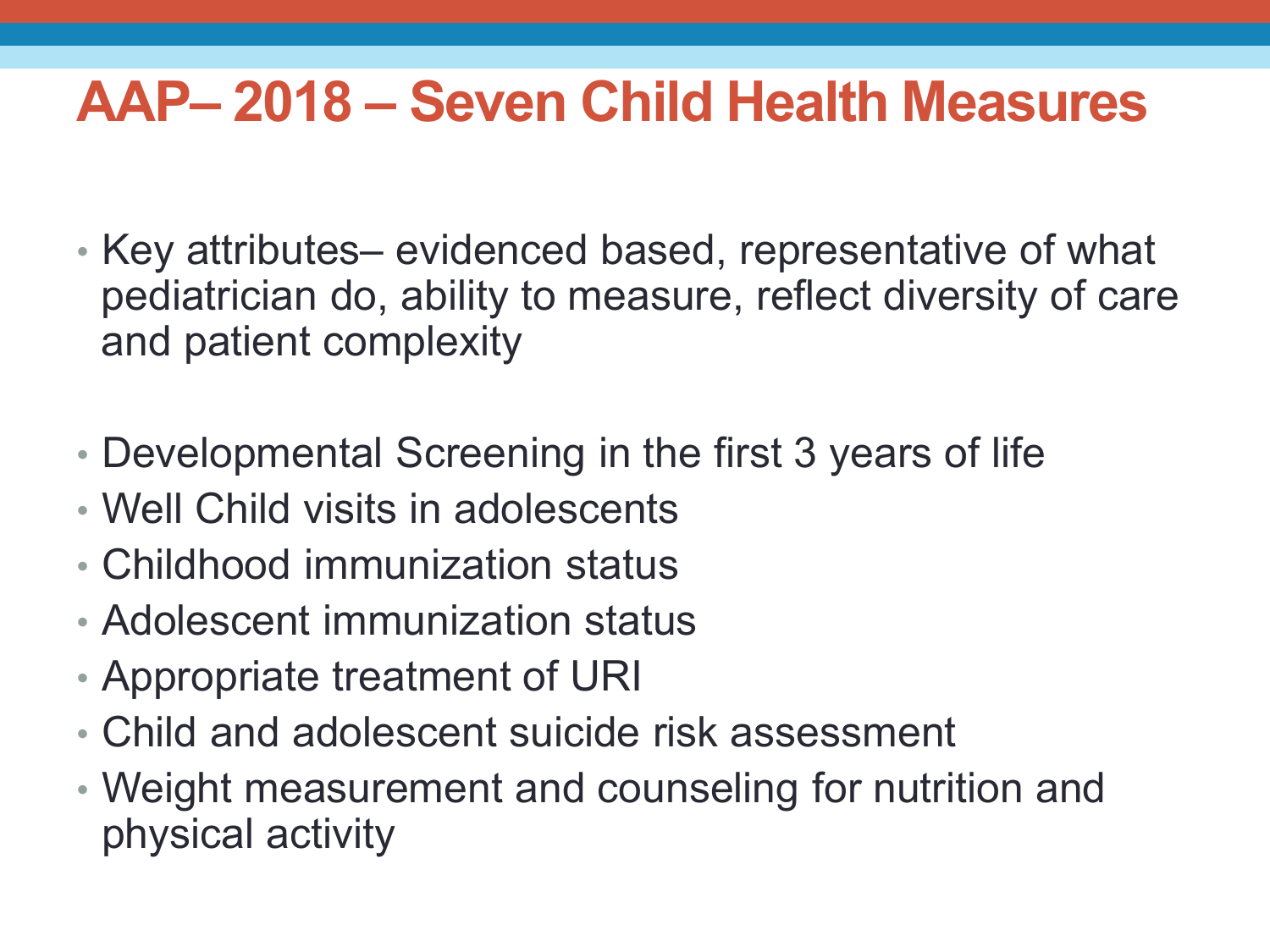### Reporting CPT Cat 2 Codes

### Codes Minimize record reviews for Hybrid Measures

| From                      | To                                                                                                               | <b>POS</b>                            | <b>TOS</b>      | <b>Procedure</b>    |        | <b>Diagnosis</b>                  | <b>Charges</b> | <b>Units</b>         |
|---------------------------|------------------------------------------------------------------------------------------------------------------|---------------------------------------|-----------------|---------------------|--------|-----------------------------------|----------------|----------------------|
| 11/07/2013                | 11/07/2013                                                                                                       | 11                                    | inesv           | 0502F               | iV221  |                                   | \$0.01         |                      |
|                           |                                                                                                                  |                                       |                 |                     |        |                                   |                |                      |
| $\blacksquare$            |                                                                                                                  |                                       |                 |                     |        |                                   |                | $\ddot{\phantom{1}}$ |
| <b>Consd Chg</b>          |                                                                                                                  | \$0.01                                |                 | <b>Deductible</b>   | \$0.00 | <b>Discount Amount</b>            |                | $$0.00 -$            |
| <b>Allowed Units</b>      |                                                                                                                  | O                                     | Copay           |                     | \$0.00 | Supplemental Discount             |                | \$0.00               |
| <b>Allowed</b>            |                                                                                                                  | \$0.00                                |                 | Coinsurance         | \$0.00 | <b>COB Adjustment</b>             |                | \$0.00               |
| <b>Cons Allowed</b>       |                                                                                                                  | \$0.01                                |                 | <b>Cons Benefit</b> | \$0.01 |                                   |                |                      |
| <b>Benefit</b>            |                                                                                                                  | \$0.00                                | <b>Disallow</b> |                     | \$0.01 | Withhold                          |                | \$0.00               |
| <b>HRA Paid</b>           |                                                                                                                  | \$0.00                                |                 |                     |        | <b>Patient Liability Disallow</b> |                | \$0.00               |
| <b>FSA Paid</b>           |                                                                                                                  | \$0.00                                |                 |                     |        | <b>Total Patient Liability</b>    |                | \$0.00               |
|                           | OBSTETRICS AND GYNECOLOGY<br><b>Provider Specialty</b>                                                           |                                       |                 |                     |        |                                   |                |                      |
| Procedure                 | Subsequent prenatal care visit [Excludes: patients who are seen for a condition unrelated to pregnancy or prenat |                                       |                 |                     |        |                                   |                |                      |
| <b>Addt'l Modifiers</b>   |                                                                                                                  |                                       |                 |                     |        |                                   |                |                      |
| <b>National Drug Code</b> |                                                                                                                  |                                       |                 | <b>NDC Units</b>    |        |                                   |                |                      |
| <b>Diagnosis</b>          |                                                                                                                  | Supervision of Other Normal Pregnancy |                 |                     |        |                                   |                |                      |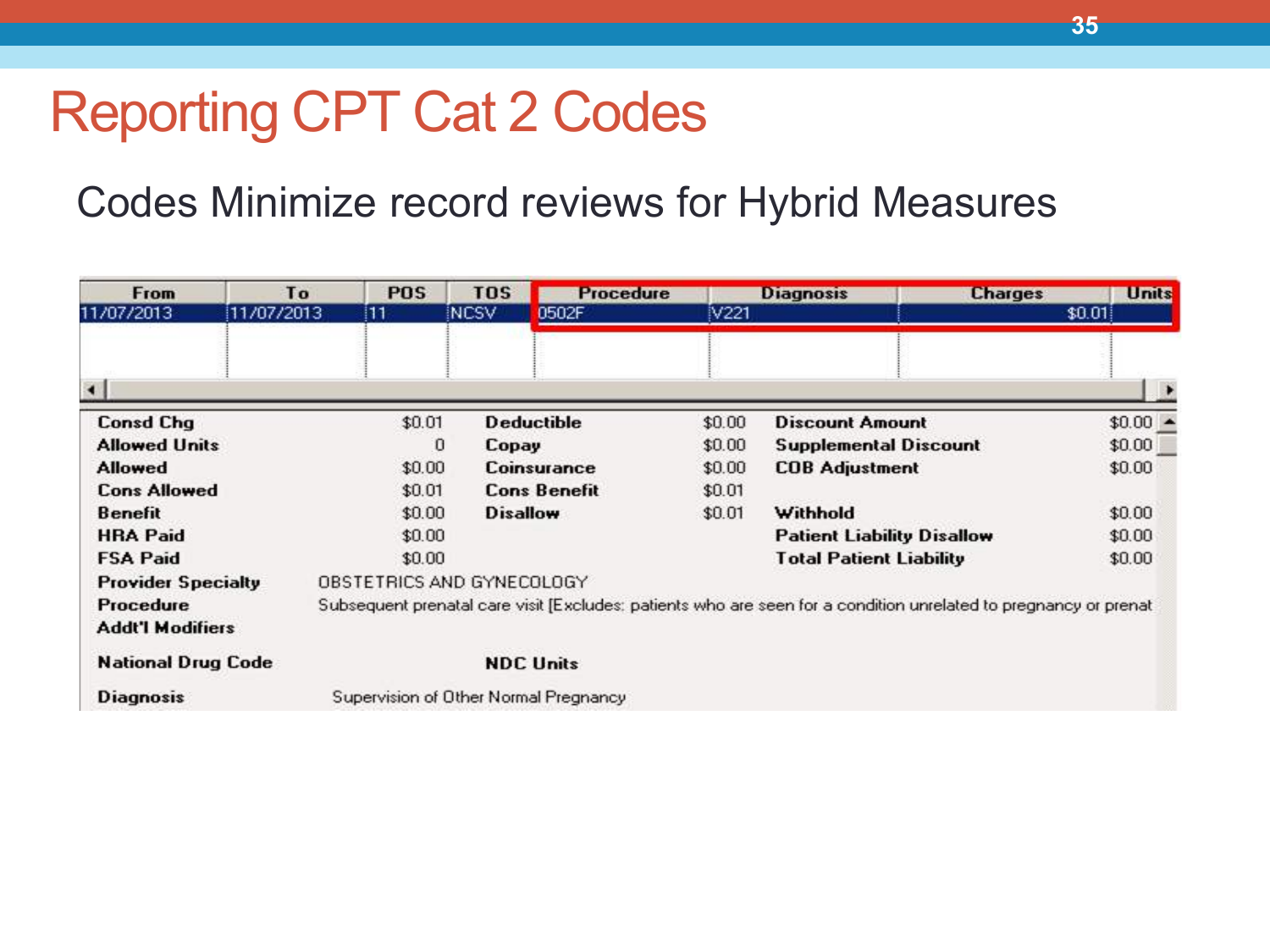# New CPT for 2019

- Published in late September (new vaccine can be July or Jan on AMA website)
- Implementation date under HIPAA is 1 Jan 2018
- Payer "claim readiness" payment policy and pricing should be in effect by 1 January but check websites and contact payers for any high volume/revenue code changes you want to make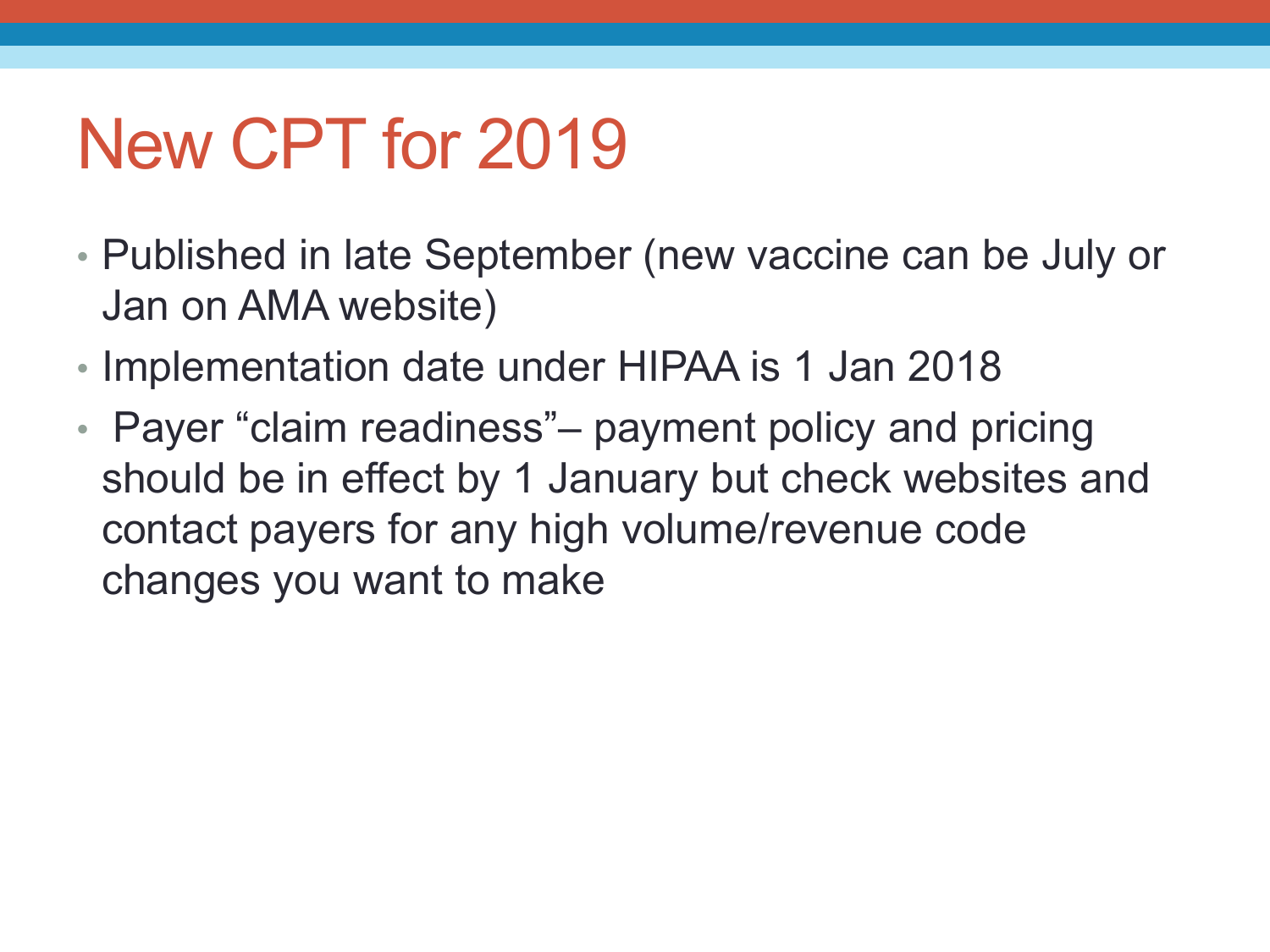# New CPT for 2019

- EM Coding Changes Coming!
- Telehealth Coding Evolves
- Care Management– New Code for Physician
- Developmental Testing
- Vaccines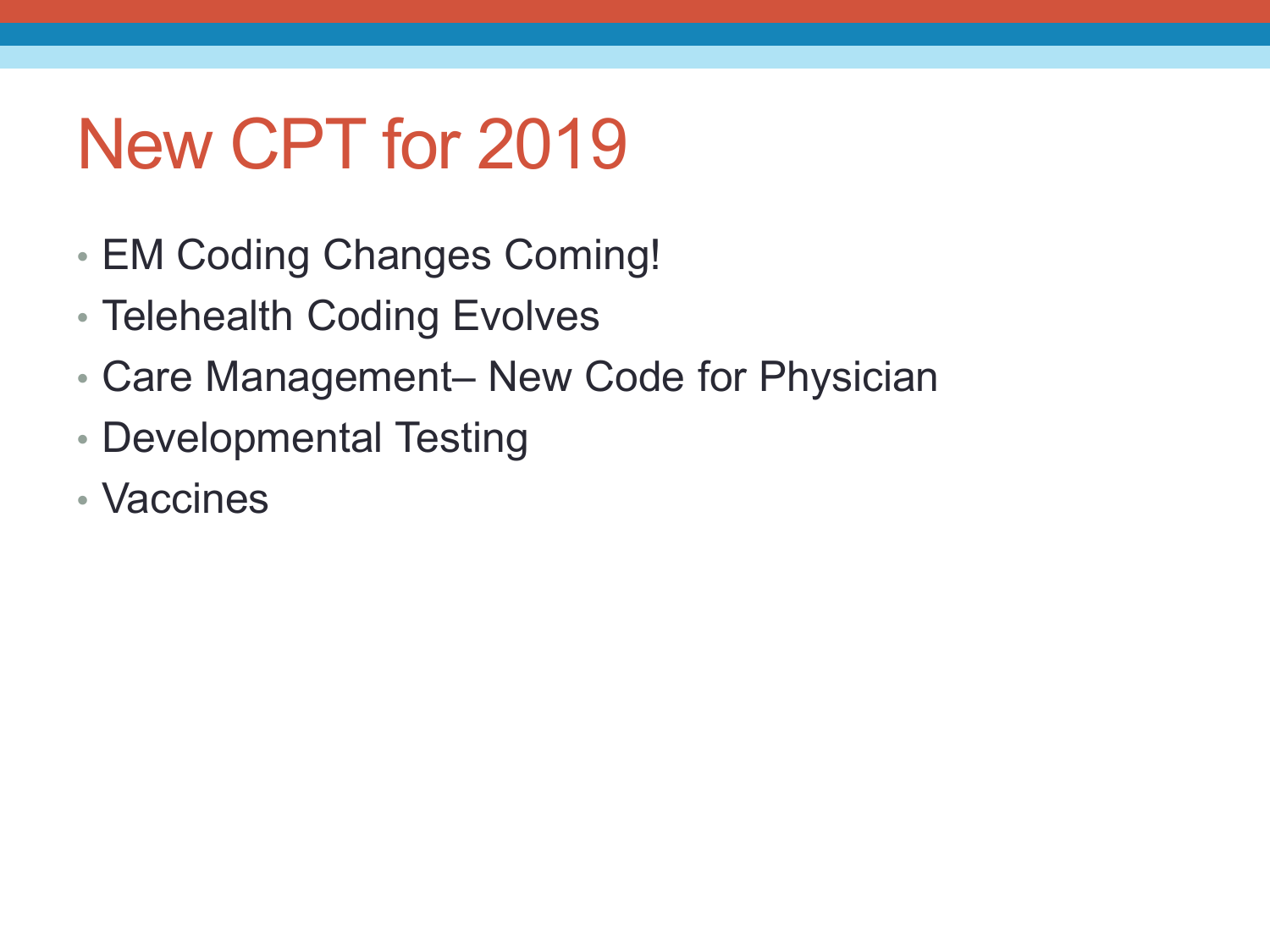# 2019– CMS and EM Guidelines

- For CY 2019 and CY 2020, CMS will continue the current coding and payment structure for E/M office/outpatient visits and practitioners should continue to use either the 1995 or 1997 E/M documentation guidelines to document E/M office/outpatient visits billed to Medicare. For CY 2019 and beyond, CMS is finalizing the following policies:
	- Elimination of the requirement to document the medical necessity of a home visit in lieu of an office visit;
	- For established patient office/outpatient visits, when relevant information is already contained in the medical record, practitioners may choose to focus their documentation on what has changed since the last visit, or on pertinent items that have not changed, and need not re-record the defined list of required elements if there is evidence that the practitioner reviewed the previous information and updated it as needed. Practitioners should still review prior data, update as necessary, and indicate in the medical record that they have done so;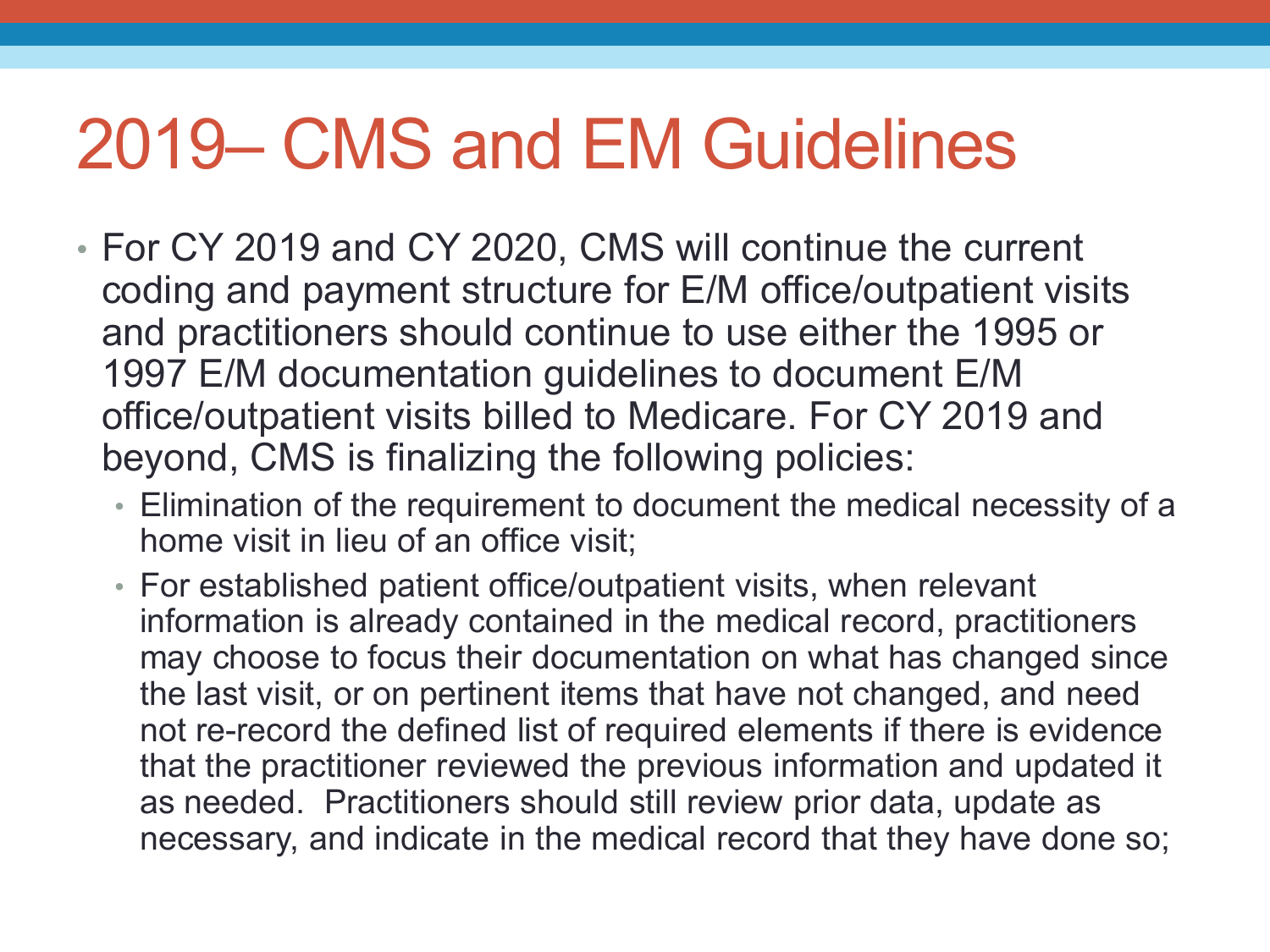# 2019– CMS and EM Guidelines

- For CY 2019 and CY 2020, CMS will continue the current coding and payment structure for E/M office/outpatient ….Cont'd
	- Additionally, we are clarifying that for E/M office/outpatient visits, for new and established patients for visits, practitioners need not reenter in the medical record information on the patient's chief complaint and history that has already been entered by ancillary staff or the beneficiary. The practitioner may simply indicate in the medical record that he or she reviewed and verified this information; and
	- Removal of potentially duplicative requirements for notations in medical records that may have previously been included in the medical records by residents or other members of the medical team for E/M visits furnished by teaching physicians.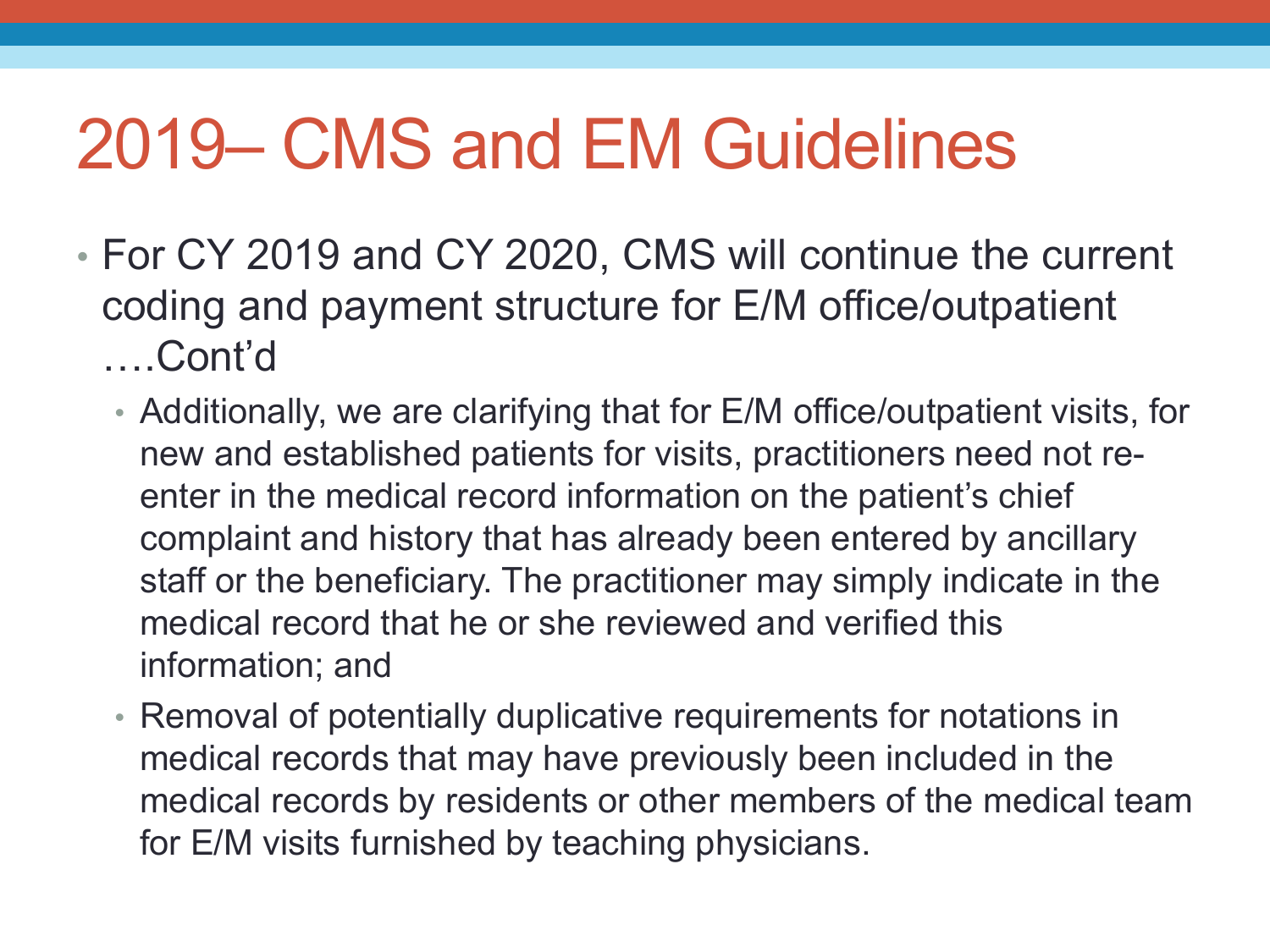# CMS and EM – 2021(Proposed)

- Beginning in CY 2021, CMS will further reduce burden with the implementation of payment, coding, and other documentation changes. Payment for E/M office/outpatient visits will be simplified and payment would vary primarily based on attributes that do not require separate, complex documentation. Specifically for CY 2021, CMS is finalizing the following policies:
- Reduction in the payment variation for E/M office/outpatient visit levels by paying a single rate for E/M office/outpatient visit levels 2 through 4 for established and new patients while maintaining the payment rate for E/M office/outpatient visit level 5 in order to better account for the care and needs of complex patients;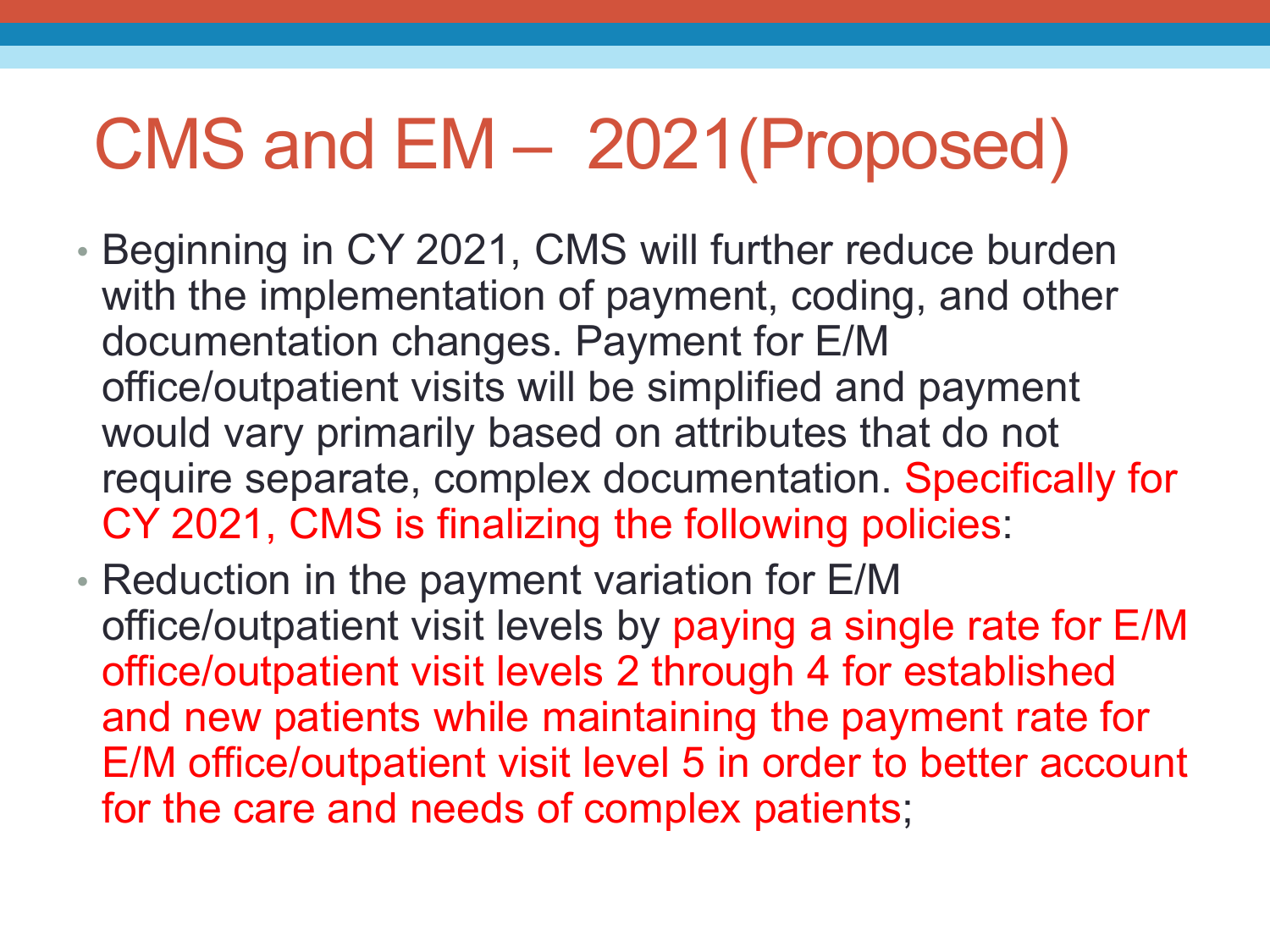# CMS and EM – 2021(Proposed)

- Permitting practitioners to choose to **document E/M office/outpatient level 2 through 5 visits using medical decision-making or time** instead of applying the current 1995 or 1997 E/M documentation guidelines, or alternatively practitioners could continue using the current framework;
- Beginning in CY 2021, for E/M office/outpatient levels 2 through 5 visits, we will allow for flexibility in how visit levels are documented— specifically a choice to use the current framework, MDM, or time. For E/M office/outpatient level 2 through 4 visits, when using MDM or current framework to document the visit, we will also apply a minimum supporting documentation standard associated with level 2 visits. For these cases, Medicare would require information to support a level 2 E/M office/outpatient visit code for history, exam and/or medical decision-making;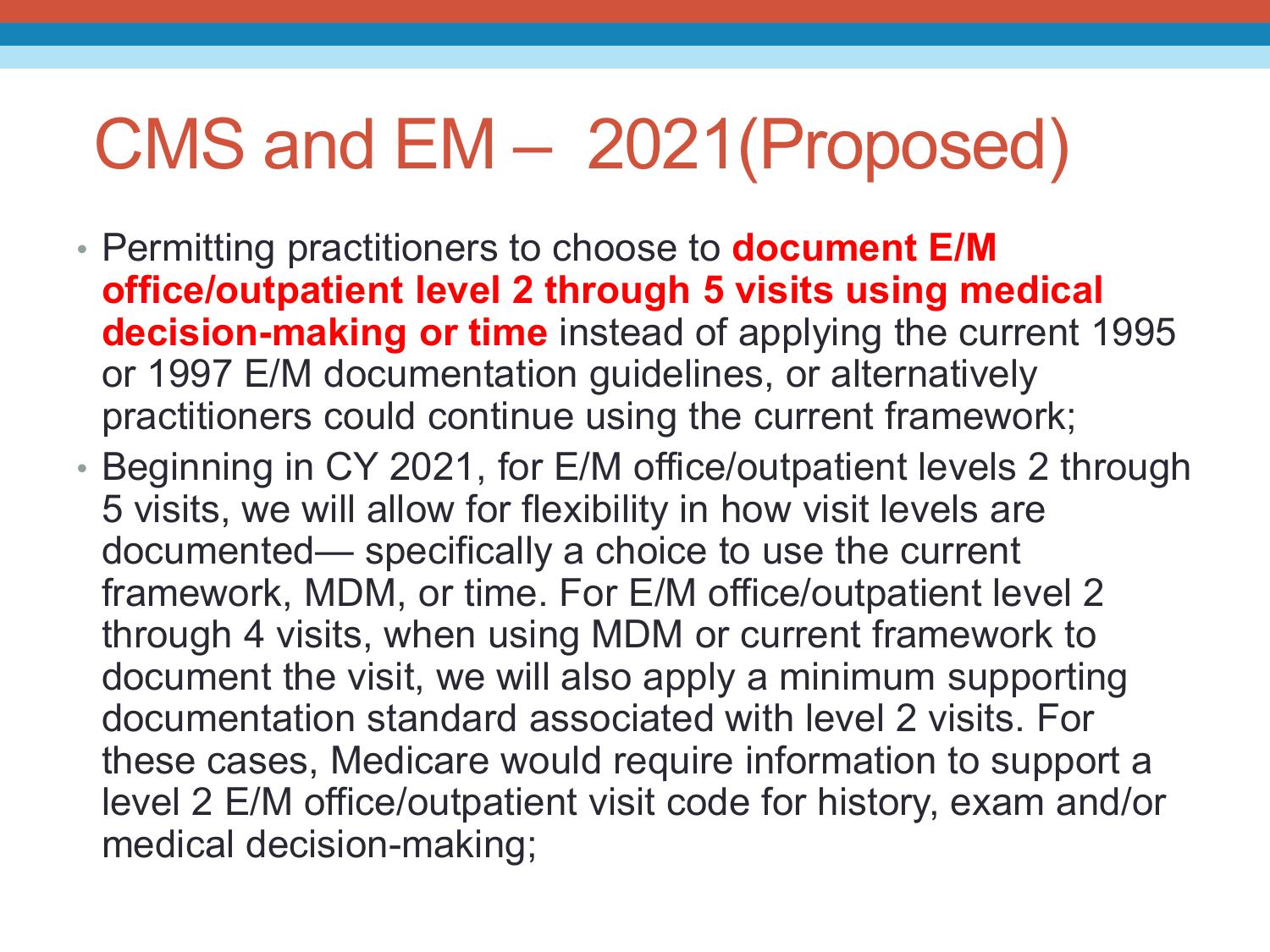# CMS and EM – 2021(Proposed)

- When time is used to document, practitioners will document the medical necessity of the visit and that the billing practitioner personally spent the required amount of time face-to-face with the beneficiary;
- **Implementation of add-on codes** that describe the additional resources inherent in visits for primary care and particular kinds of non-procedural specialized medical care, though they would not be restricted by physician specialty. These codes would only be reportable with E/M office/outpatient level 2 through 4 visits, and their use generally would not impose new per-visit documentation requirements; and
- Adoption of a new "**extended visit" add-on code** for use only with E/M office/outpatient level 2 through 4 visits to account for the additional resources required when practitioners need to spend extended time with the patient.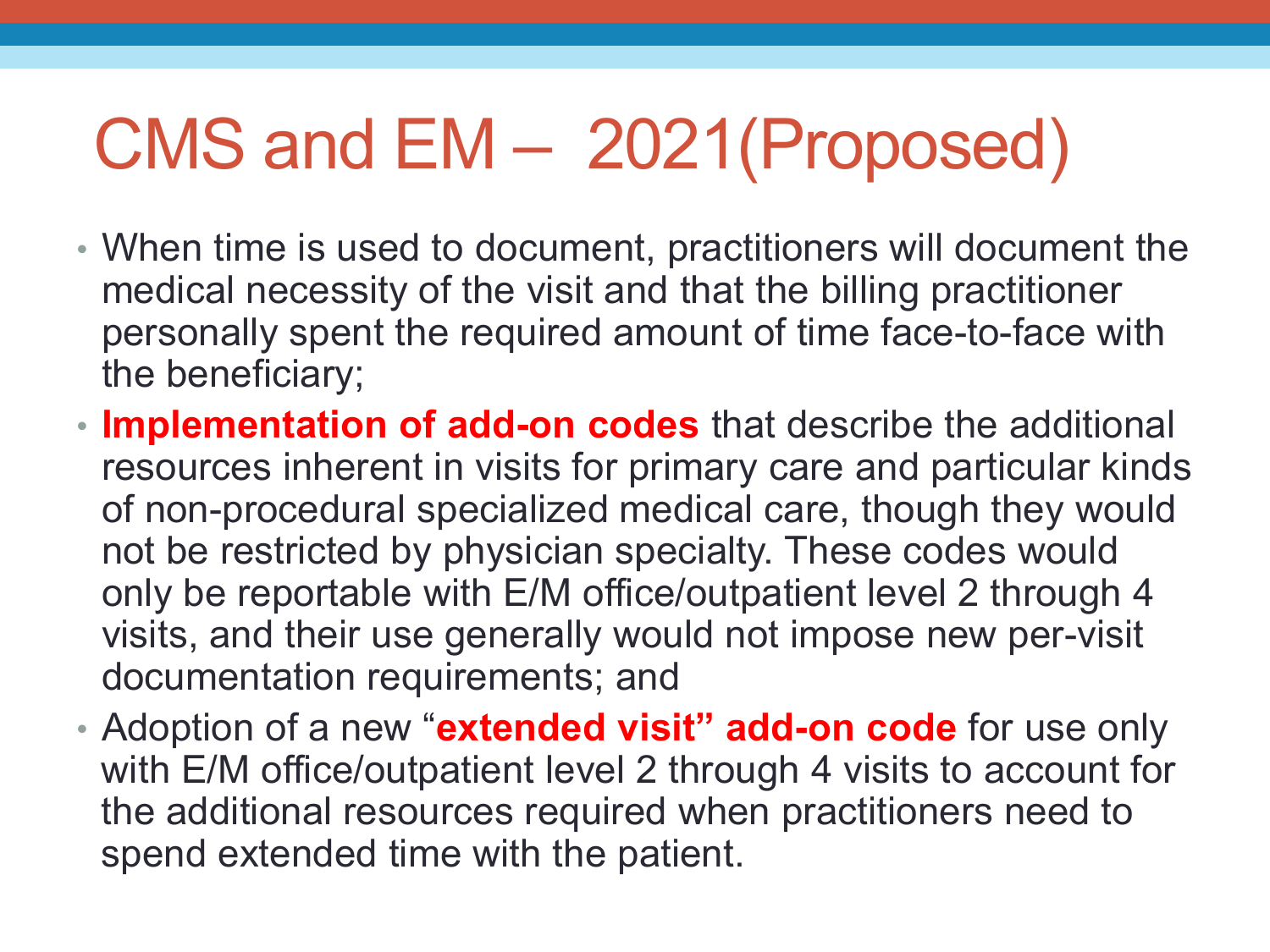#### 2019 –Telehealth – Code Expansion

- Telehealth– expansion (by CMS and AMA)
	- Interprofessional Consultations
	- CMS– Electronic touch base and review of patient data (pictures)
	- Remote Data Monitoring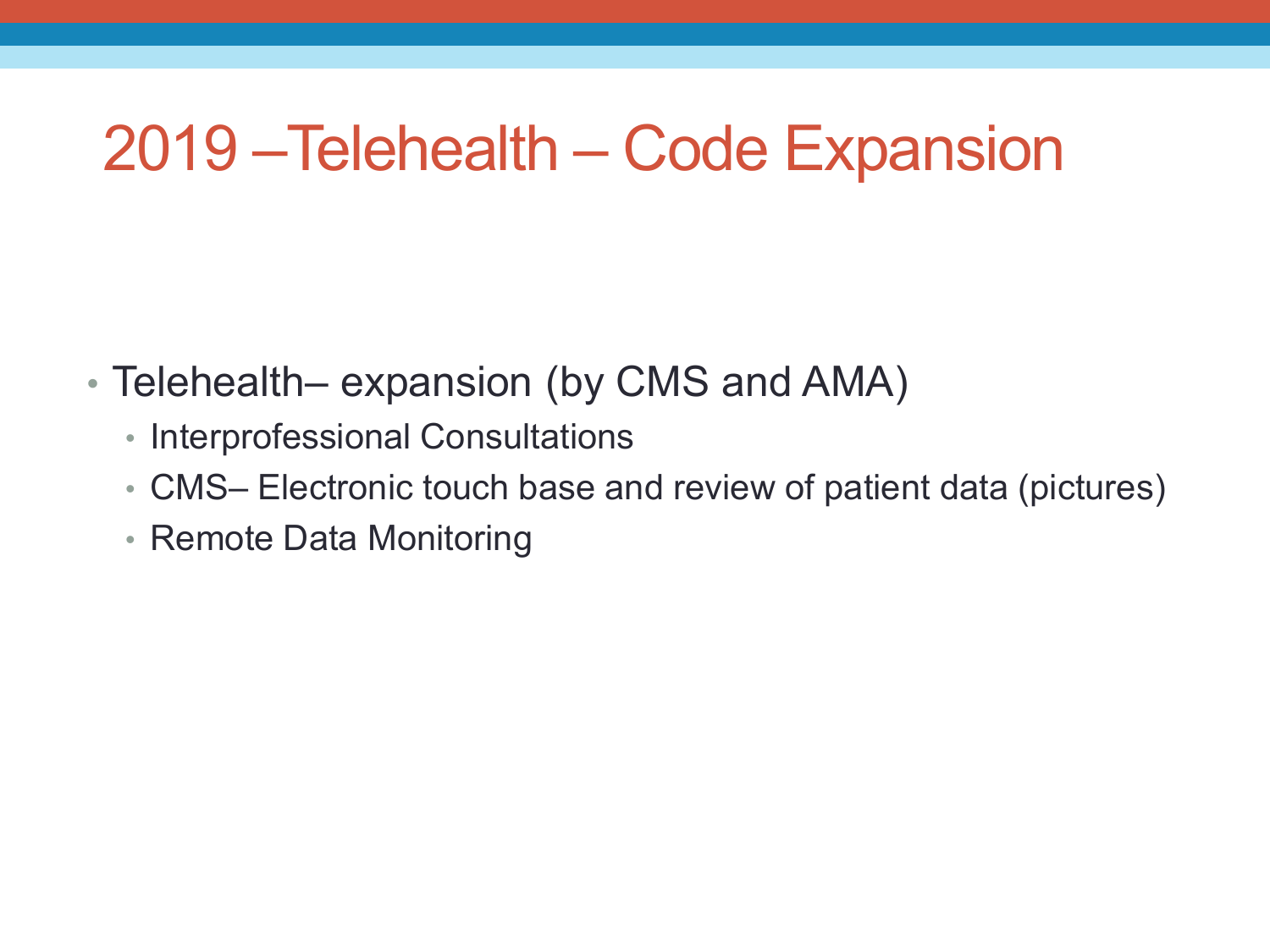#### New Telehealth Codes 2019– CMS–Virtual Check -In

- Brief Communication Technology Based Services
- Patient checks in with Physician to see if an appointment is needed
- Telephone, email or EHR messaging
- CMS– (Final Rule for Medicare Fee Schedule Nov1)
- Bill Code– G2012
- Payment Medicare– \$14.78
- Private payers and Medicaid now Reviewing Coverage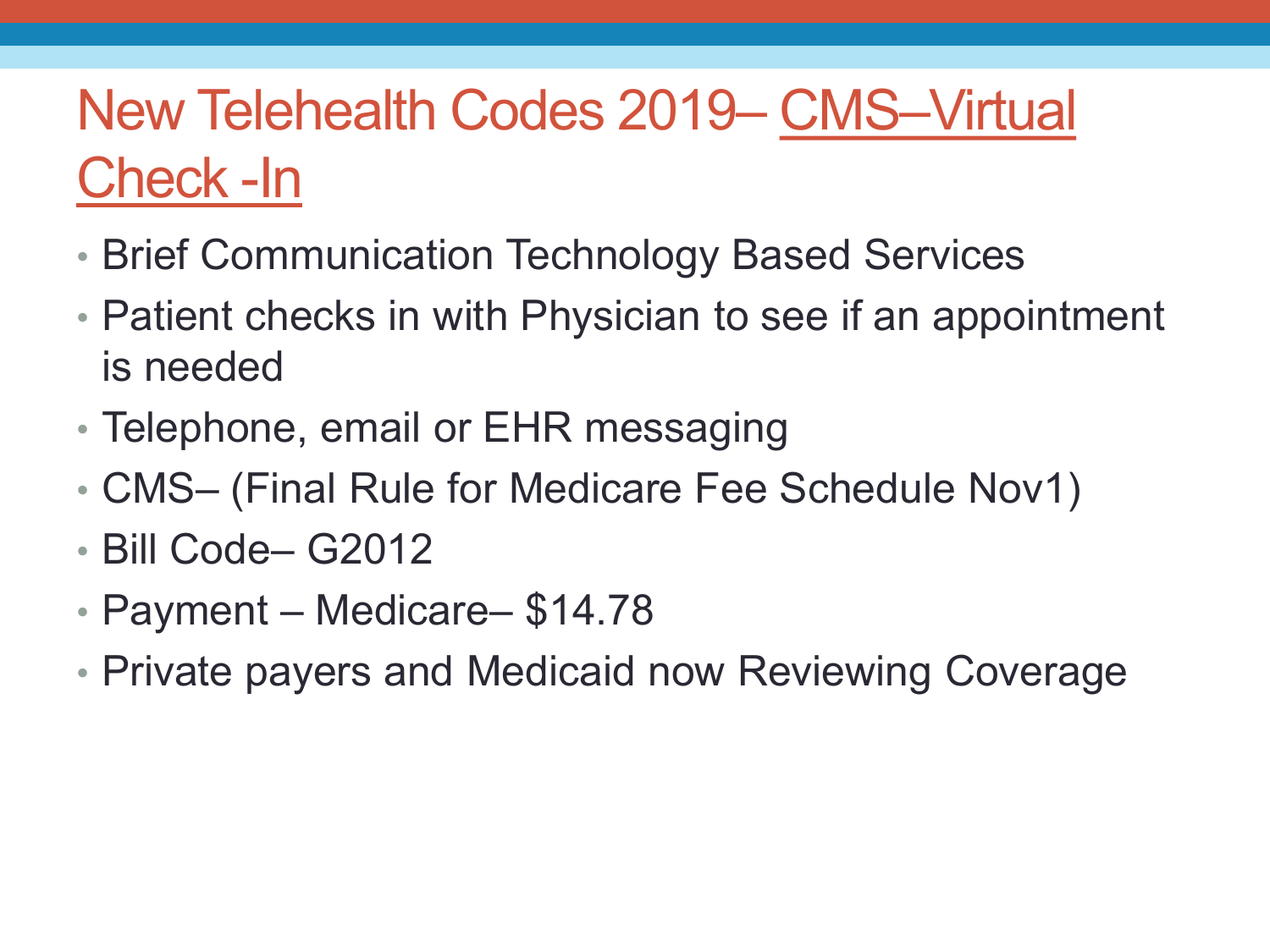#### New Telehealth Codes Value by CMS– 2019

- Remote evaluation of patient recorded data–
- Video or images submitted by an established patient
- CMS– (Final Rule for Medicare Fee Schedule Nov1)
- G2010
- Payment Medicare– \$12.61
- Private payers and Medicaid now Reviewing Coverage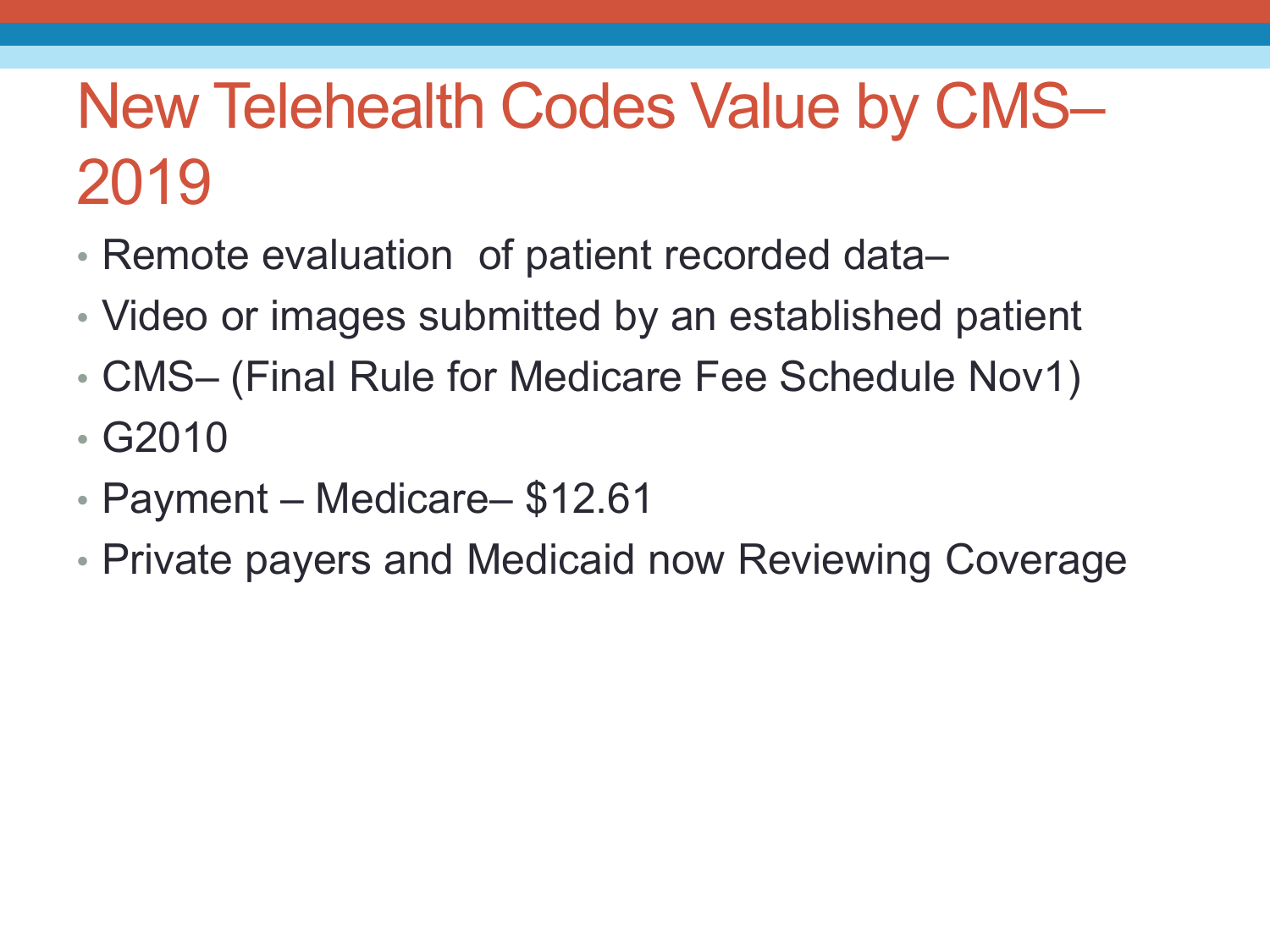#### **New Telehealth Codes– Remote Patient Monitoring**

Digitally Stored Data Services–Remote Physiologic **Monitoring** 

Codes – for 30 days using an FDA approved device (scales, BP, oximeter, glucose )– physiologic data

99453– for set up /education of patient

99454– for supply of the device and programmed alerts and transmission

99091– For the MD who collects and interpretation the incoming data– minimum of 30 min each 30 days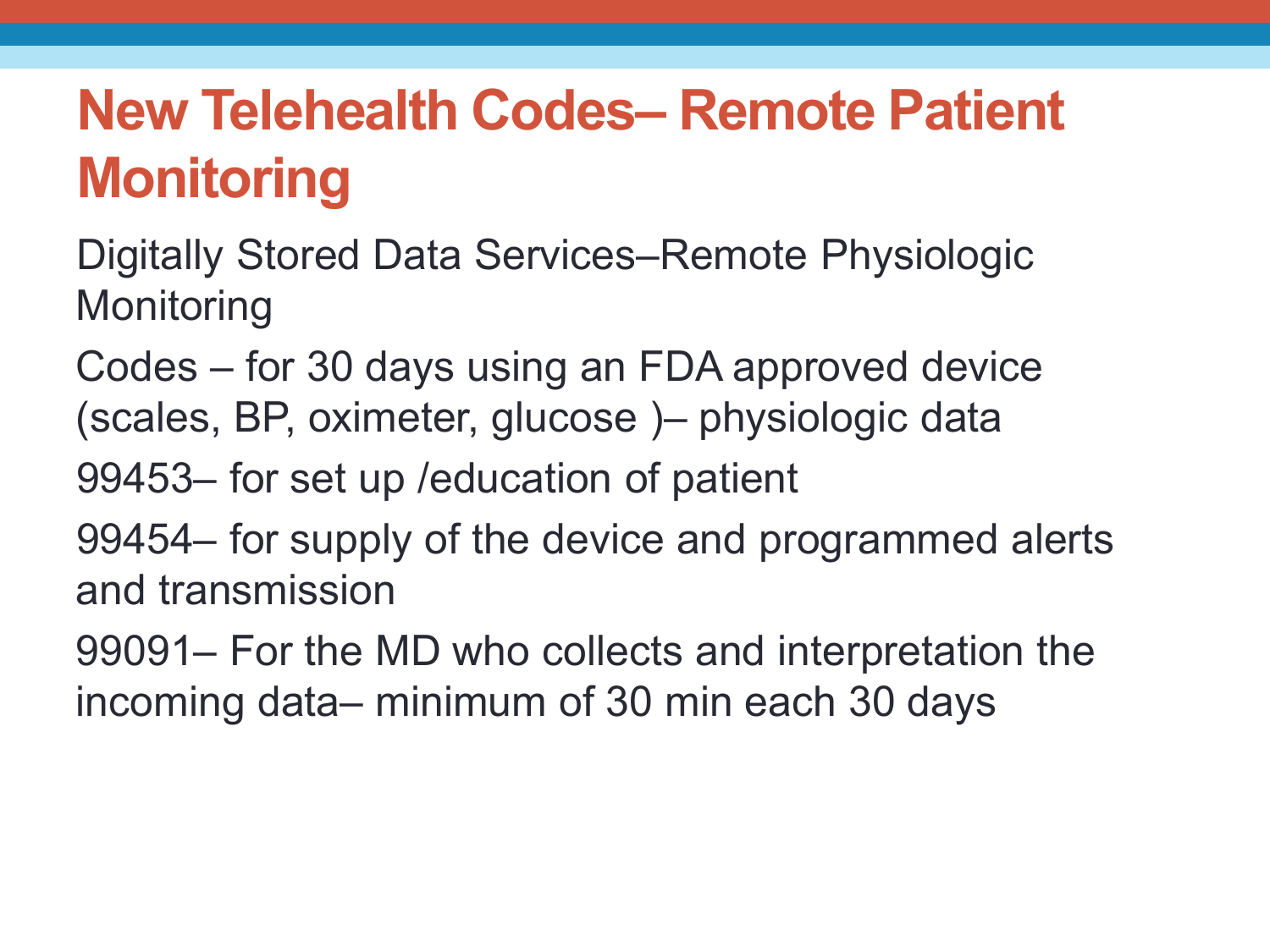## New Telehealth Codes– Remote Patient **Monitoring**

- Digitally Stored Data Services–Remote Physiologic Monitoring –Treatment Management Services
- Codes for 20 minutes per calendar month
- 99457– requires interactive communication with the patient or caregiver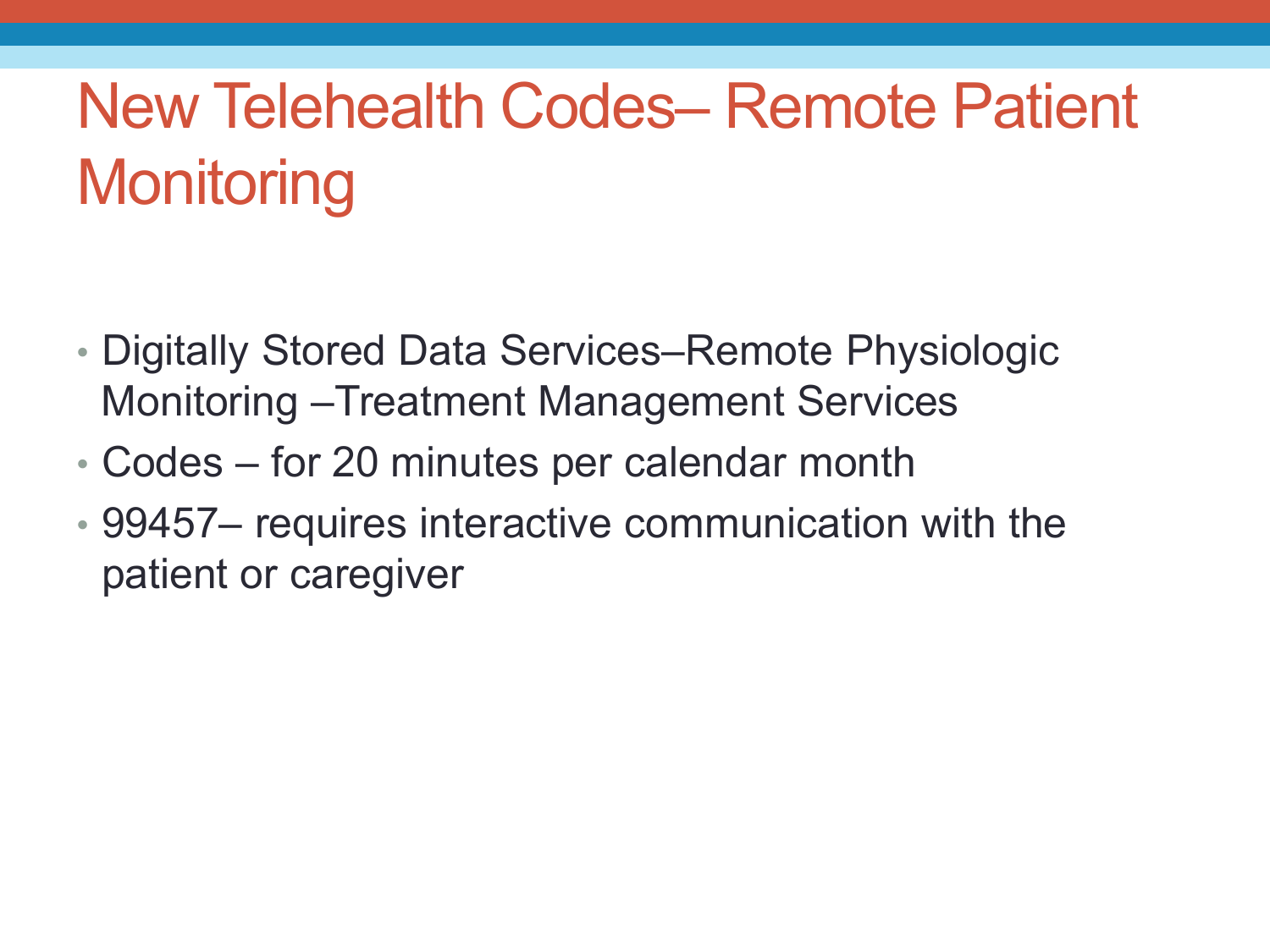### Telehealth Face to Face Care – OLD, NEW, and Newly Valued

- Code are in the EM, Non Face to Face section
- Three Categories
	- Telephone Services (OLD) 99441– 99413
	- Online Medical Evaluation (Old ) 99444
	- Interprofessional Telephone/Internet/Electronic Health Record Consultation (New)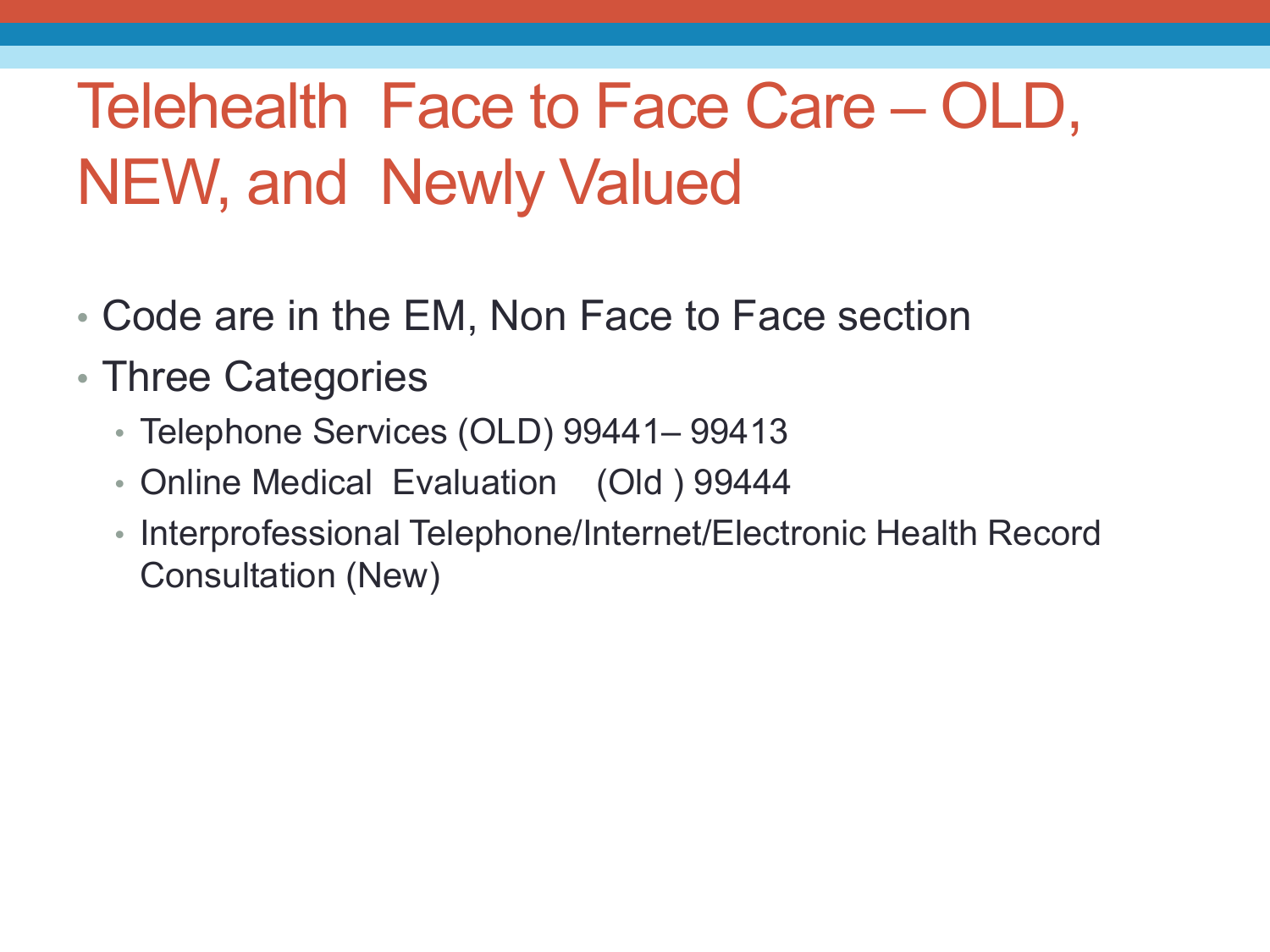#### Interprofessional Telephone/Internet/Electronic Health Record Consultation (New)

- Consultant should use codes 99446, 99447, 99448, 99449, 99451 to report interprofessional telephone/Internet/electronic health record consultations.
- record consultation is an assessment and management service in which a patient's treating (eg, attending or primary) physician or other qualified health care professional requests the opinion and/or treatment advice of a physician with specific specialty expertise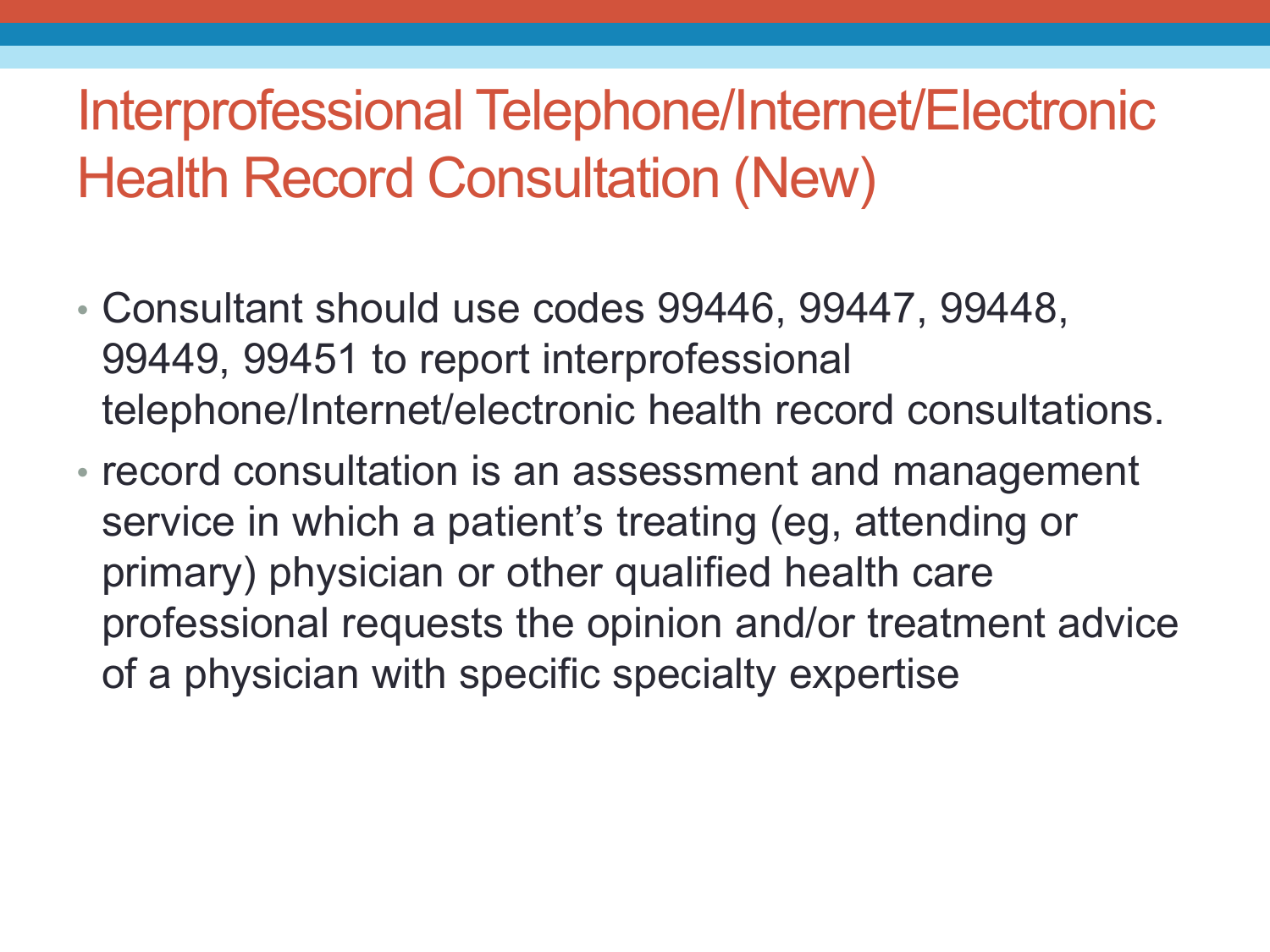#### Telehealth Face to Face Care– NEW and Newly Valued– E-Consults

- The written or verbal request for the advice by the treating/requesting physician should be documented in the patient's medical record, including the reason for the request.
- Codes 99446,99447, 99448, 99449 conclude with a verbal opinion
- report and written report from the consultant to the treating/requesting physician or other qualified health care professional.

Times 99456 (5-10 m), 99357 (11-20 m), 99458 (21-30 m); 99459  $(31 or > m)$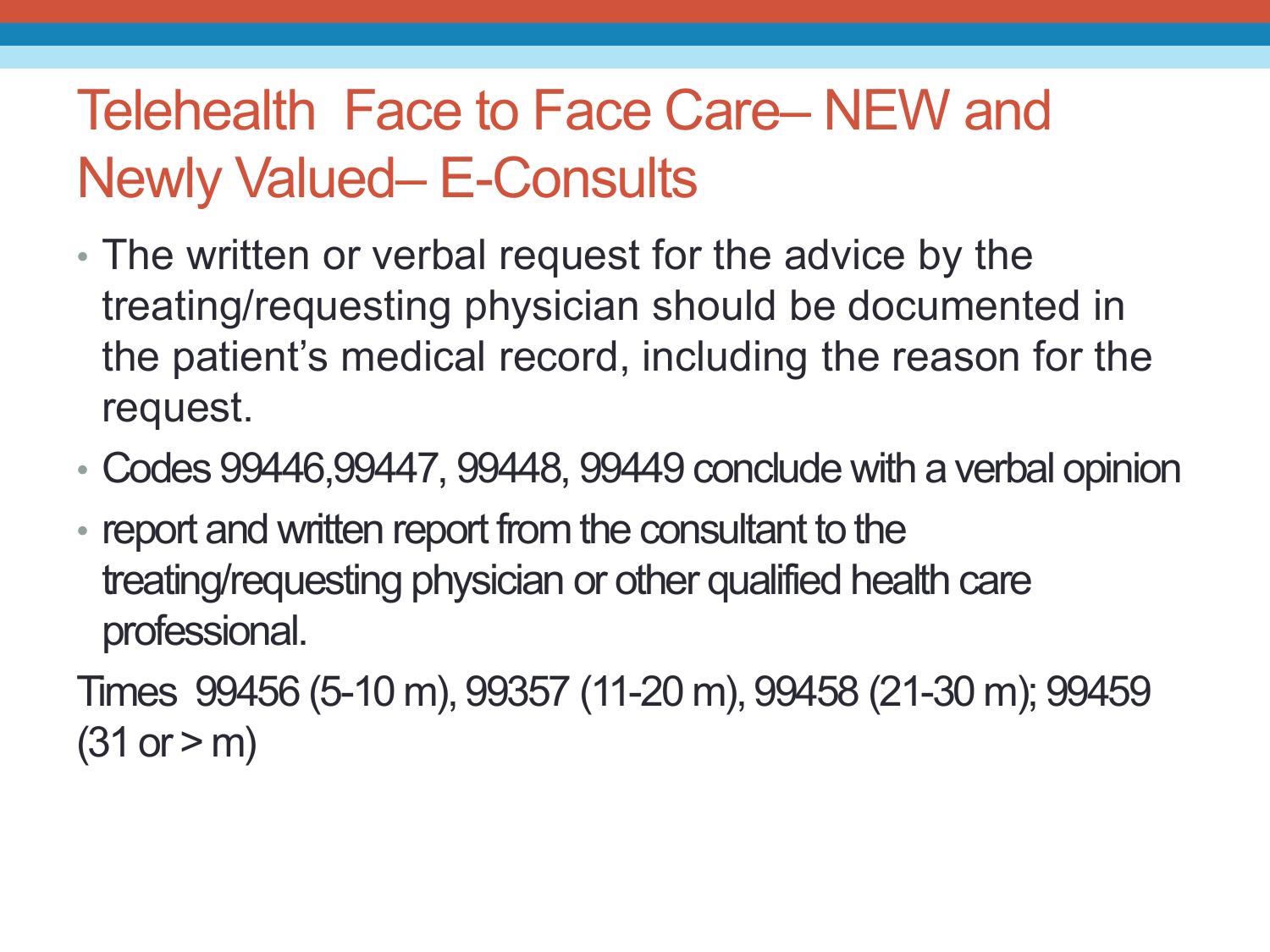#### Interprofessional telephone/Internet/electronic health Consult– NEW 2019

Were converted from CMS language **99451** Interprofessional telephone/Internet/electronic health record assessment and management service provided by a consultative physician, including a written report to the patient's treating/requesting physician or other qualified health care professional, 5 minutes or more of medical consultative time CMS- \$ 37.48 Once per 7 days **99452** Interprofessional telephone/Internet/electronic health record referral service(s) provided by a treating/requesting physician or other

qualified health care professional, 30 minutes (>16) CMS- \$ 37.48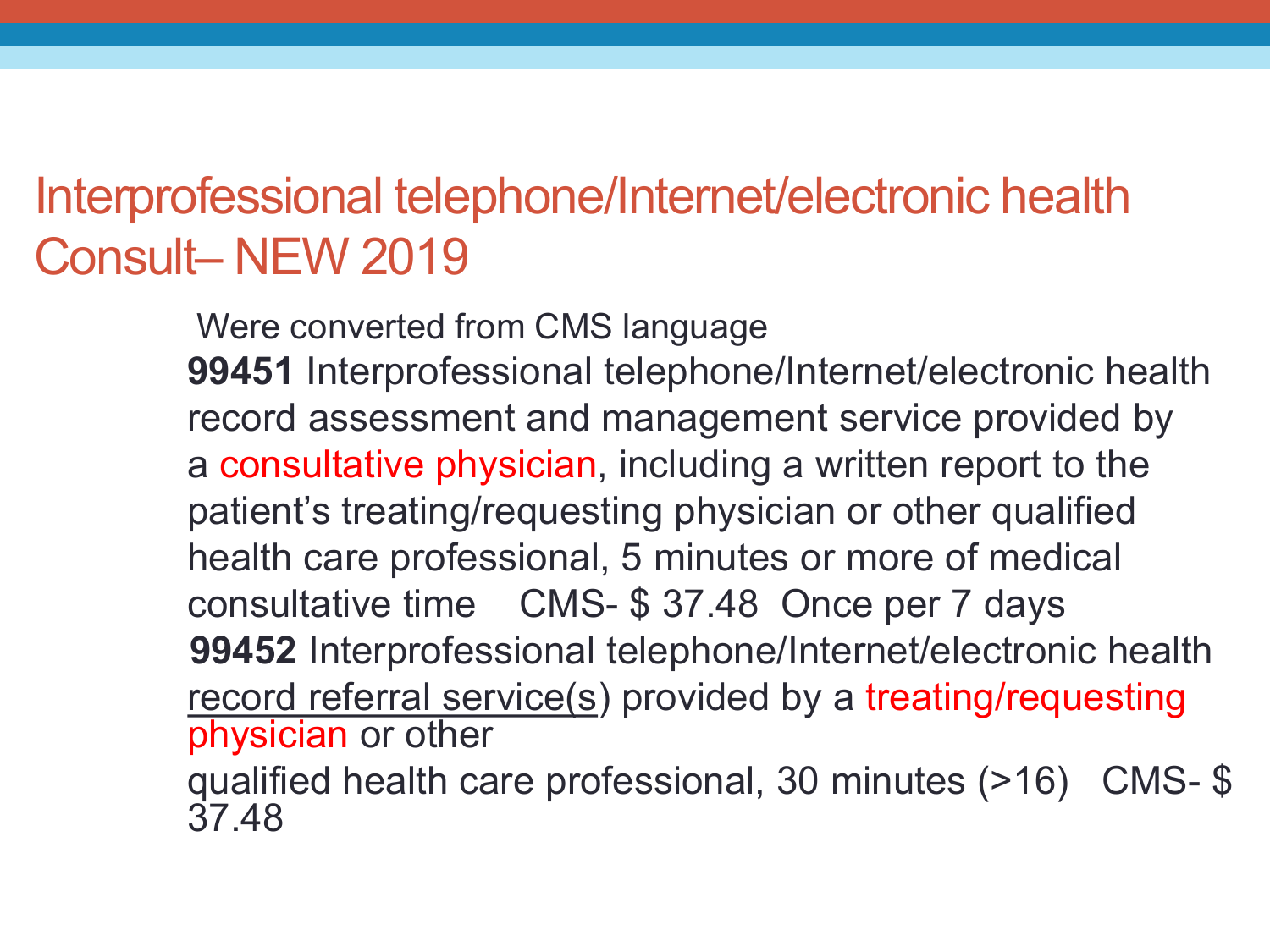#### **Telehealth – the Path to Payment**

- Services and Payments for Telemedicine services will take two paths–
	- **Billing fees for service–volume**  fee is tied to the relative value of the service(s) . Parity laws help .
	- **Services provided as part of a more global service** and payment– or payments come from outcomes in a value based programs ( improved quality and or cost of care outcomes )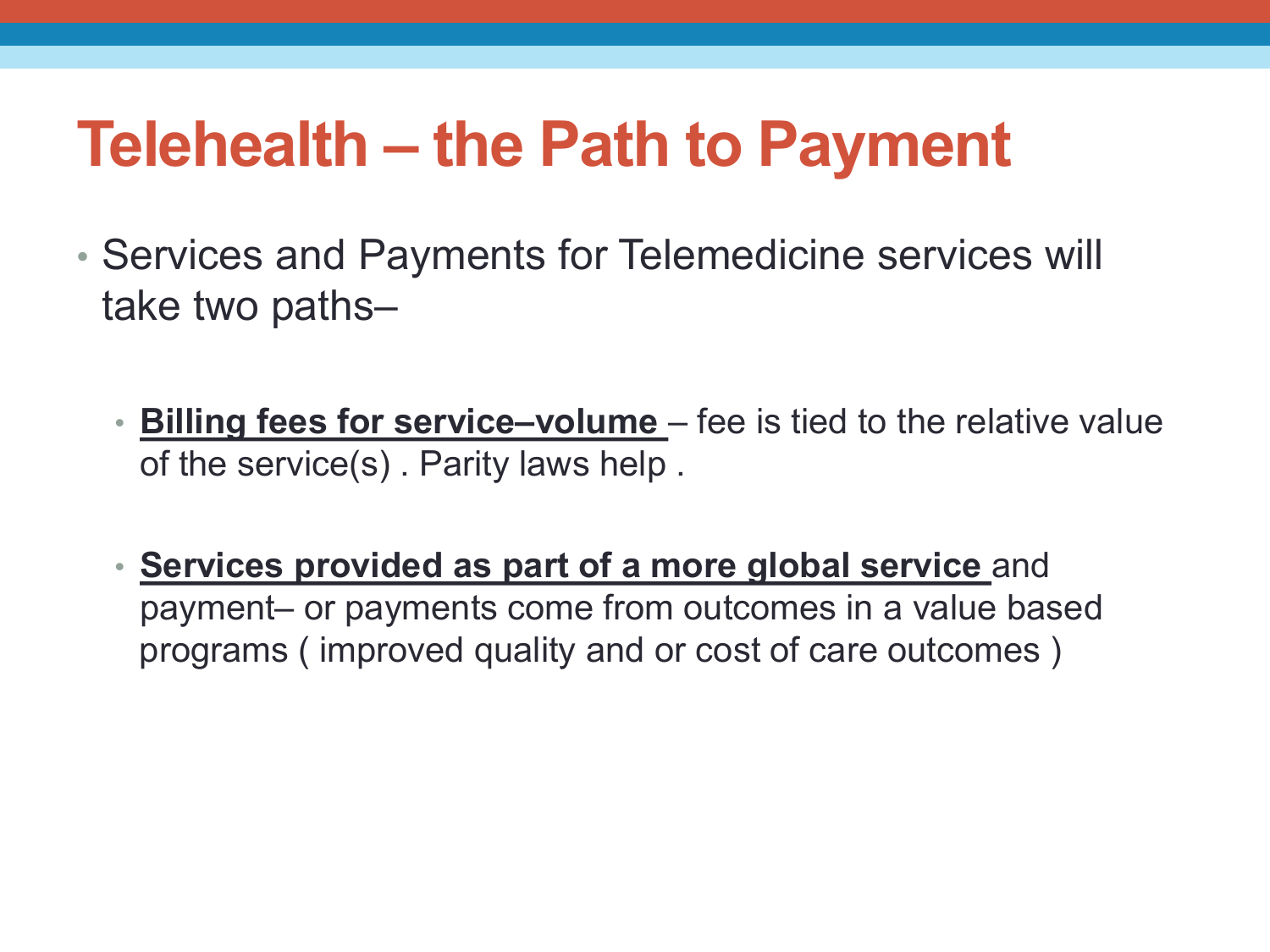#### **CMS and Telemedicine**

http://www.cms.gov/Medicare/Medicare- General-Information/Telehealth

- The primary payment policy for TH services
- Many private payers and Medicaid payer adopt some version
- Defines most elements– covered services, geographic areas, billing codes/payments, allowed origination sites
- Focus is on expanding Access
- CMS has made recommendation to expand or change in the July Proposed Rule for the 2017 Medicare Fee **Schedule**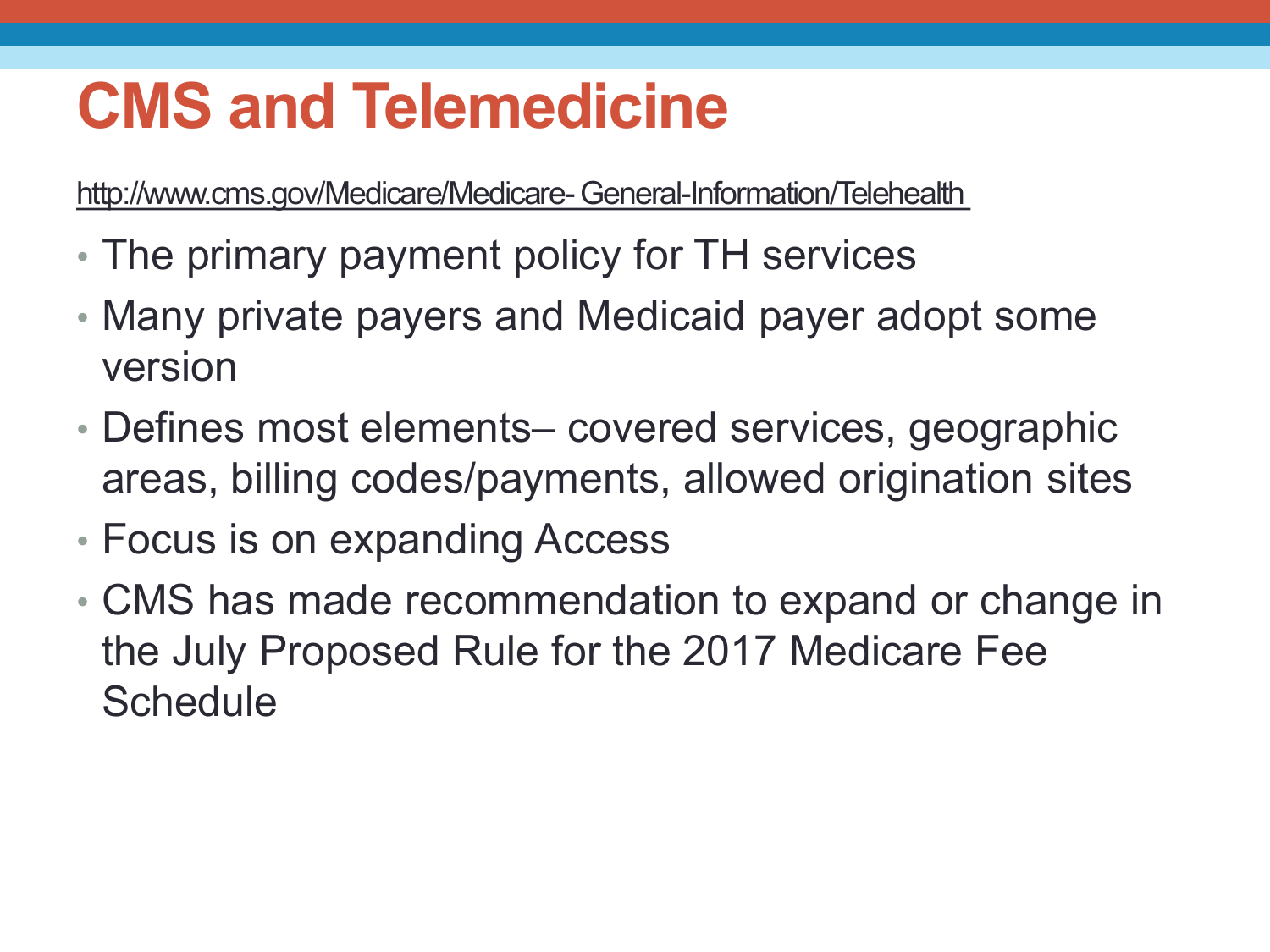## **CMS and Telemedicine –Key Payment Areas**

http://www.cms.gov/Medicare/Medicare- General-Information/Telehealth

- Definitions of Telehealth
- The Origination Site and Distant Site
- Practitioners who can bill
- Geographic Areas– HRSA shortage area, outside MSA
- Covered Services
- Coding and Billing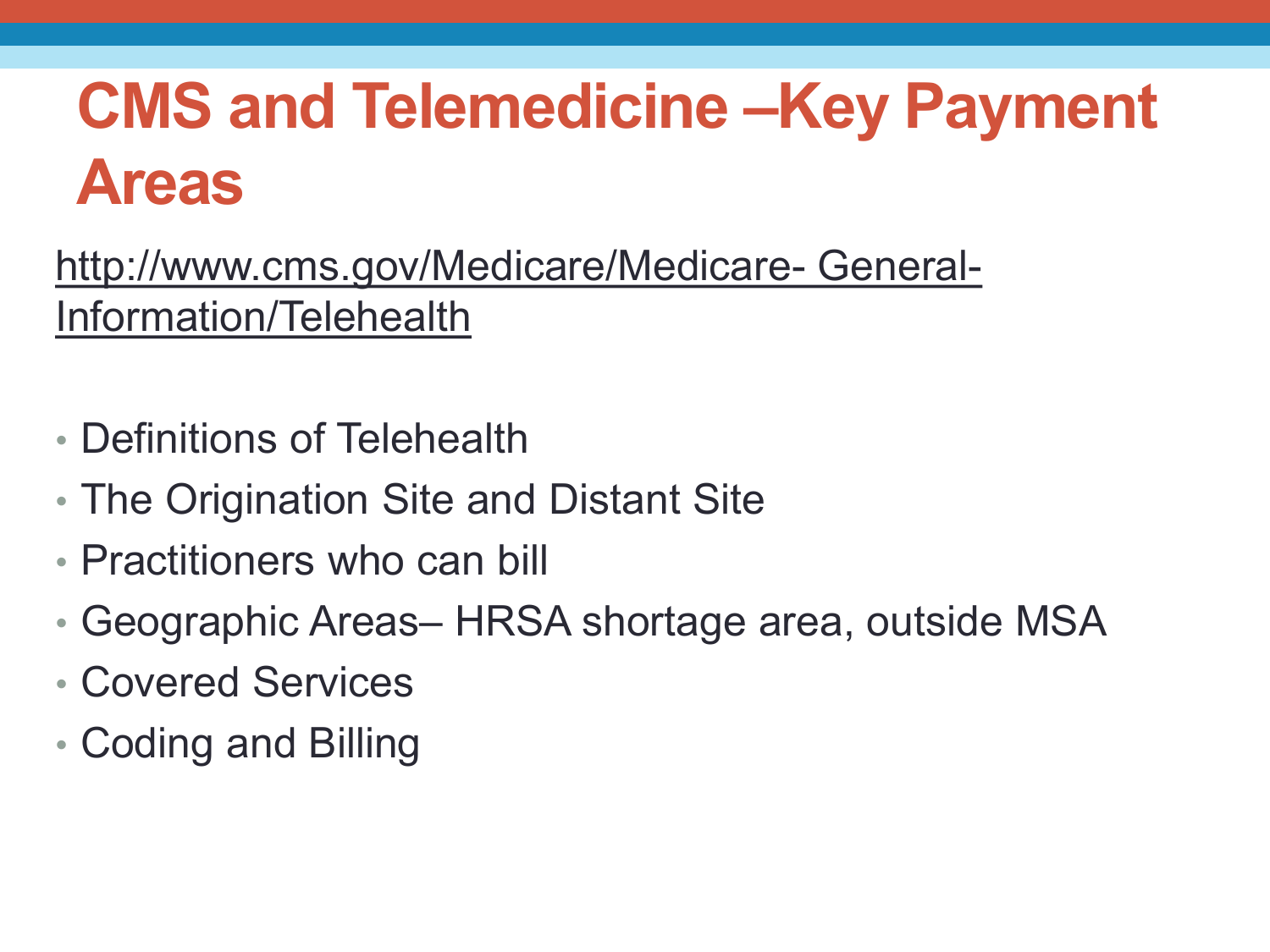#### CMS Policy–Originating Site

- **An originating site is the location of an eligible Medicare beneficiary at the time the service furnished via a telecommunications system occurs.**
- **Location** Medicare beneficiaries are eligible for telehealth services only if they are presented from an originating site located in:
	- A rural Health Professional Shortage Area (HPSA) located either outside of a Metropolitan Statistical Area (MSA) or in a rural census tract; or a county outside of a MSA
	- The Health Resources and Services Administration (HRSA) determines HPSAs, and the United States (U.S.) Census Bureau determines MSAs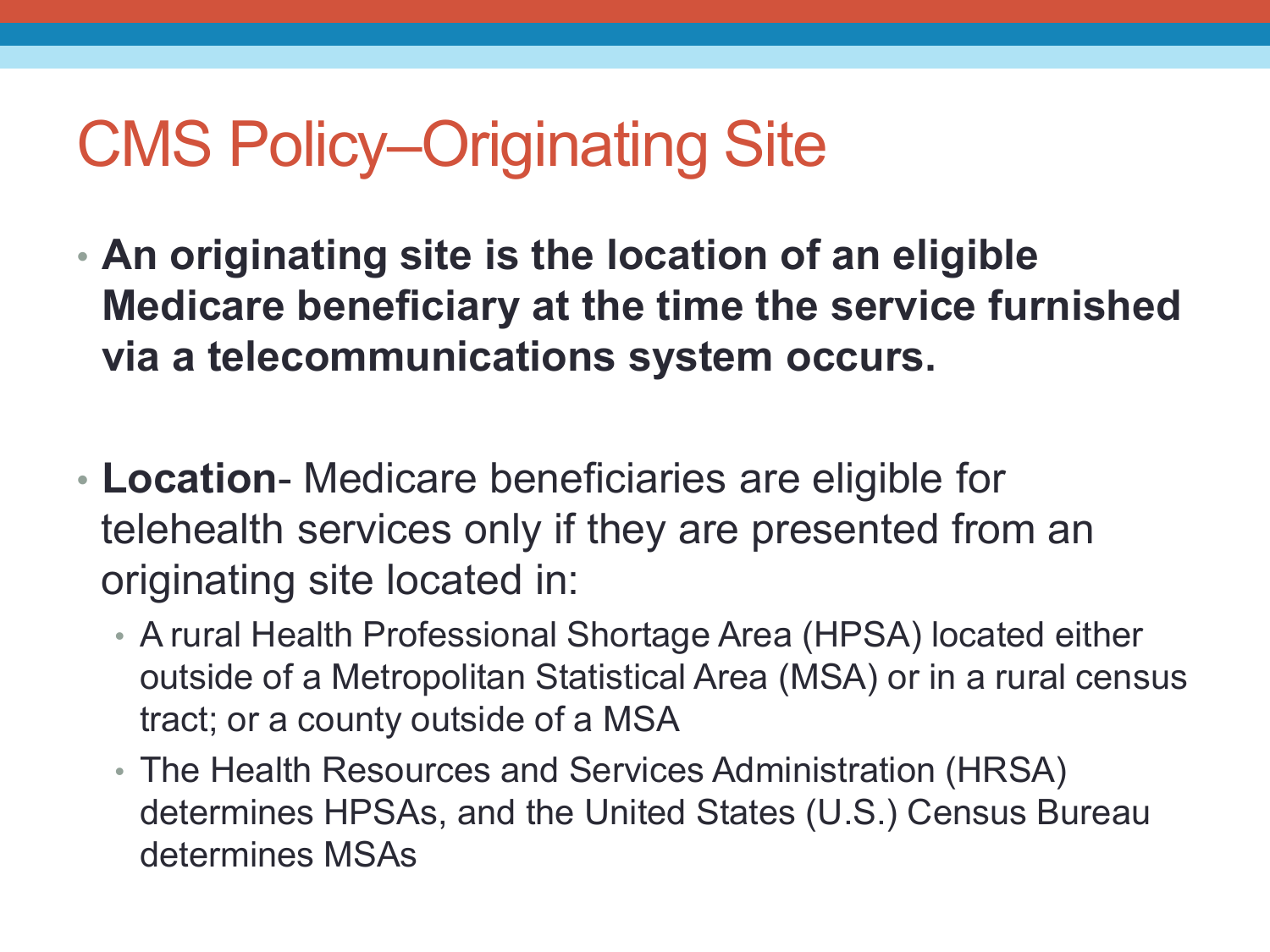### CMS TH Policy –Allowed Origination **Sites**

The originating sites authorized by law are:

- The offices of physicians or practitioners;
- Hospitals;
- Critical Access Hospitals (CAH);
- Rural Health Clinics;
- Federally Qualified Health Centers;
- Hospital-based or CAH-based Renal Dialysis Centers (including satellites);
- Skilled Nursing Facilities (SNF); and
- Community Mental Health Centers (CMHC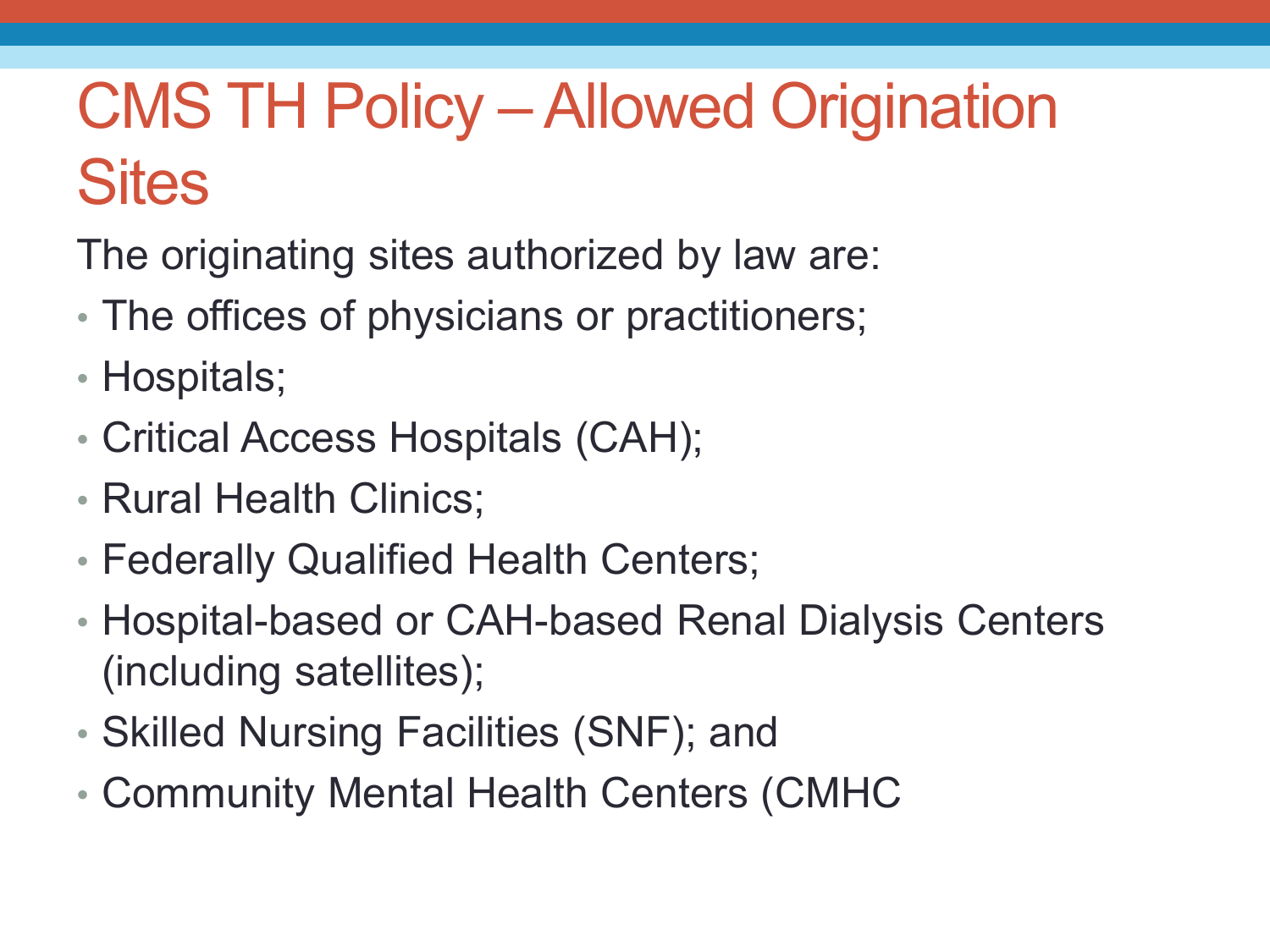# CMS Policy Allowed Provider Types

**DISTANT SITE PRACTITIONERS** – Practitioners at the distant site who may furnish and receive payment for covered telehealth services (subject to State law) are:

- Physicians; Nurse practitioners (NP); Physician assistants (PA);
- Nurse-midwives;
- Clinical nurse specialists (CNS);
- Certified registered nurse anesthetists;
- Clinical psychologists (CP) and clinical social workers (CSW). CPs and CSWs cannot bill for psychiatric diagnostic interview examinations with medical services or medical evaluation and management services under Medicare. These practitioners may not bill or receive payment for Current Procedural Terminology (CPT) codes 90792, 90833, 90836, and 90838; and
- Registered dietitians or nutrition professionals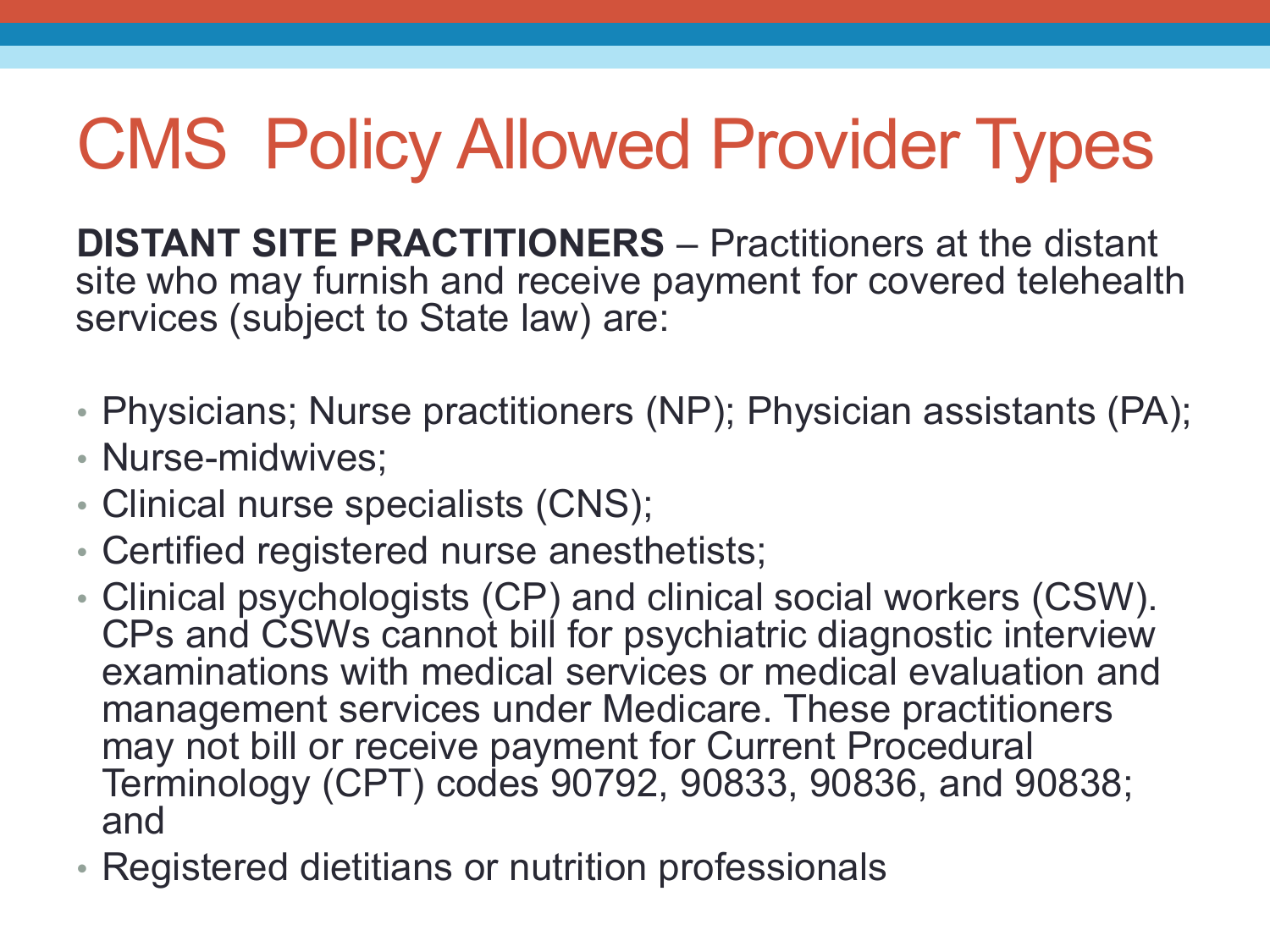### CMS payment Conditions- Billable Telehealth Services

As a condition of payment, you must use –

- an interactive audio and video telecommunications system
- that permits real-time communication between you, at the distant site, and the beneficiary, at the originating site.
- Asynchronous "store and forward" technology is permitted only in Federal telemedicine demonstration programs conducted in Alaska or Hawaii.
	- Newly enacted legislation –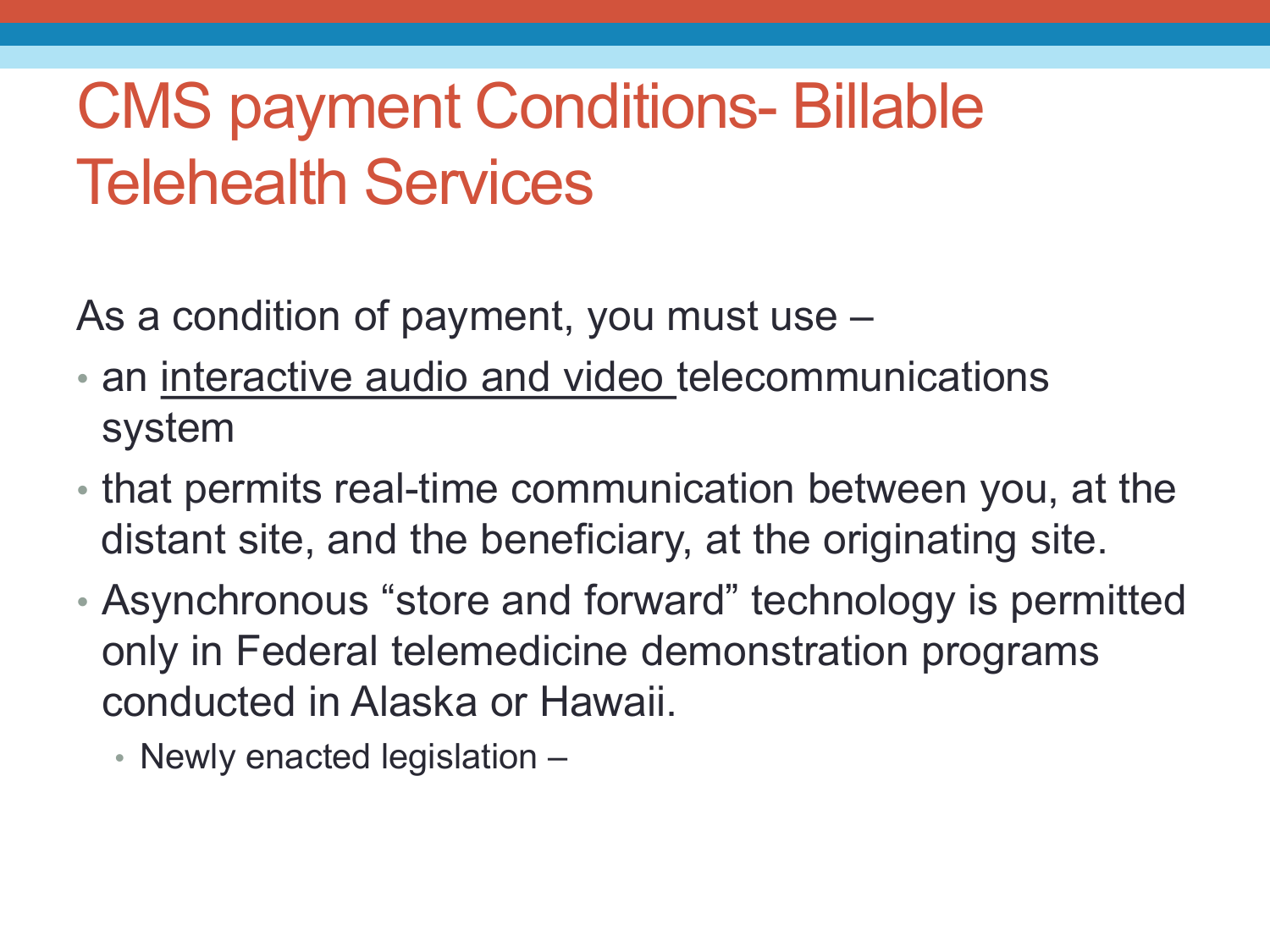#### CMS payment Conditions – TH Covered **Services**

- Telehealth consultations, emergency department or initial inpatient and the set of the HCPCS codes G0425–G0427
- Follow-up inpatient telehealth consultations furnished to beneficiaries in hospitals or SNFs HCPCS codes G0406–G0408
- Office or other outpatient visits CPT codes 99201–99215

•

- Subsequent hospital care services, with the limitation of 1 telehealth visit every 3 days CPT codes 99231–99233
- Subsequent nursing facility care services, with the limitation of 1 telehealth visit every 30 days CPT codes 99307–99310
- Individual and group kidney disease education services HCPCS codes G0420 and G0421
- Individual and group diabetes self-management training services, with a minimum of 1 hour of in-person instruction to be furnished in the initial year training period to ensure effective injection training HCPCS codes G0108 and G0109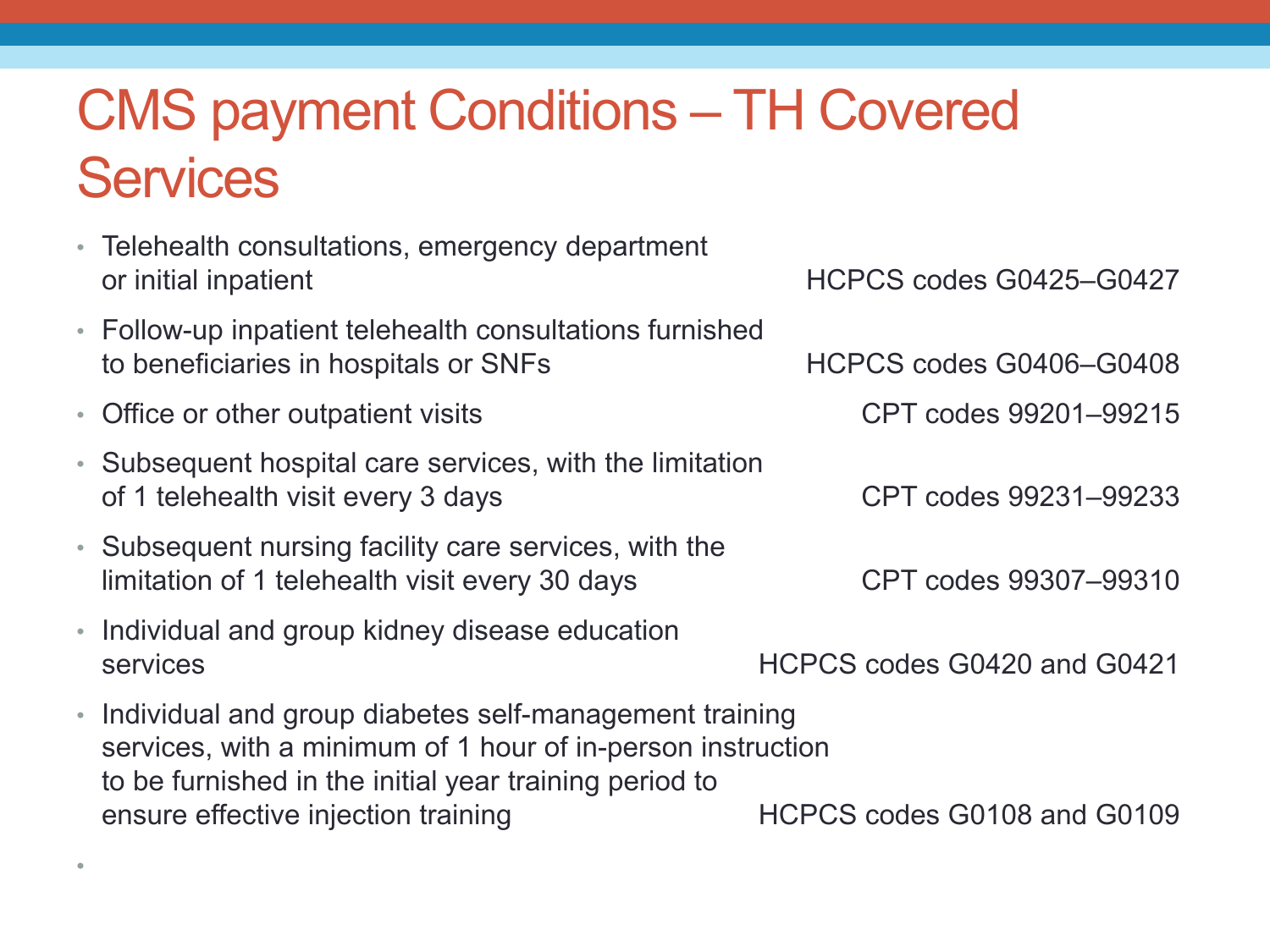#### CMS Payment Conditions – Covered Services

| • Individual and group health and behavior<br>assessment and intervention                       | CPT codes 96150-96154                                                   |
|-------------------------------------------------------------------------------------------------|-------------------------------------------------------------------------|
| • Individual psychotherapy                                                                      | CPT codes 90832-90834 and 90836-90838                                   |
| • Telehealth Pharmacologic Management                                                           | <b>HCPCS code G0459</b>                                                 |
| • Psychiatric diagnostic interview examination                                                  | CPT codes 90791 and 90792                                               |
| • End-Stage Renal Disease (ESRD)-related services<br>included in the monthly capitation payment | CPT codes 90951, 90952, 90954.<br>90955, 90957, 90958, 90960, and 90961 |
| • Individual and group medical nutrition therapy                                                | HCPCS code G0270 and<br>CPT codes 97802-97804                           |
| • Neurobehavioral status examination                                                            | CPT code 96116                                                          |
| • Smoking cessation services                                                                    | HCPCS codes G0436 and G0437 and                                         |

CPT codes 99406 and 99407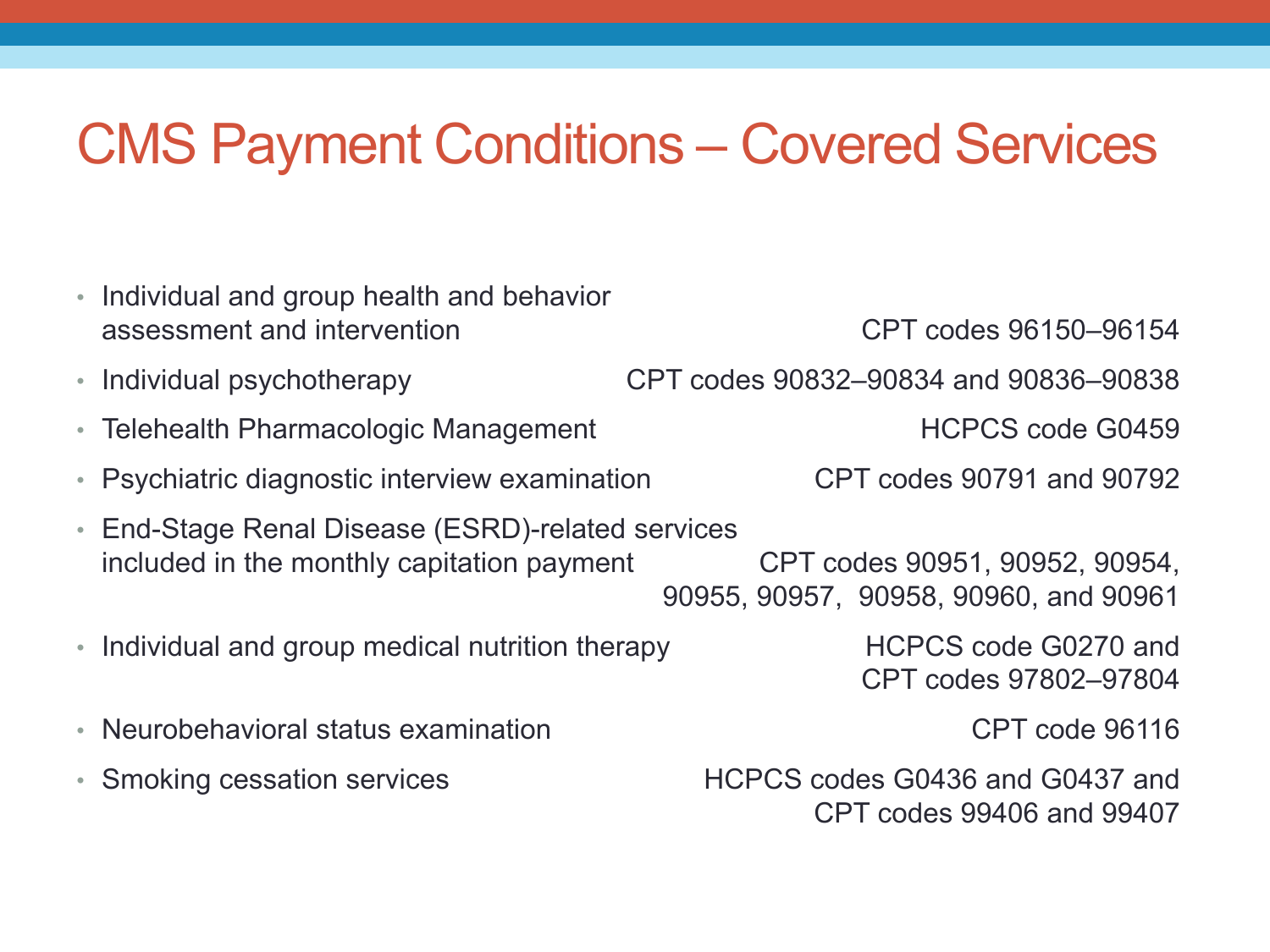#### CMS Payment Conditions – Covered Services

| • Alcohol and/or substance (other than tobacco) abuse<br>structured assessment and intervention services                                                                                                                                                                | HCPCS codes G0396 and G0397 |  |
|-------------------------------------------------------------------------------------------------------------------------------------------------------------------------------------------------------------------------------------------------------------------------|-----------------------------|--|
| • Annual alcohol misuse screening, 15 minutes                                                                                                                                                                                                                           | <b>HCPCS code G0442</b>     |  |
| • Brief face-to-face behavioral counseling for<br>alcohol misuse, 15 minutes                                                                                                                                                                                            | <b>HCPCS code G0443</b>     |  |
| • Annual depression screening, 15 minutes                                                                                                                                                                                                                               | <b>HCPCS code G0444</b>     |  |
| • High-intensity behavioral counseling to prevent sexually<br>transmitted infection; face-to-face, individual, includes:<br>education, skills training and guidance on how to change<br>sexual behavior; performed semi-annually, 30 minutes<br><b>HCPCS code G0445</b> |                             |  |
| • Annual, face-to-face intensive behavioral therapy for<br>cardiovascular disease, individual, 15 minutes                                                                                                                                                               | <b>HCPCS code G0446</b>     |  |
| • Face-to-face behavioral counseling for obesity, 15 minutes                                                                                                                                                                                                            | <b>HCPCS code G0447</b>     |  |
| • Transitional care management services with moderate<br>medical decision complexity (face-to-face visit within<br>14 days of discharge)                                                                                                                                | CPT code 99495              |  |
|                                                                                                                                                                                                                                                                         |                             |  |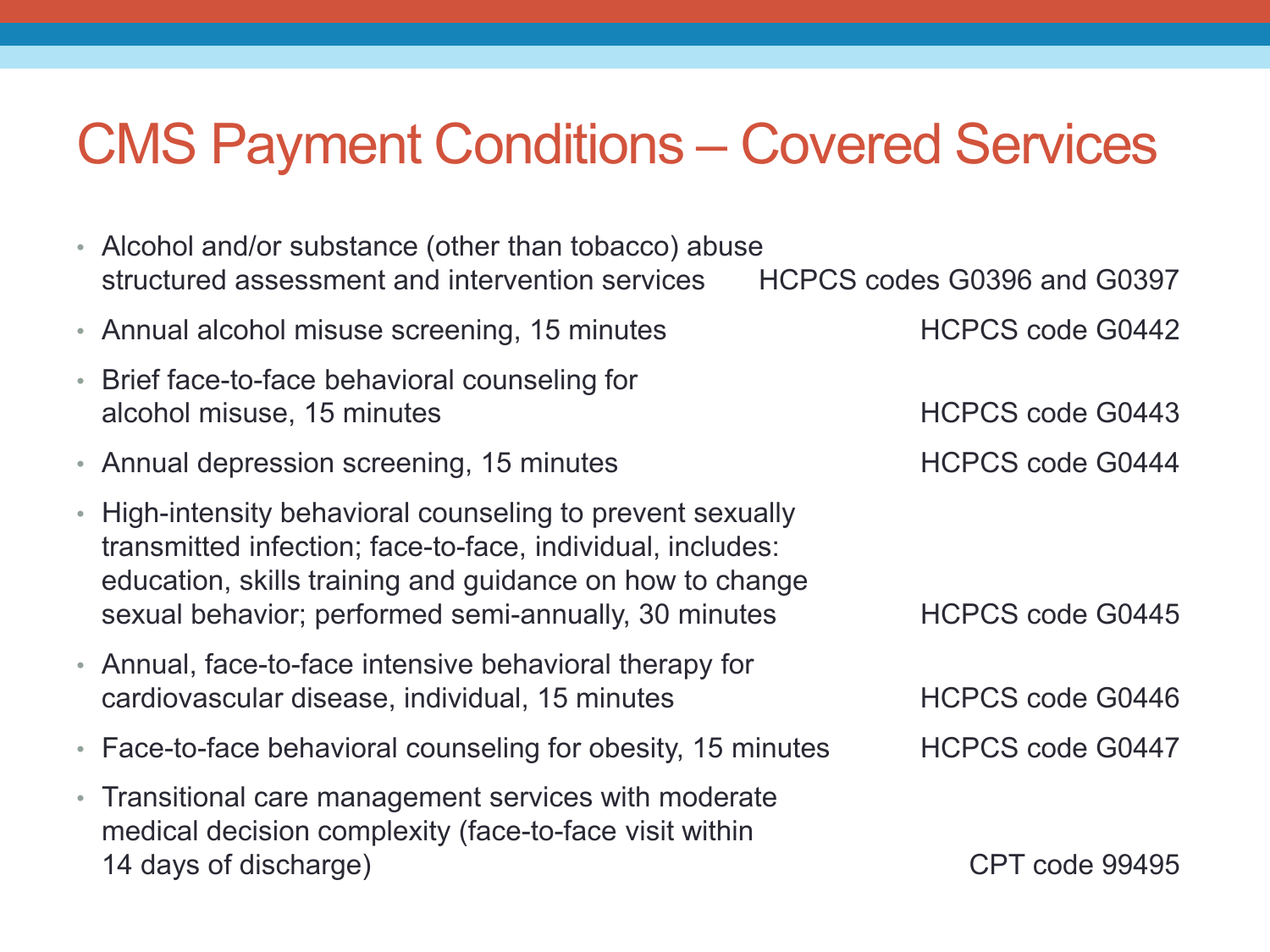#### CMS Payment Conditions – Covered Service

• Family psychotherapy (without the patient present) (effective for services furnished on and after January 1, 2015) CPT code 90846 (effective for services furnished on and after January 1, 2015) CPT code 90847 • Prolonged service in the office or other outpatient setting requiring direct patient contact beyond the usual service; first hour (effective for services furnished on and after January 1, 2015) CPT code 99354 • Prolonged service in the office or other outpatient setting requiring direct patient contact beyond the usual service; each additional 30 minutes (effective for services furnished on and after January 1, 2015) CPT code 99355 • Annual Wellness Visit, includes a personalized prevention plan of service (PPPS) first visit (effective for services furnished on and after January 1, 2015) HCPCS code G0438 • Annual Wellness Visit, includes a personalized prevention plan of service (PPPS) subsequent visit (effective for services furnished on and after January 1, 2015) HCPCS code G0439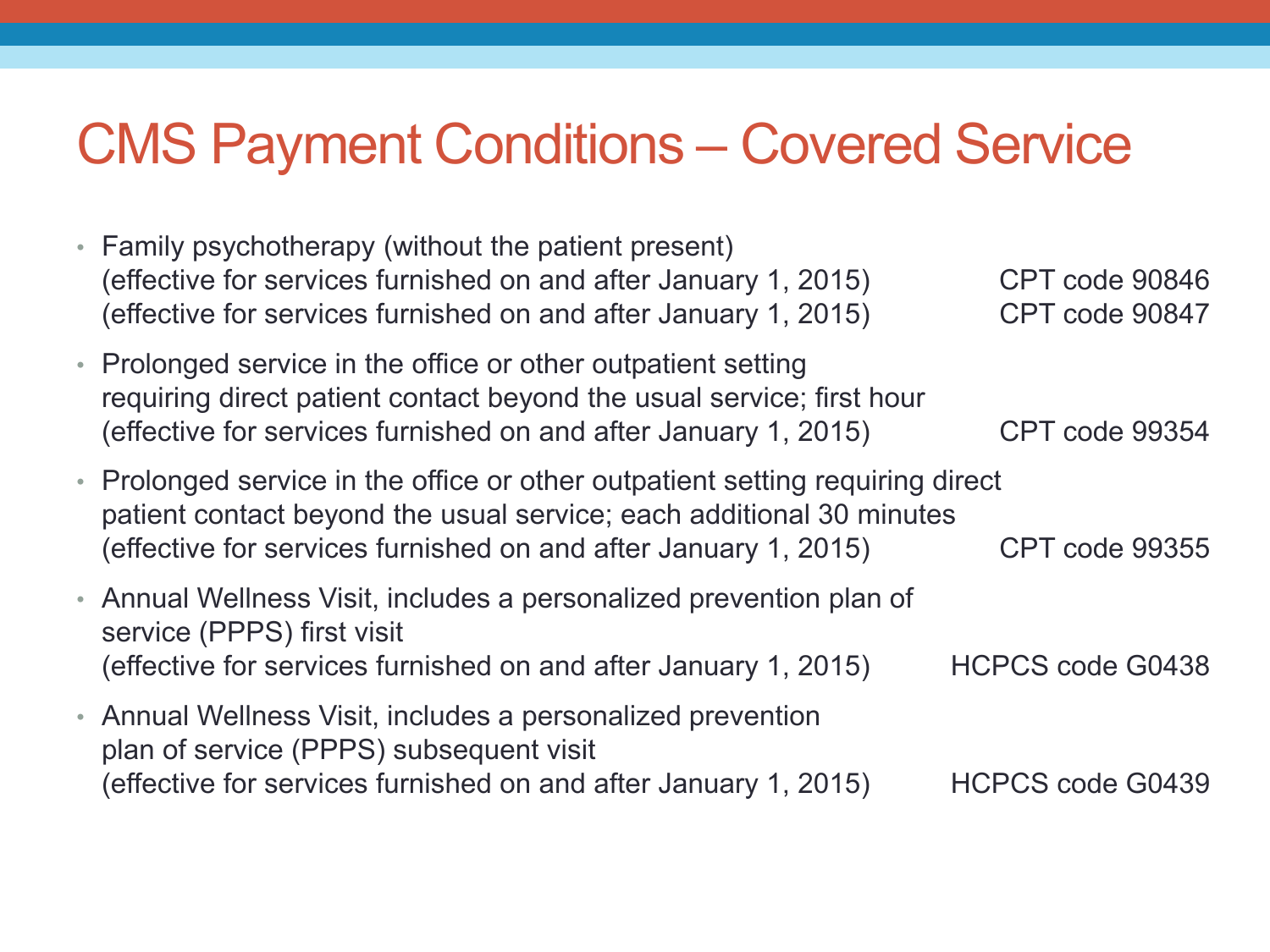## CMS Billing and Payment– GT Modifier (OLD as of 2017)

- You should submit claims for telehealth services using the appropriate CPT or HCPCS code for the professional service
- CMS– Before 2017– Use the telehealth modifier GT, "via interactive audio and video telecommunications systems" (for example, 99201 GT).
- By coding and billing the GT modifier with a covered telehealth procedure code, you are certifying that the beneficiary was present at an eligible originating site when you furnished the telehealth service.
- Medicare pays you the appropriate amount under the Medicare Physician Fee Schedule (PFS) for covered telehealth services.
- **Many private payers use the GT**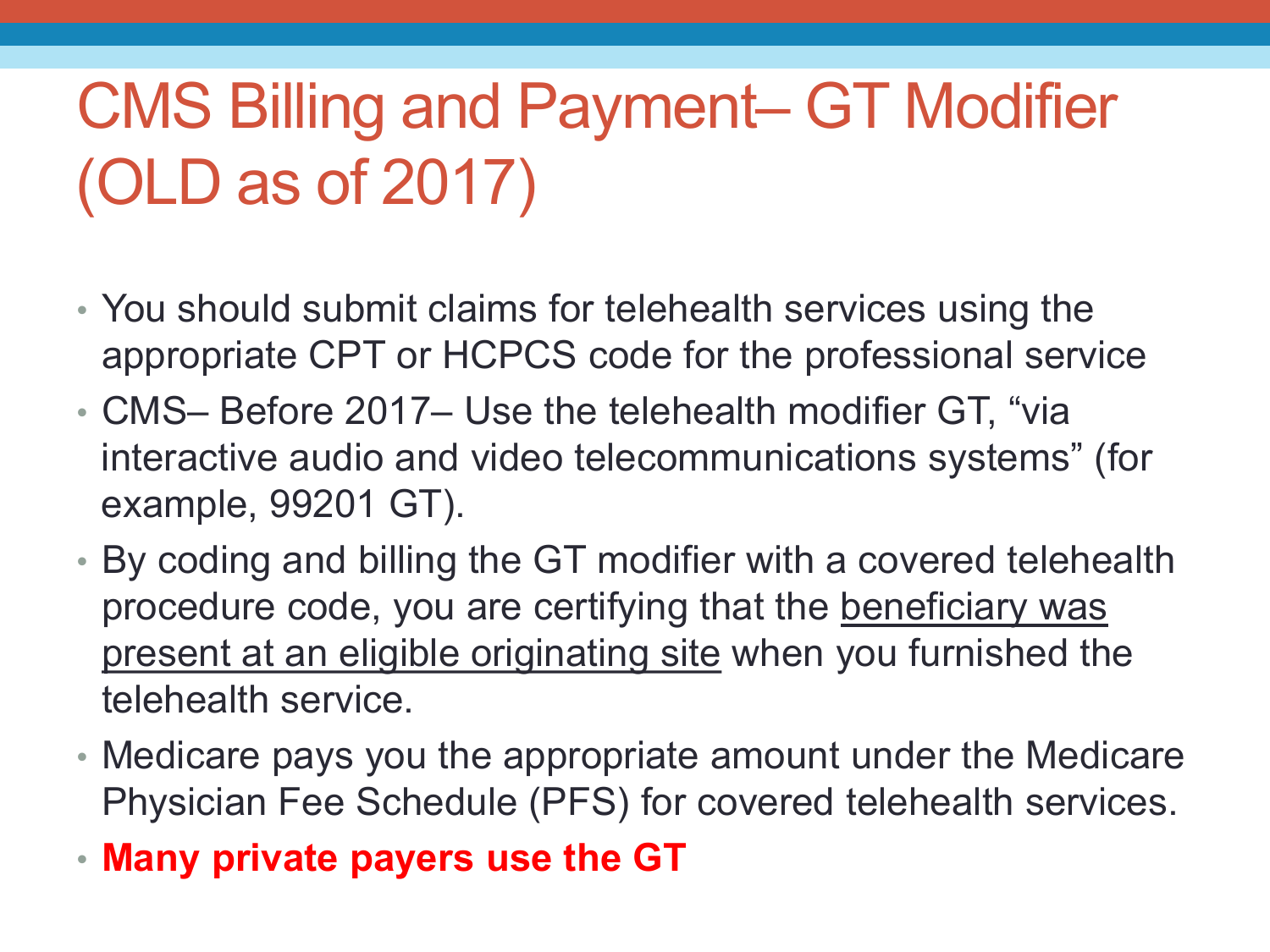## CMS TH Policy – New 1-1-17 Reporting by Place of Service

- For professional services furnished on or after *January 1, 2017 for CMS*, to indicate that the billed service was furnished as a telehealth service from a distant site, submit claims for telehealth services using Place of Service (POS) 02: Telehealth:
- Use POS 02 for the location where health services and health related services *are provided or received*, through telehealth telecommunication technology.
- **So– POS 02 largely replaces the GT modifier**
- **Medicaid or private payers – if they want 02 or the POS that defines the location (eg, 11 – office**)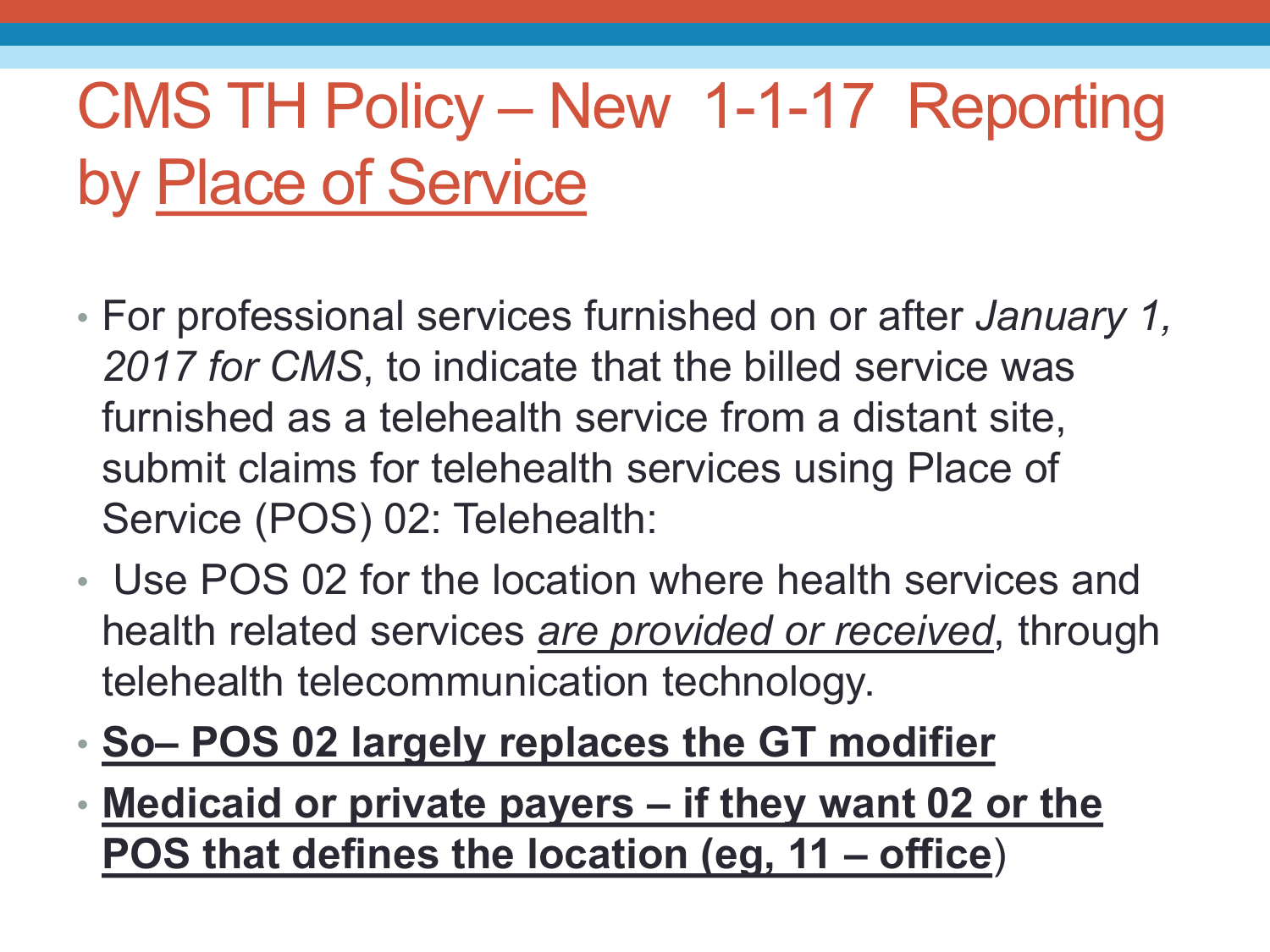## CMS TH–Asynchronous Services Billing and payment GQ Modifier

- For Federal telemedicine demonstration programs conducted in Alaska or Hawaii, you should submit claims using the appropriate CPT or HCPCS code for the professional service
- Use the telehealth modifier GQ if you performed telehealth services "via an asynchronous telecommunications system" (for example, 99201 GQ).
- By using the GQ modifier, you are certifying that the asynchronous medical file was collected and transmitted to you at the distant site from a Federal telemedicine demonstration project conducted in Alaska or Hawaii.
- Medicare pays you the appropriate amount under the Medicare Physician Fee Schedule (PFS) for covered telehealth services.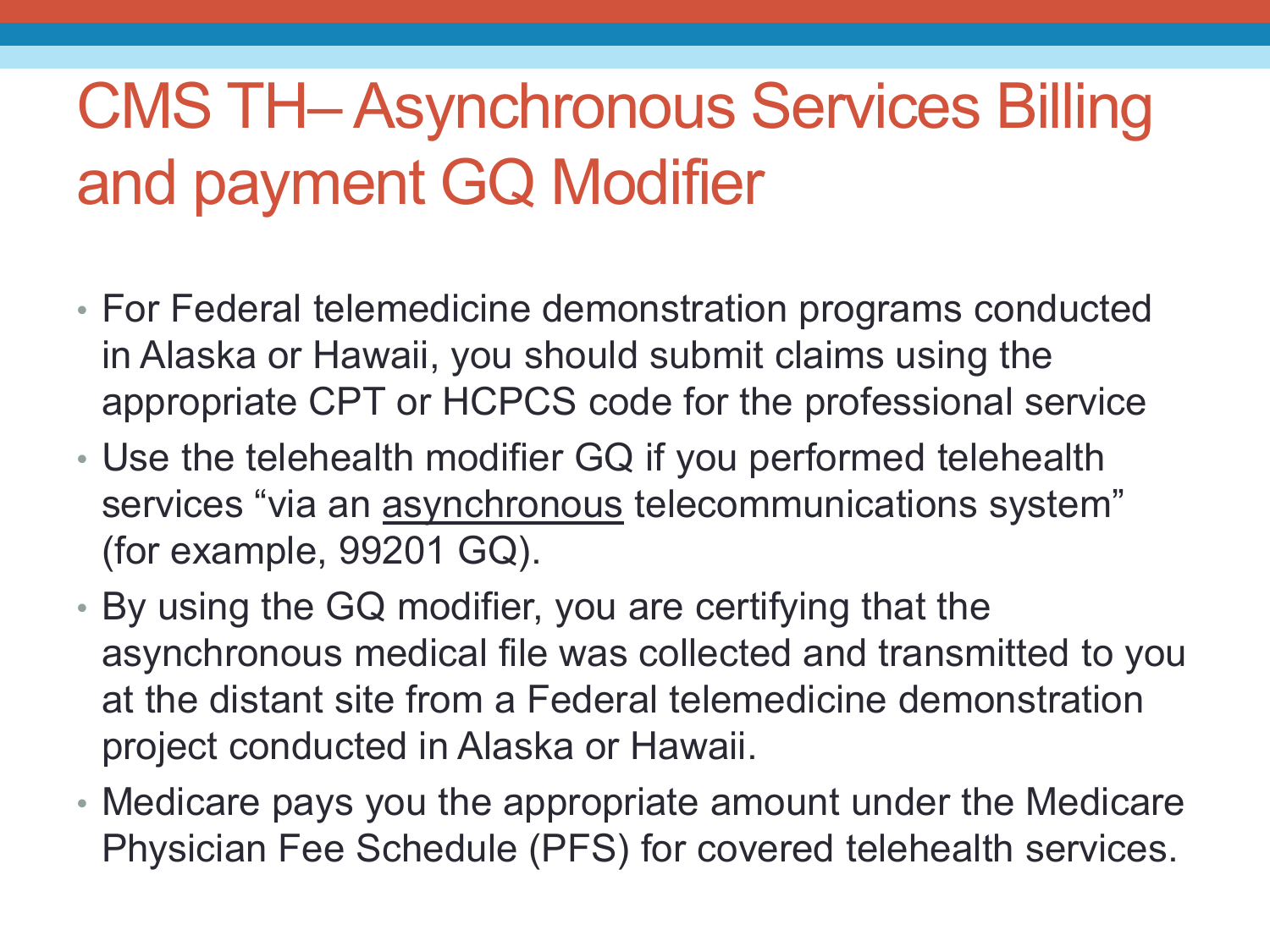### CMS Billing and Payment – Originating Site Q3014

- Originating sites are paid an originating site facility fee for telehealth services as described by HCPCS code Q3014
- Pays for the practice expense at the hosting site-check in, facilitator, room
- **Most private payers do not cover**.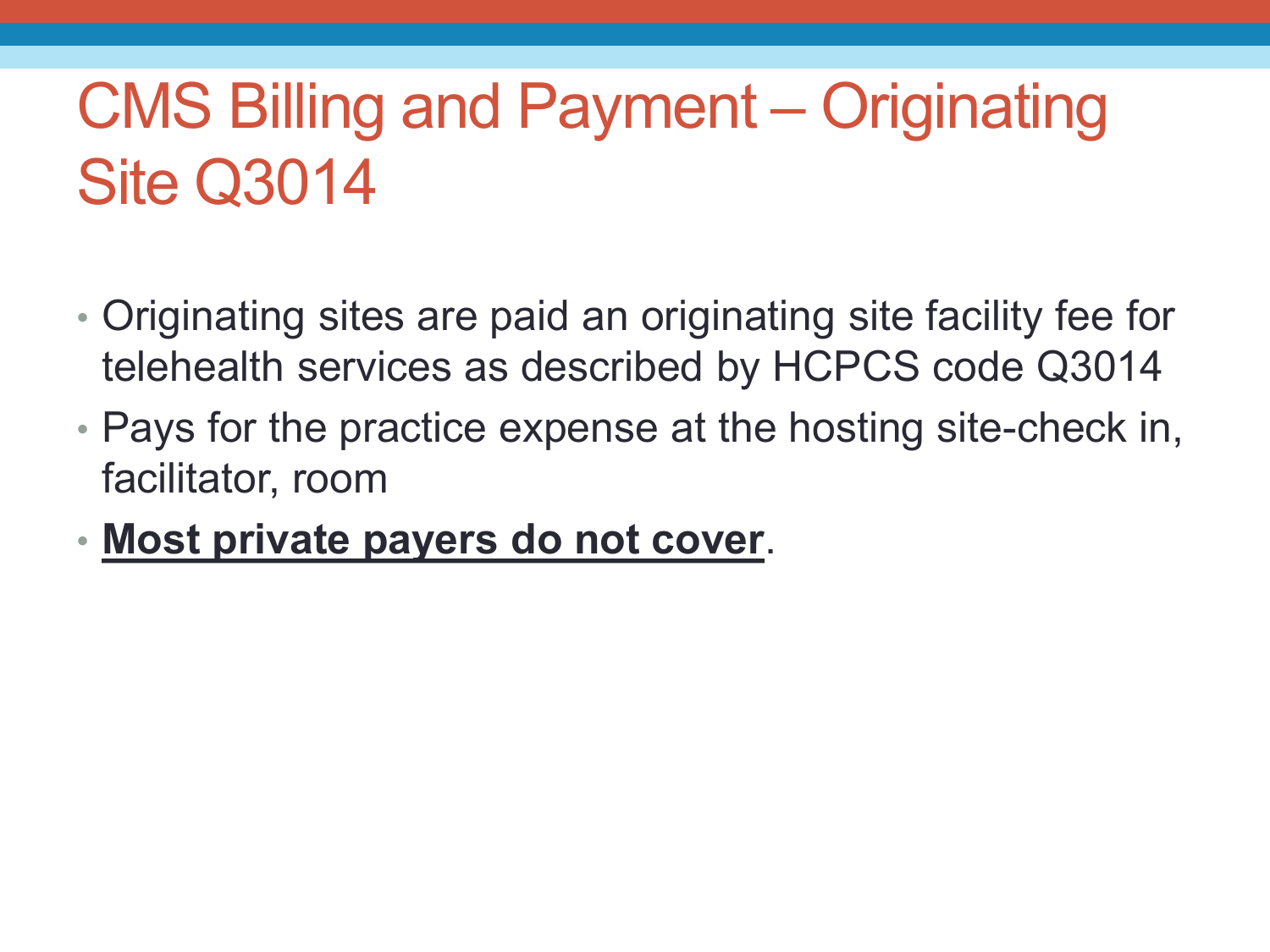### New for 2017– CPT Coding for **Telemedicine**

- CPT Telehealth Workgroup Regular meetings since late 2015
- Large multi-stakeholder group
- Defines Structure and definitions
- Reviews Code Change Proposals
- Makes recommendations to the CPT Panel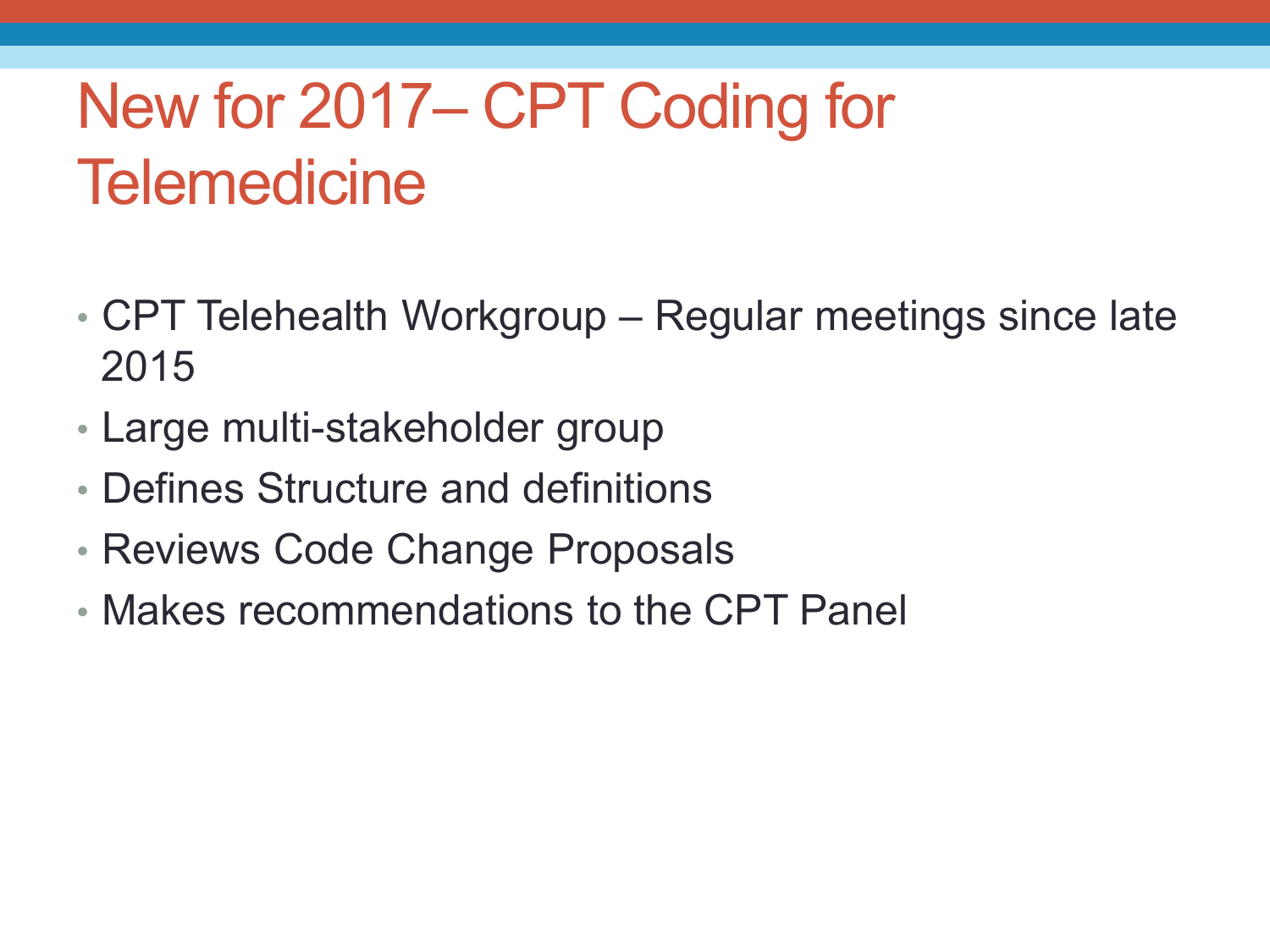## New for 2017– CPT Coding for **Telemedicine**

- Major changes have been made to the 2017 code manual
- New Appendix (P)
	- This appendix was developed to list codes that are applicable to the new telemedicine modifier
- New symbol (a star  $\star$ )
	- This symbol next to the CPT code denotes codes that are listed in appendix P
- New Modifier (95)
	- The new modifier to denote when a service was provided via realtime interactive telecommunications system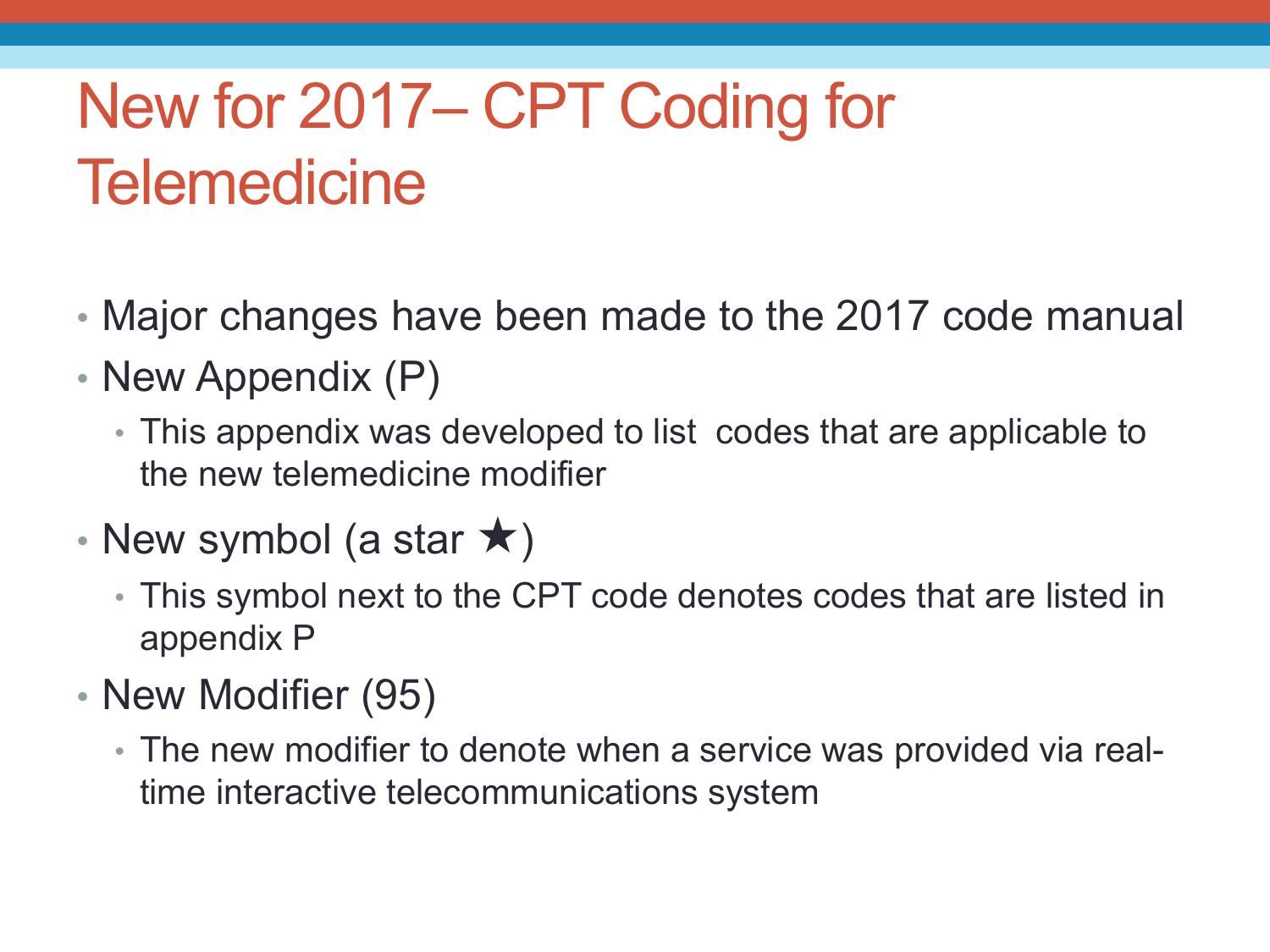### New for 2017– CPT Codes for Telemedicine – Modifier 95

- Telemedicine Service Rendered Via a Real Time Interactive Audio and Video Telecommunications System.
- Modifier **95** may only be appended to the services listed in Appendix P.
- Appendix P is the list of CPT codes for services that are typically performed face-to-face but may be rendered via a real time (synchronous) interactive audio and video telecommunications system.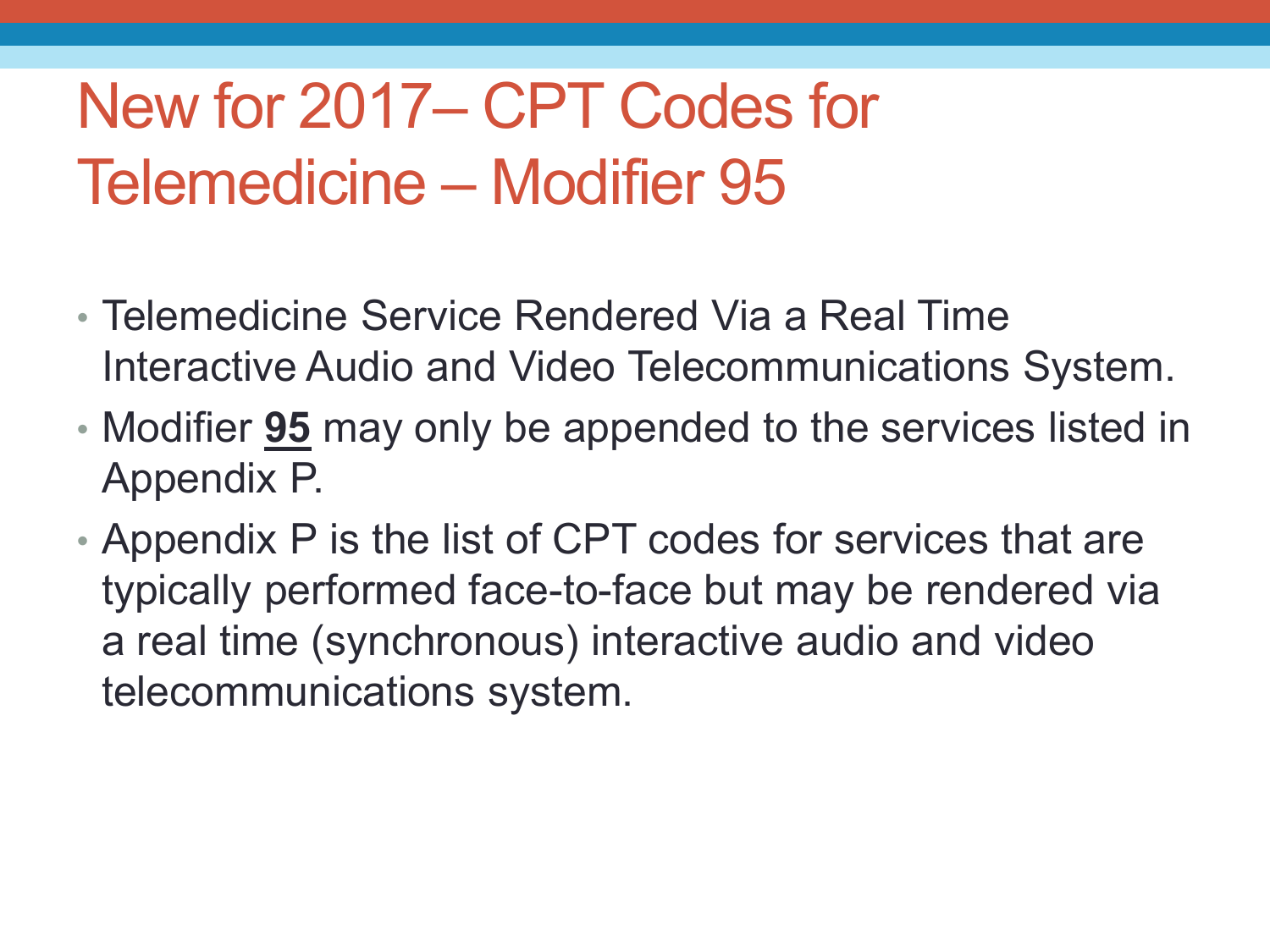### New for 2017– CPT Codes Allowed for Telemedicine – Appendix P  $\star$

- Appendix P includes codes for services commonly performed by most pediatric physicians, including–
	- New and established patient office or other outpatient evaluation and management services (**99201–99205**, **99212–99215**)
	- New and subsequent hospital care (**99231–99233**)
	- Inpatient and outpatient consultations (**99241–99245**, **99251– 99255**)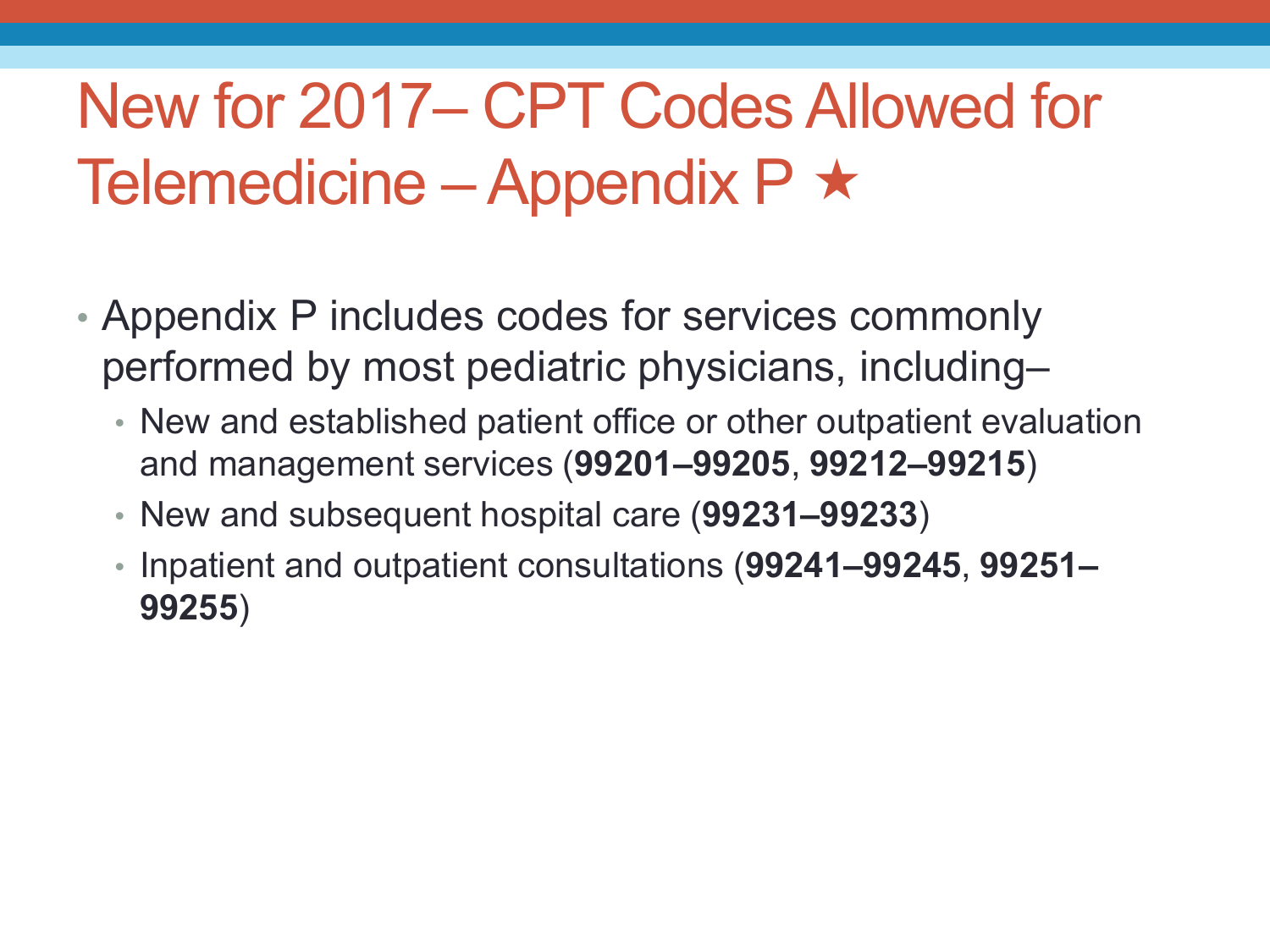## New for 2017– CPT Codes for Telemedicine – Appendix P

- Prolonged services in the office or outpatient setting (**99354**, **99355**)
- Individual behavior change interventions (**99406–99409**)
- Transitional care management services (**99495**, **99496**)
- Remote real-time interactive video-conferenced critical care codes (**0188T**, **0189T**)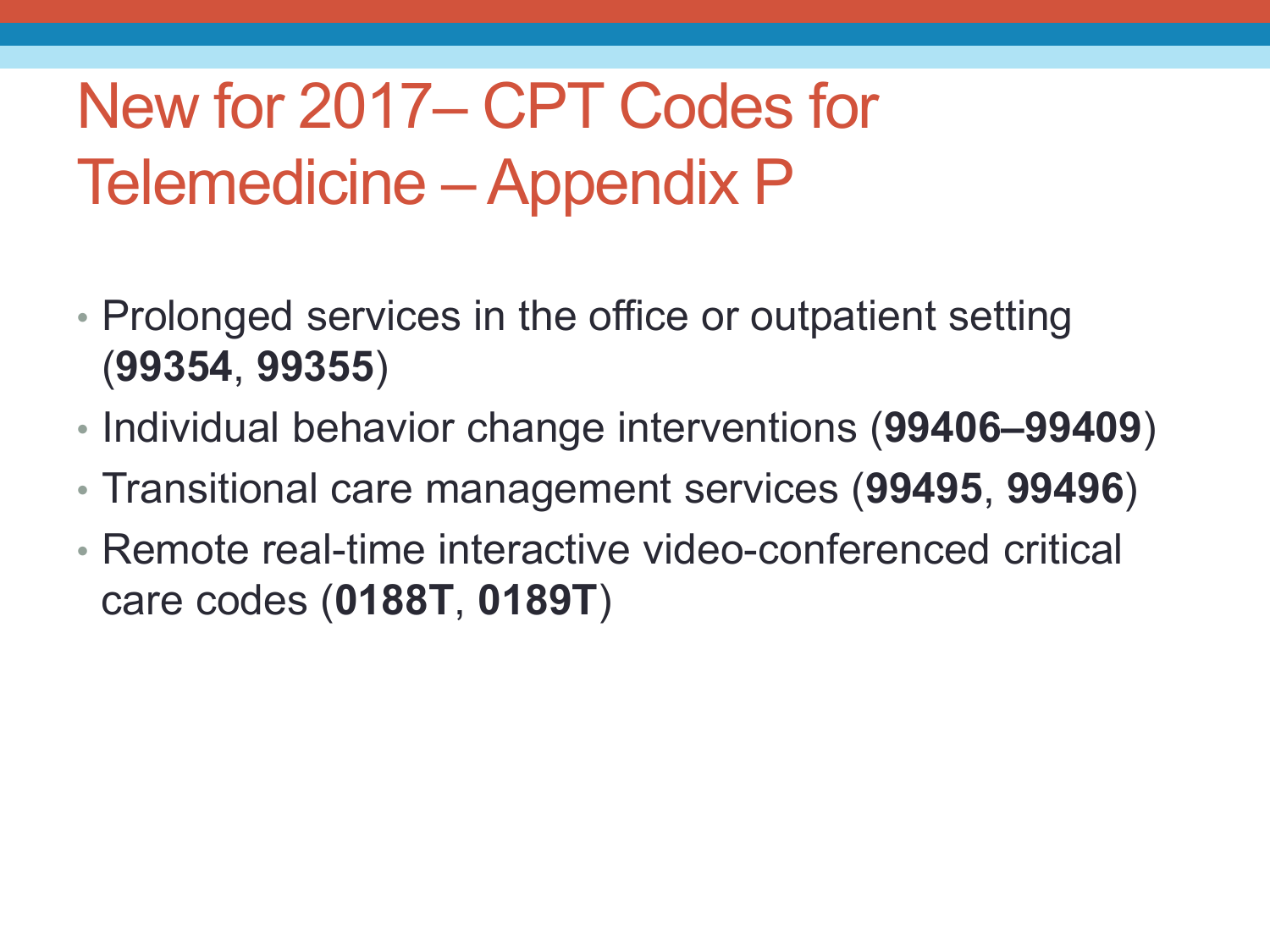### New for 2017– CPT Codes for Telemedicine – Modifier 95

- Synchronous telemedicine service is defined as a real-time interaction between a physician or other qualified health care professional and a patient who is located at a distant site from the physician or other qualified health care professional.
- The totality of the communication of information exchanged between the provider or other qualified health care professional and the patient during the course of the synchronous telemedicine service must be of an amount and nature that would be sufficient to meet the key components and/or requirements of the same service when rendered via a face-toface interaction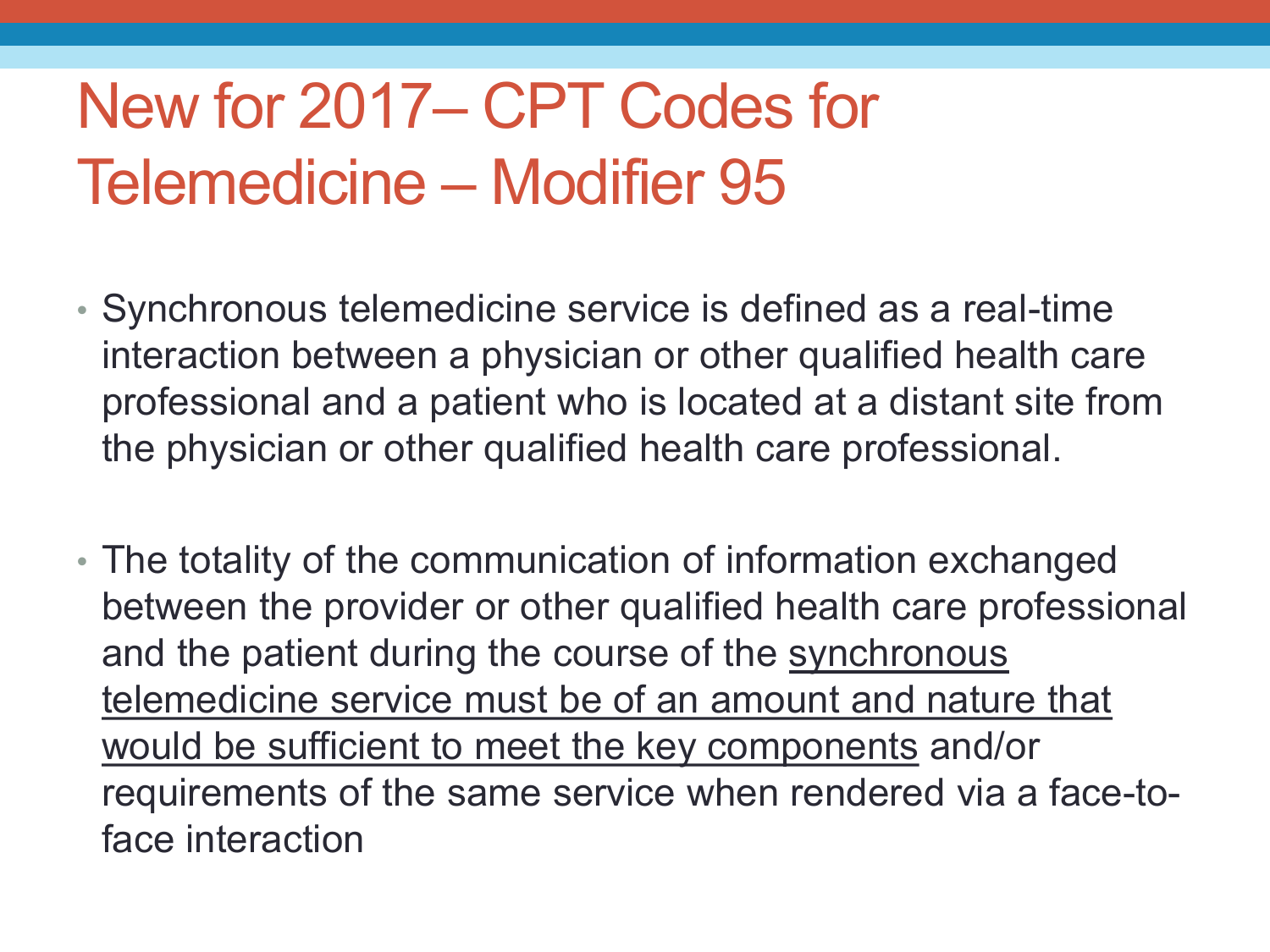#### Telemedicine –Where are the Payment Gaps in Pediatrics?

- Infrastructure CPT and Medicare Fee Schedule
	- Establish TH Codes for new technology or new clinical models delivered by TH
	- Appendix P additions add CPT codes for pediatric services with proven efficacy by TH
- Infrastructure Payment Policy (Coverage)
	- CMS TH policy (for Medicare)sets national standard
	- State Medicaid Can vary from CMS to reflect local needs
	- Managed Medicaid Variants of CMS coverage
	- Private Payers Variants of CMS coverage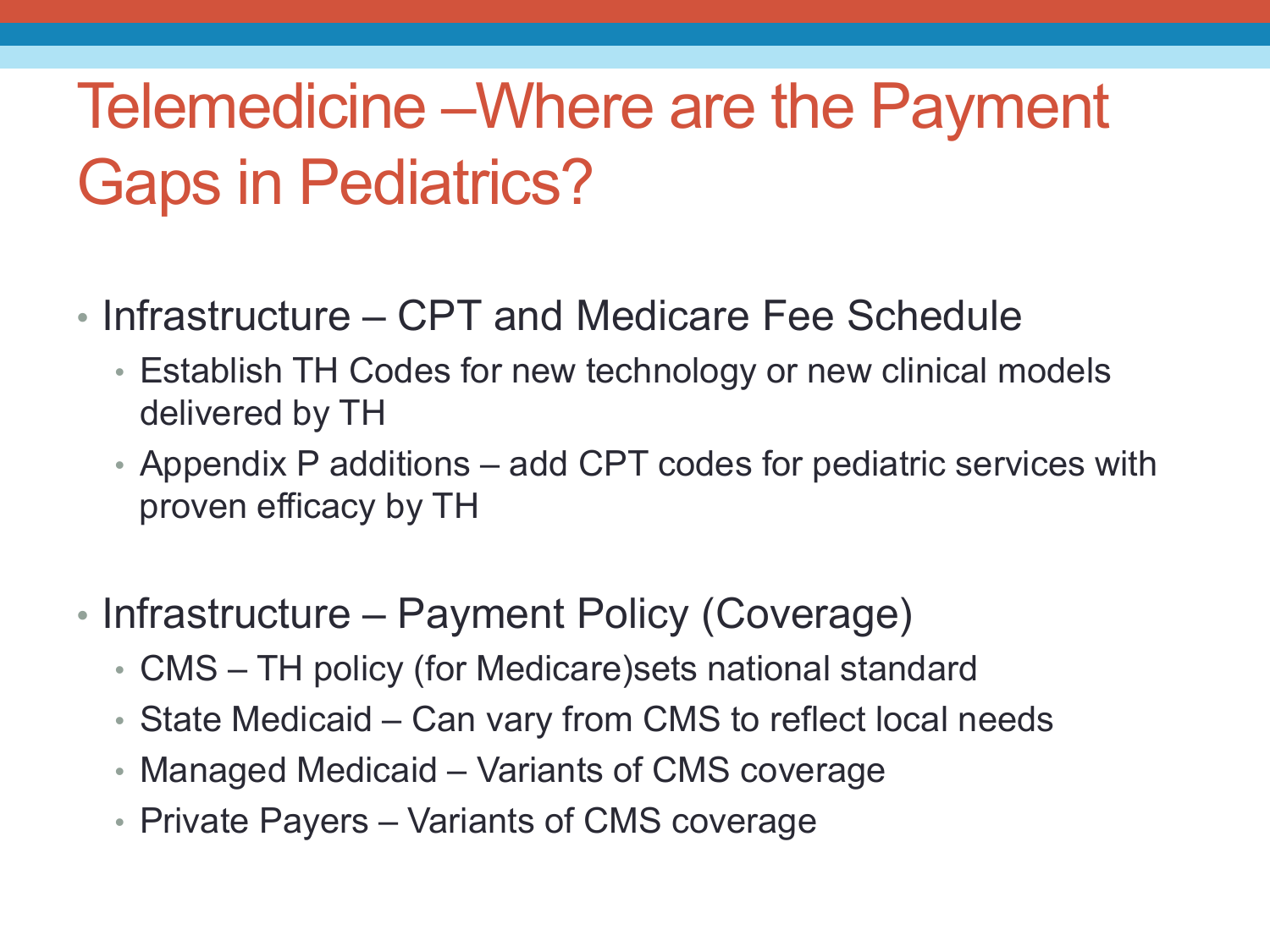#### Telemedicine – Medical Record **Documentation**

- Documentation by the physician providing the telemedicine service from the distant site will include that which would be required for reporting the service if provided in person
- For EM services, the CMS Evaluation and Management Documentation Guidelines 95/97. (New for 2019 – can use Medical Decision Making or Time)
- For other services, describe the activity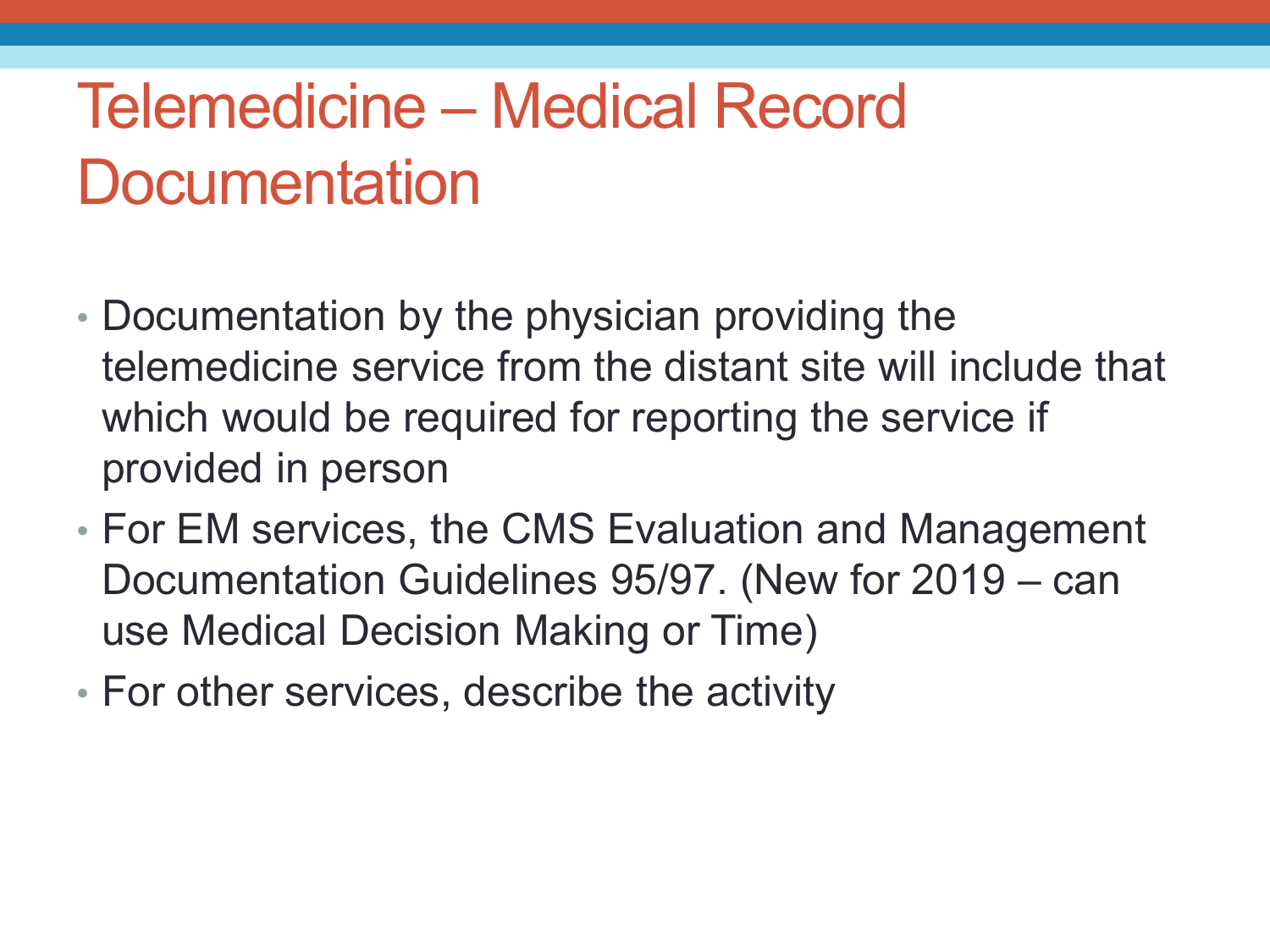#### 2019 – Care Management – Physician

#### **99491**

- Chronic care management services, provided **personally by a physician** or other qualified health care professional, at least 30 minutes of physician or other qualified health care professional time, per calendar month, with the following required elements: multiple (two or more) chronic conditions expected to last at least 12 months, or until the death of the patient, chronic conditions place the patient at significant risk of death, acute exacerbation/decompensation, or functional decline; comprehensive care plan established, implemented, revised, or monitored
- Do not report **99491** in the same calendar month as **99487**, **99489**, or **99490**
- Do not report **99340**, **99339** with **99491**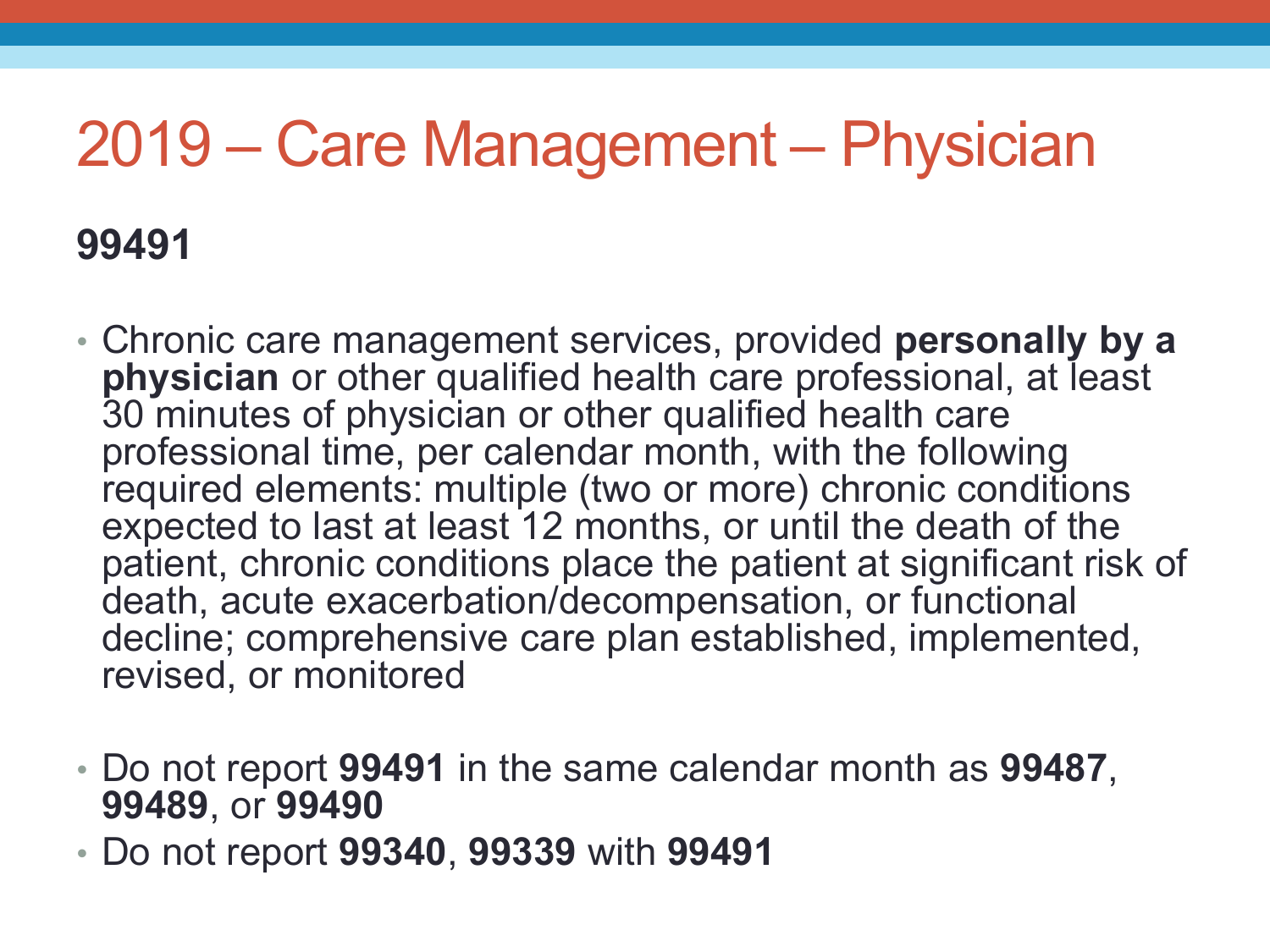#### The Care Management Family-11 Codes!

#### **Physician Care Management**

| 99491 | <b>Physician CCM</b>       |                                             | 2 Disease              | 30 Min/mo    | CMS - \$83.97  |
|-------|----------------------------|---------------------------------------------|------------------------|--------------|----------------|
| 99339 | <b>Care Plan Oversight</b> |                                             | <b>Chronic Illness</b> | 30 Min/mo    | CMS - \$78.20  |
|       |                            | <b>Nursing Staff Care Management</b>        |                        |              |                |
| 99484 | <b>BH CCM</b>              |                                             |                        | 20 min/mo    | CMS - \$32.80  |
| 99490 | <b>CCM</b>                 | <b>Staff</b>                                | 2 Diseases             | 20 min/mo    | CMS - \$32.44  |
| 99487 | <b>CCCM</b>                | <b>Staff</b>                                | 2 Diseases             | 60 min/mo    | CMS - \$52.98  |
| 99489 | <b>CCCM</b>                | <b>Staff</b>                                | 2 Diseases             | $+30$ min/mo | CMS - \$26.67  |
|       |                            | <b>Physician + Nursing/Behavioral staff</b> |                        |              |                |
| 99495 | <b>TCM</b>                 | MD/staff                                    |                        | no time reg  | CMS - \$112.08 |
| 99496 | <b>TCM</b>                 | MD/staff                                    |                        | no time reg  | CMS - \$162.54 |

|           |            | <b>Behavior Integration-Psych Collaborative Care</b> |                        |
|-----------|------------|------------------------------------------------------|------------------------|
| COLO DOOM | $M \cap L$ |                                                      | $\sim$ $\Omega$ $\sim$ |

| 99492 PCCM | MD/staff |          |                                   |
|------------|----------|----------|-----------------------------------|
| 99493 PCCM | MD/staff |          | $>$ 30 min/mo $\,$ CMS - \$ 81.81 |
| 99494 PCCM | MD/staff | $+30/mo$ | CMS - \$43.97                     |

| 99492 PCCM | MD/staff |          | $>$ 35 min/mo $\,$ CMS - \$ 90.46 |
|------------|----------|----------|-----------------------------------|
| 99493 PCCM | MD/staff |          | $>$ 30 min/mo CMS - \$81.81       |
| 99494 PCCM | MD/staff | $+30/mo$ | CMS - \$43.97                     |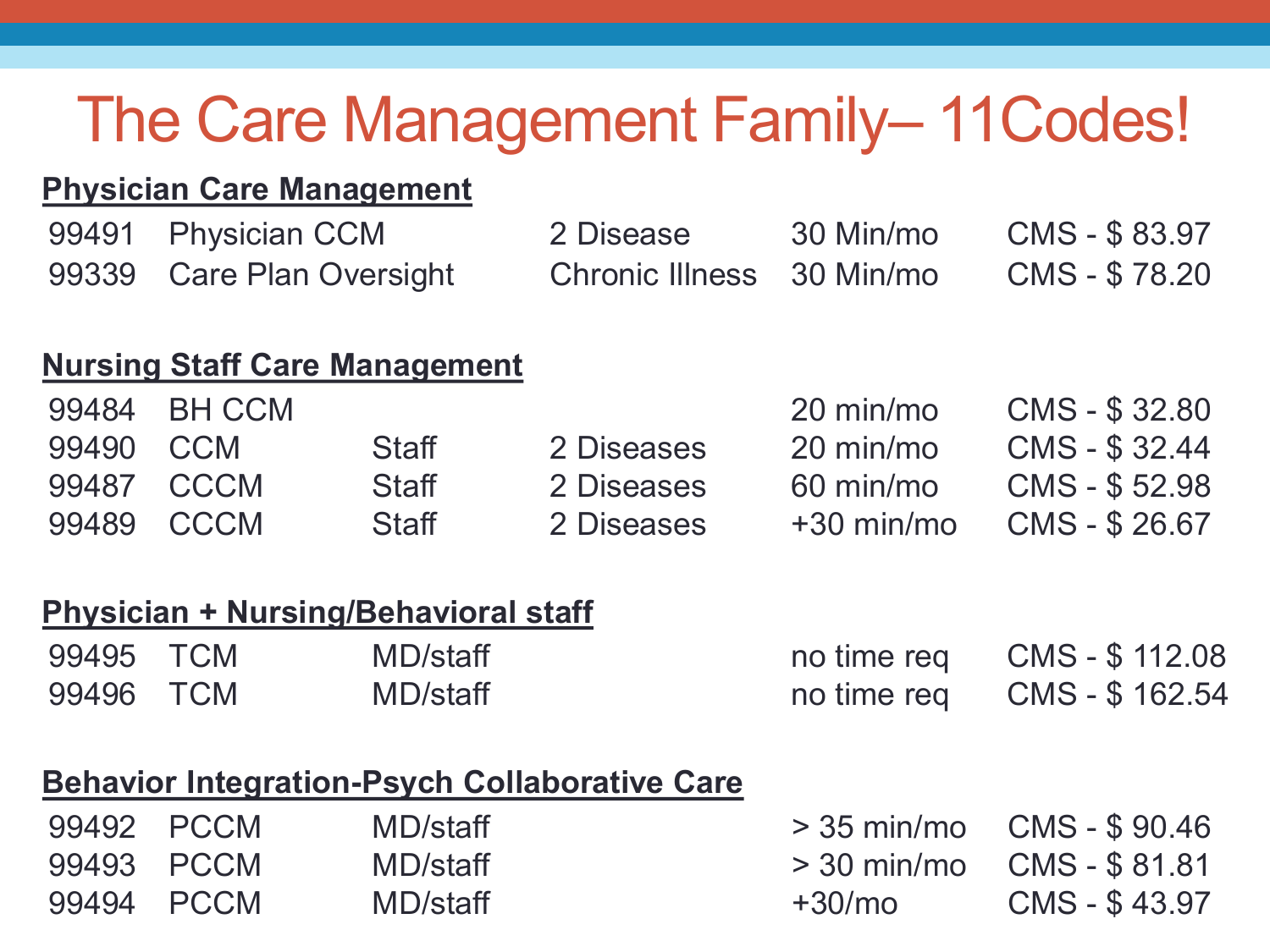#### 2019 – Care Management – The Care Plan

- Care Plans in Chronic Care Management and Care Plan **Oversight**
- In the prefatory instructions for chronic care management, CPT instructs that a care plan for chronic care management addresses all health concerns and "typically includes, but is not limited to, the following elements:
- CPT does not provide a separate description of a care plan in the context of care plan oversight, but the documented care plan should address any acute or chronic illness or injury and the required complex and multidisciplinary care modalities rather than chronic conditions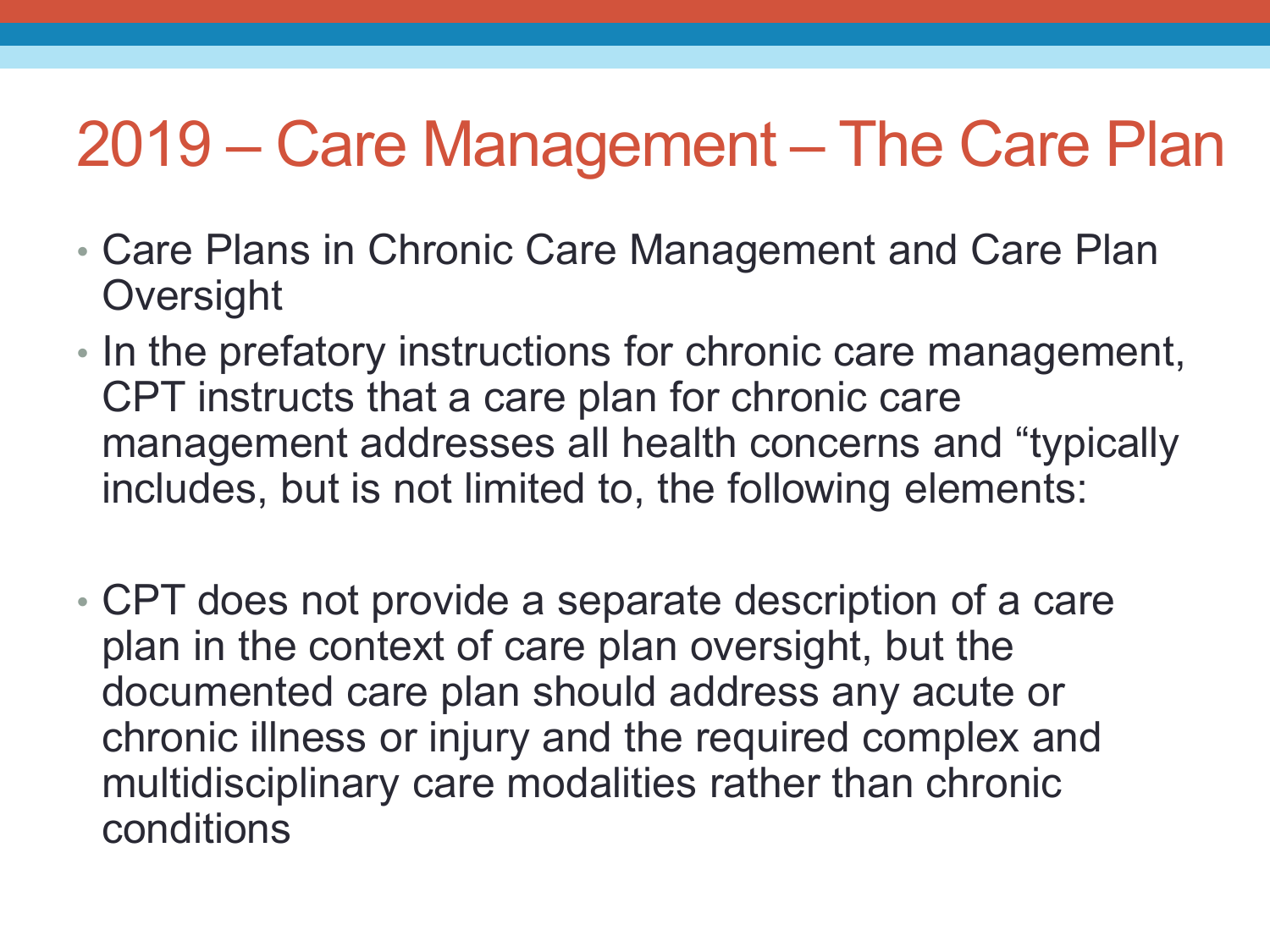# 2019– Developmental Testing

Developmental testing– code family revised

• 96111 – deleted

- 96112 Developmental test administration (including assessment of fine and/or gross motor, language, cognitive level, social, memory and/or executive functions by standardized developmental instruments when performed), by physician or other qualified health care professional, with interpretation and report; first hour
- **+** 96113 each additional 30 minutes (List separately in addition to code for primary procedure)
	- Developmental screening 96110 is not changed
	- Behavioral screening 96127 is not changed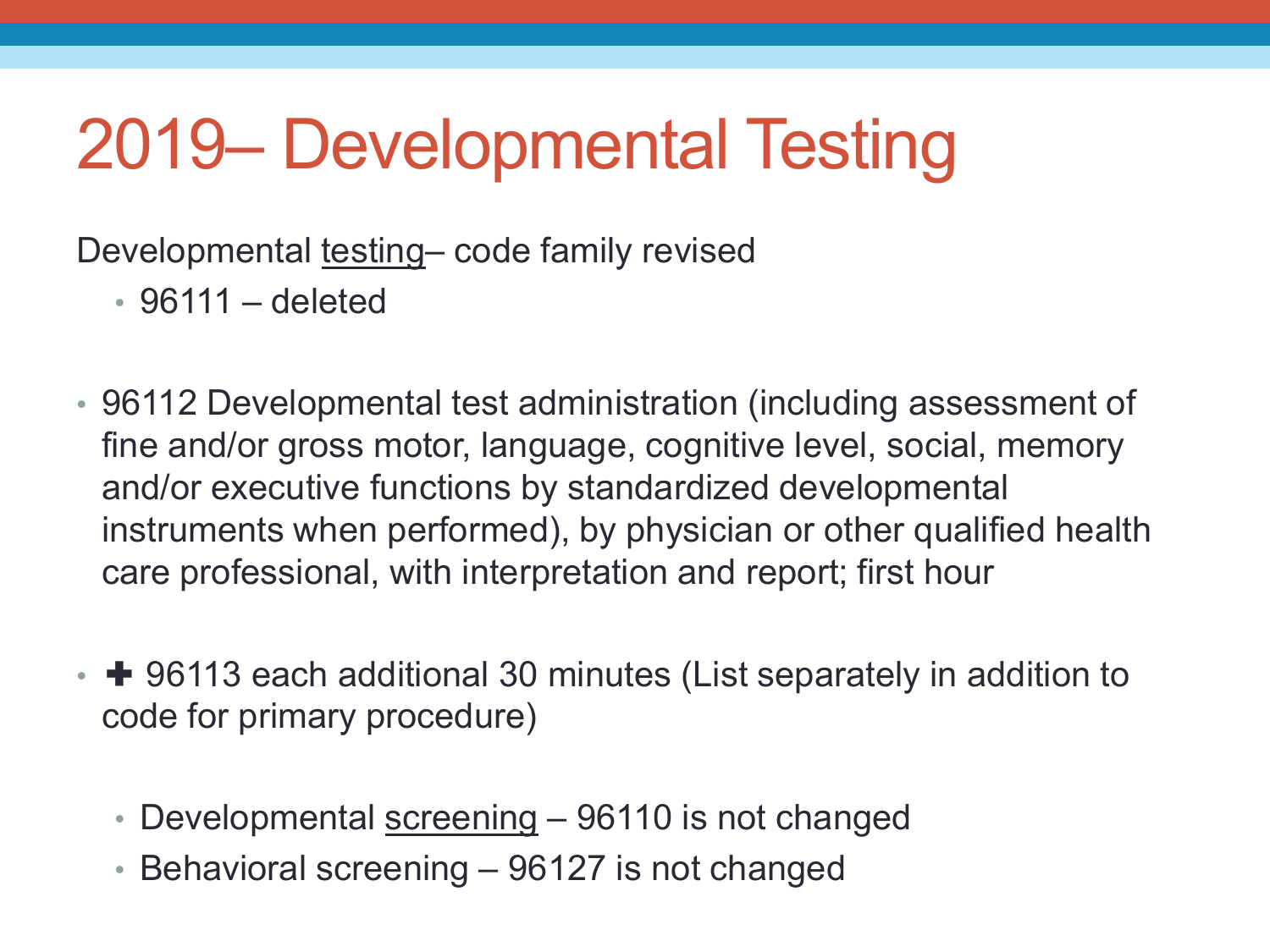## 2019 – New Vaccines

**90689** Influenza virus vaccine quadrivalent (IIV4), inactivated, adjuvanted, preservative free, 0.25mL dosage, for intramuscular use

- A new code, 90689, will be used to report an adjuvanted, preservative-free, 0.25-mL dose of quadrivalent influenza vaccine after the US Food and Drug Administration (FDA) approves the vaccine for use. The lightning bolt symbol ( ) will be removed from the code when an FDA approval notice is received by the AMA.
- Vaccine Updates https://www.ama-assn.org/practicemanagement/category-i-vaccine-codes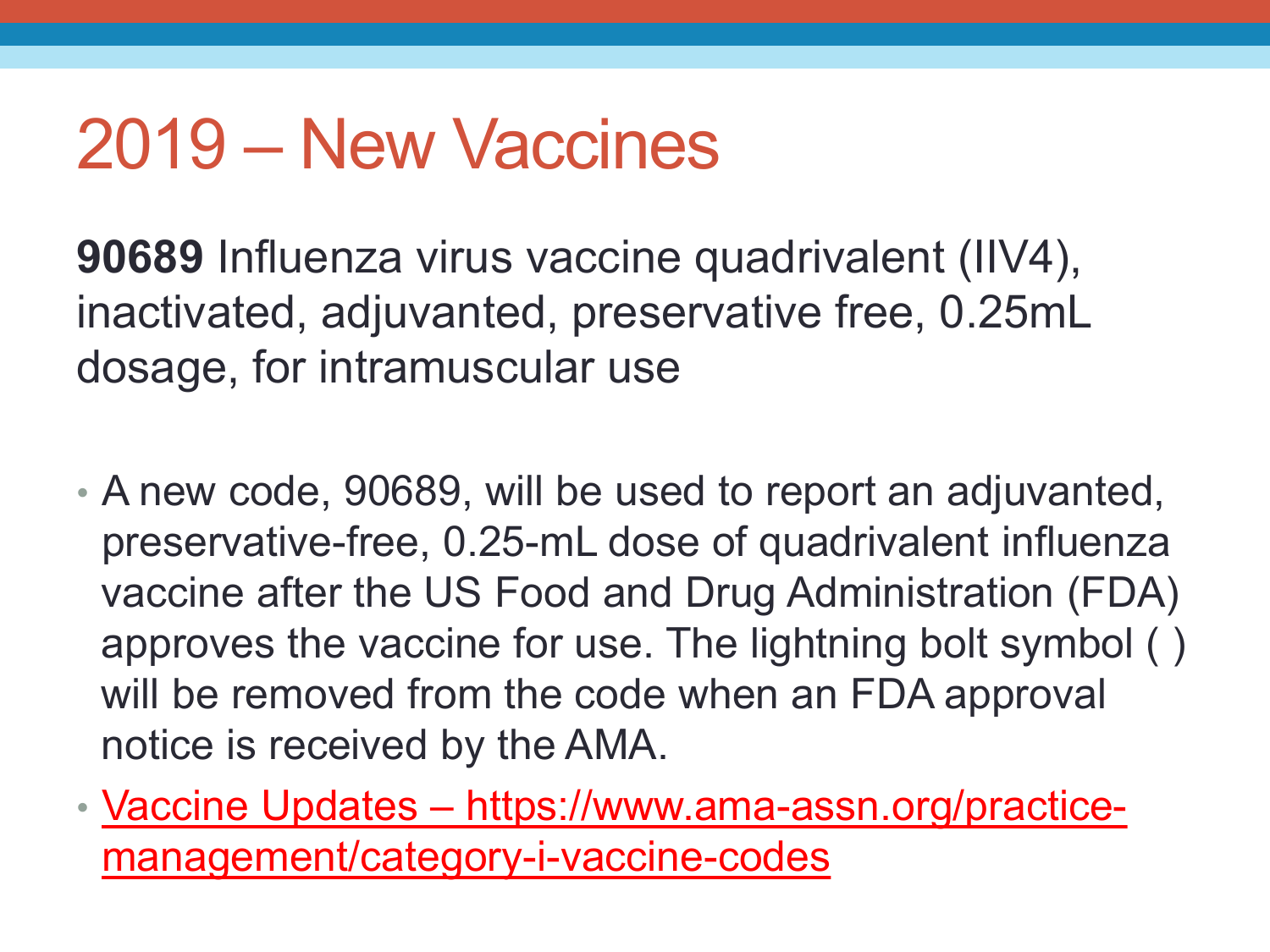#### Supporting Behavioral Health Integration

- Behavioral Care integration with Physical Health
- Supporting evolving care models with 4 new CPT codes for psychiatric collaborative care and general behavioral care management.
- Evidence– better Adult care, higher quality and cost outcomes
- May be more defined than pediatric models
- Medicaid and Private Payers deciding coverage now– CMS covers both for Medicare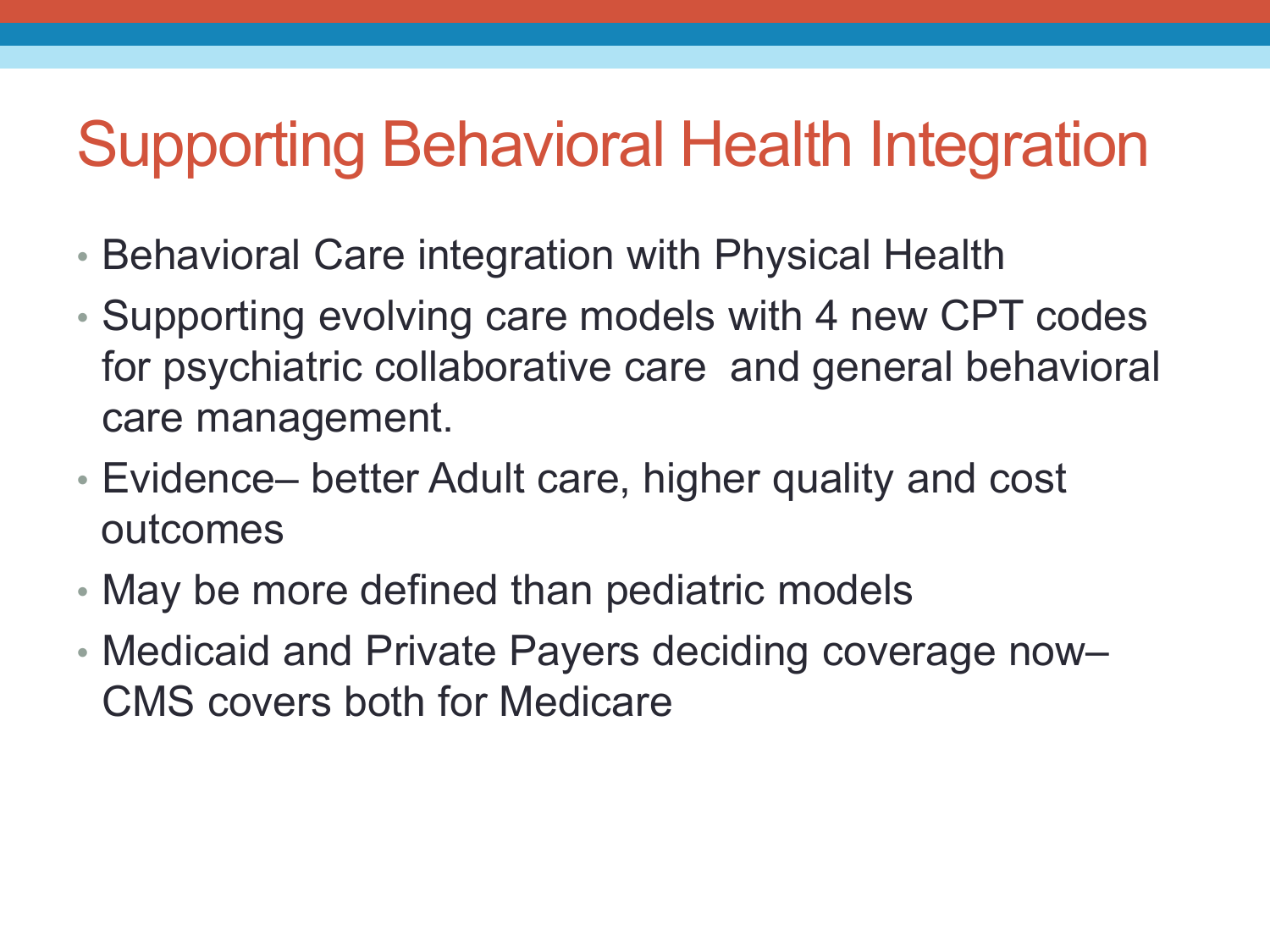Three codes for TEAM based integrated care

- 99492
- 99493
- 99494

Reflects a New BH integration Care model

Very Specific Requirements

CMS covers – move from G codes to CPT 2018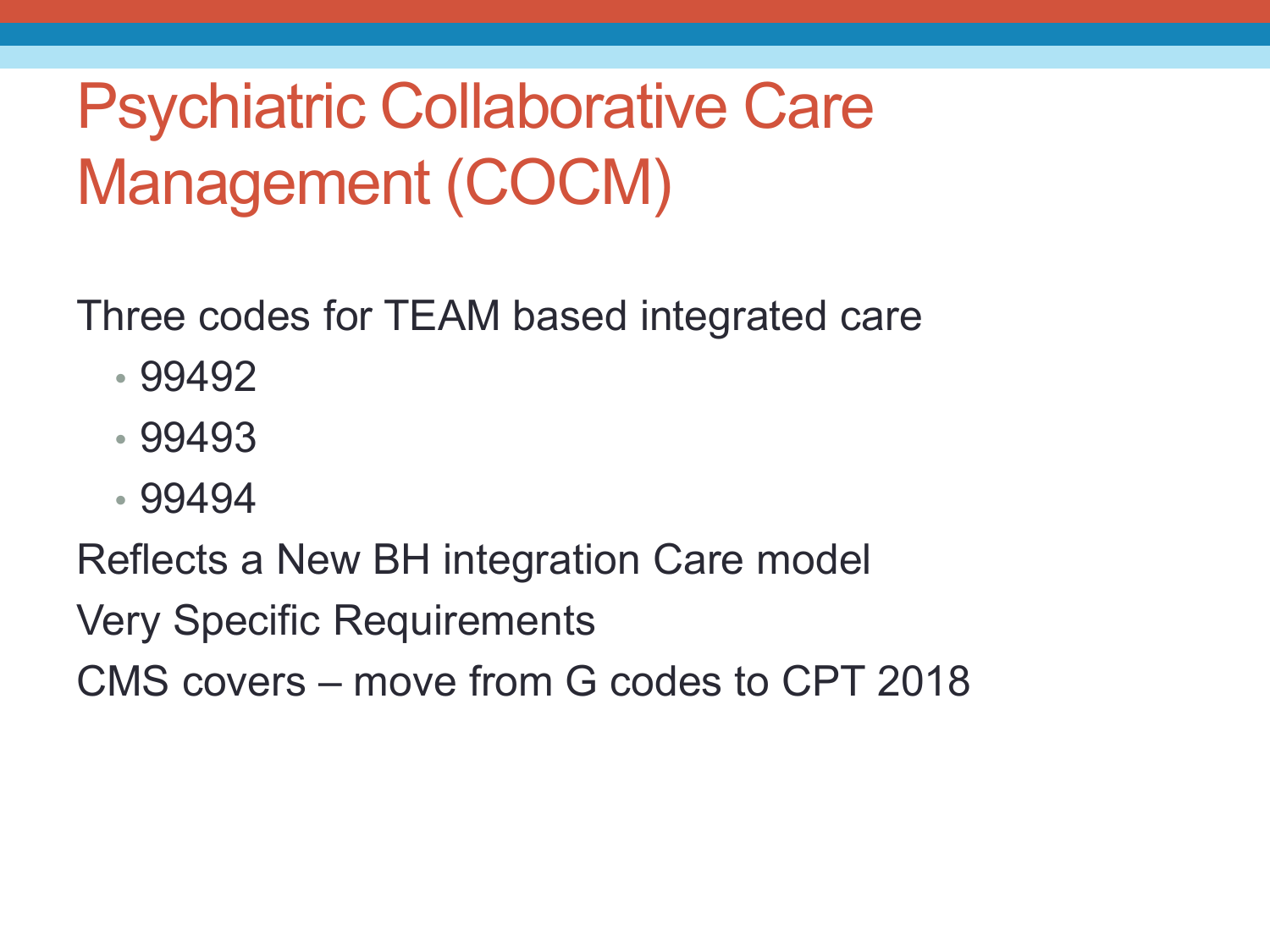## Psychiatric Collaborative Care Management – Requirements

- Services are provided under the direction of a treating physician or other qualified health care professional (QHP)
- Patient has a diagnosed psychiatric disorder that requires a behavioral health care assessment and establishing, implementing, revising, or monitoring a care plan; and provision of brief interventions
- Reported by the treating physician or other QHP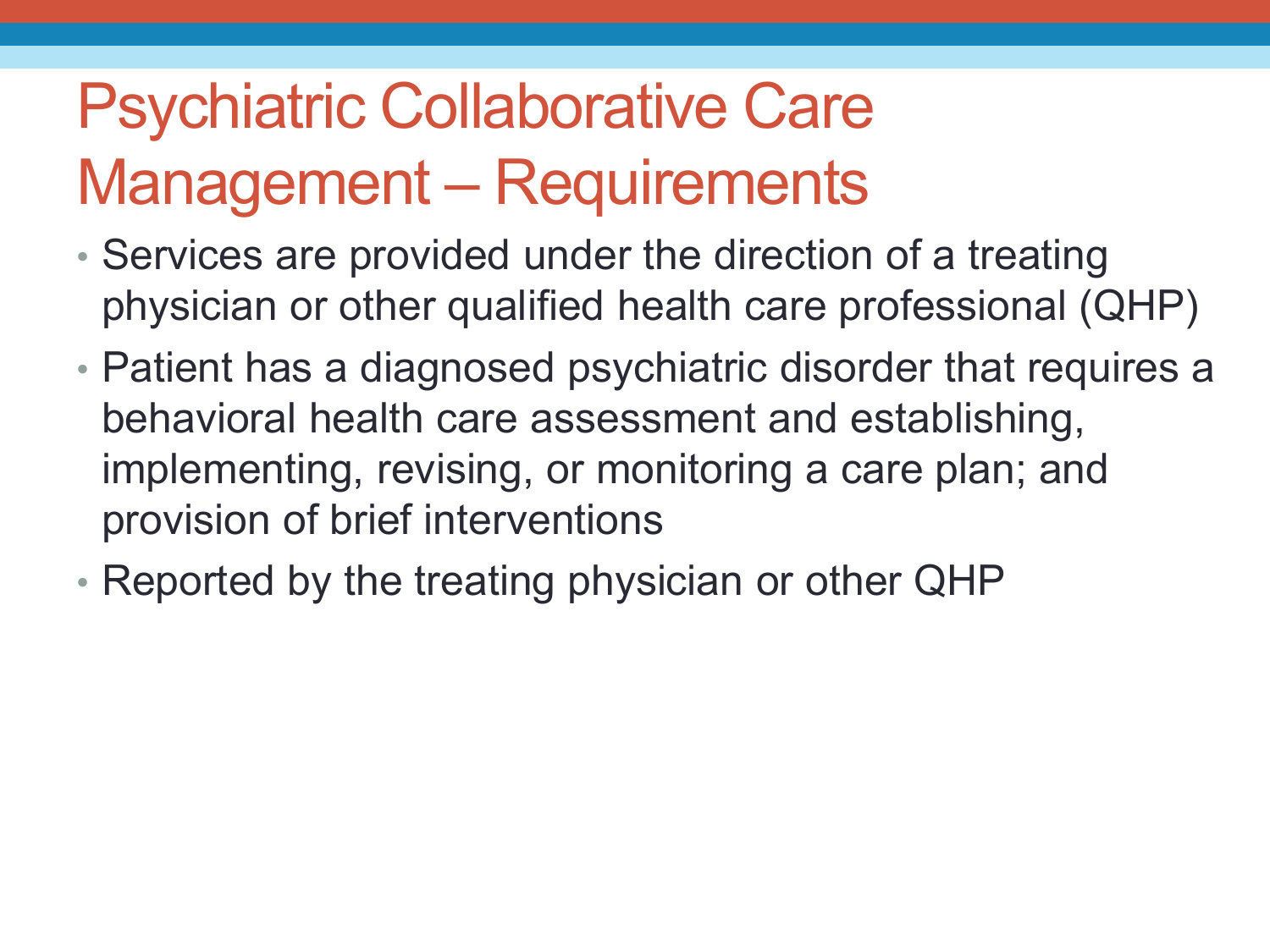### Psychiatric Collaborative Care Management – Requirements

- Include the services of the treating physician or other QHP consultant who has contracted directly with the treating physician or other QHP, to provide consultation.
- Patients directed to the behavioral health care manager typically have newly diagnosed conditions, may need help in engaging in treatment, have not responded to standard care delivered in a non psychiatric setting, or…..
- Require further assessment and engagement, prior to consideration of referral to a psychiatric care setting.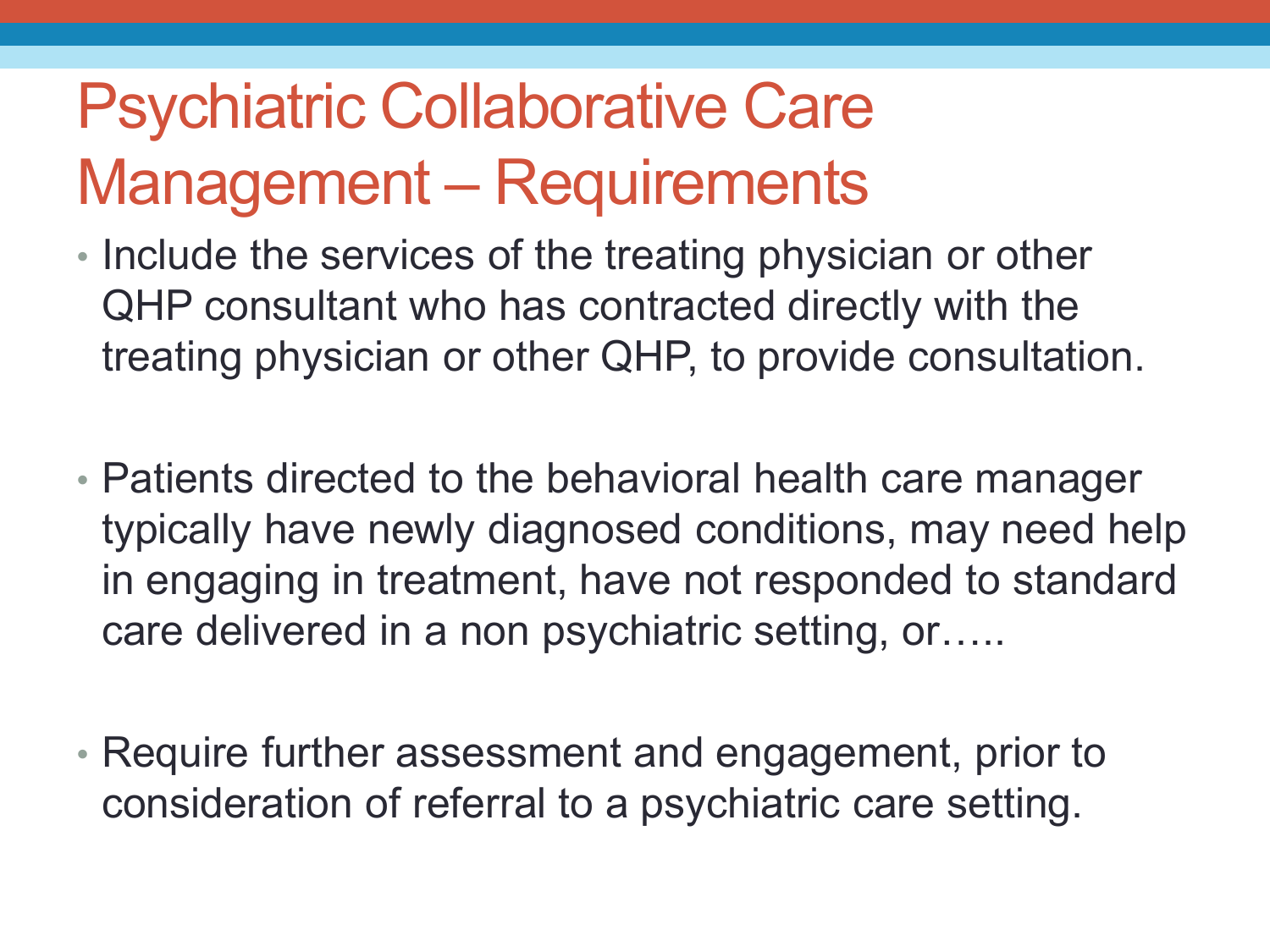## Defining the Model in CPT The Episode of Care

- Begins when the patient is directed by the treating physician or other QHP to the behavioral health care manager
- Ends with attainment of targeted treatment goals, resulting in the discontinuation of care management services, OR failure to attain targeted treatment goals culminating in referral to a psychiatric care provider for ongoing treatment; or
- Lack of continued engagement with no psychiatric collaborative care management services provided over a consecutive six month calendar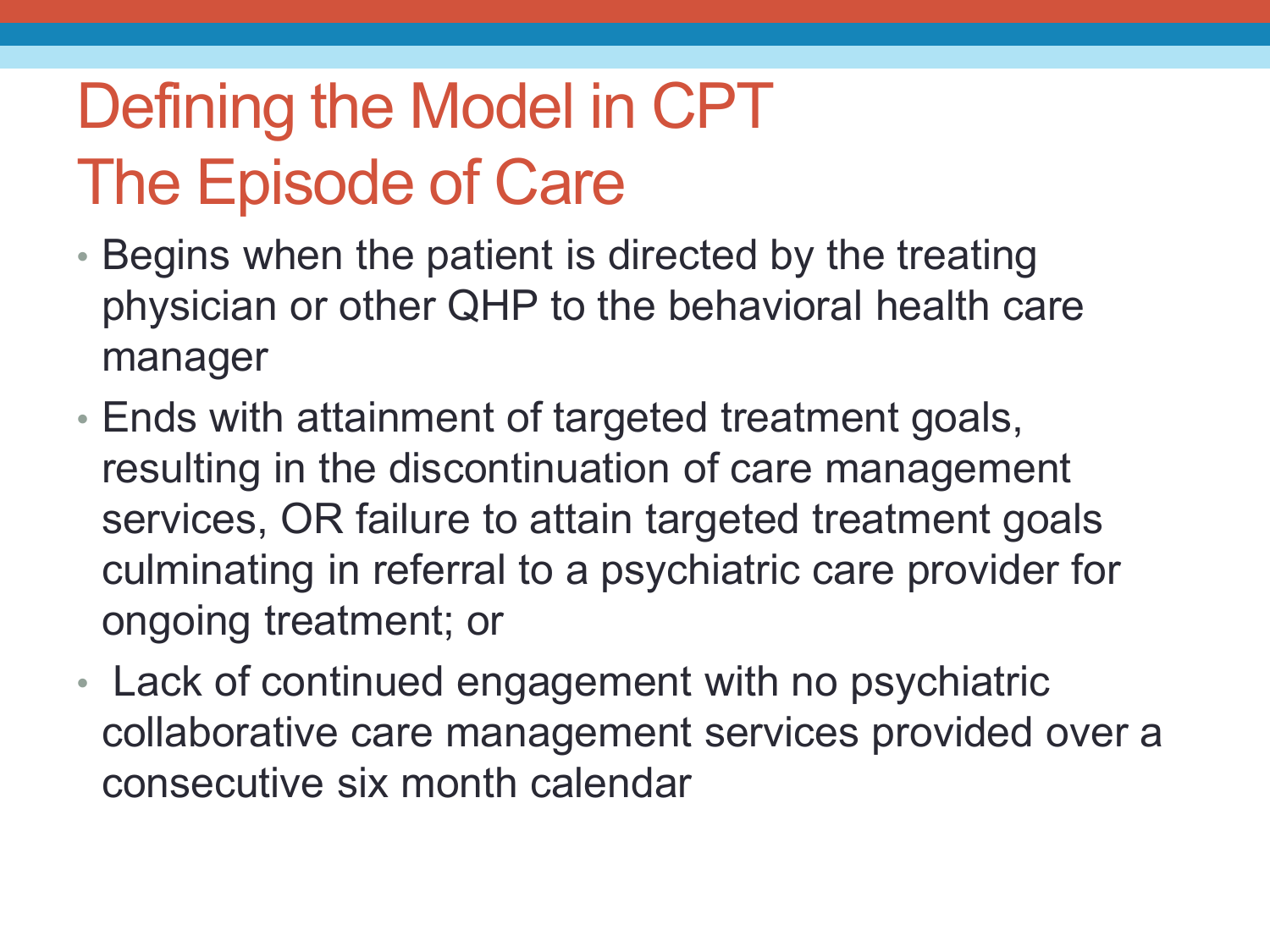#### Defining the Model in CPT The Provider Definitions

*Health care professionals – the treating* physician or other QHP who directs the behavioral health care manager and continues to oversee the patient's care, including prescribing medications, providing treatments for medical conditions, and making referrals to specialty care when needed.

• Evaluation and management (E/M) and other services may be reported separately by the same physician or other QHP during the same calendar month.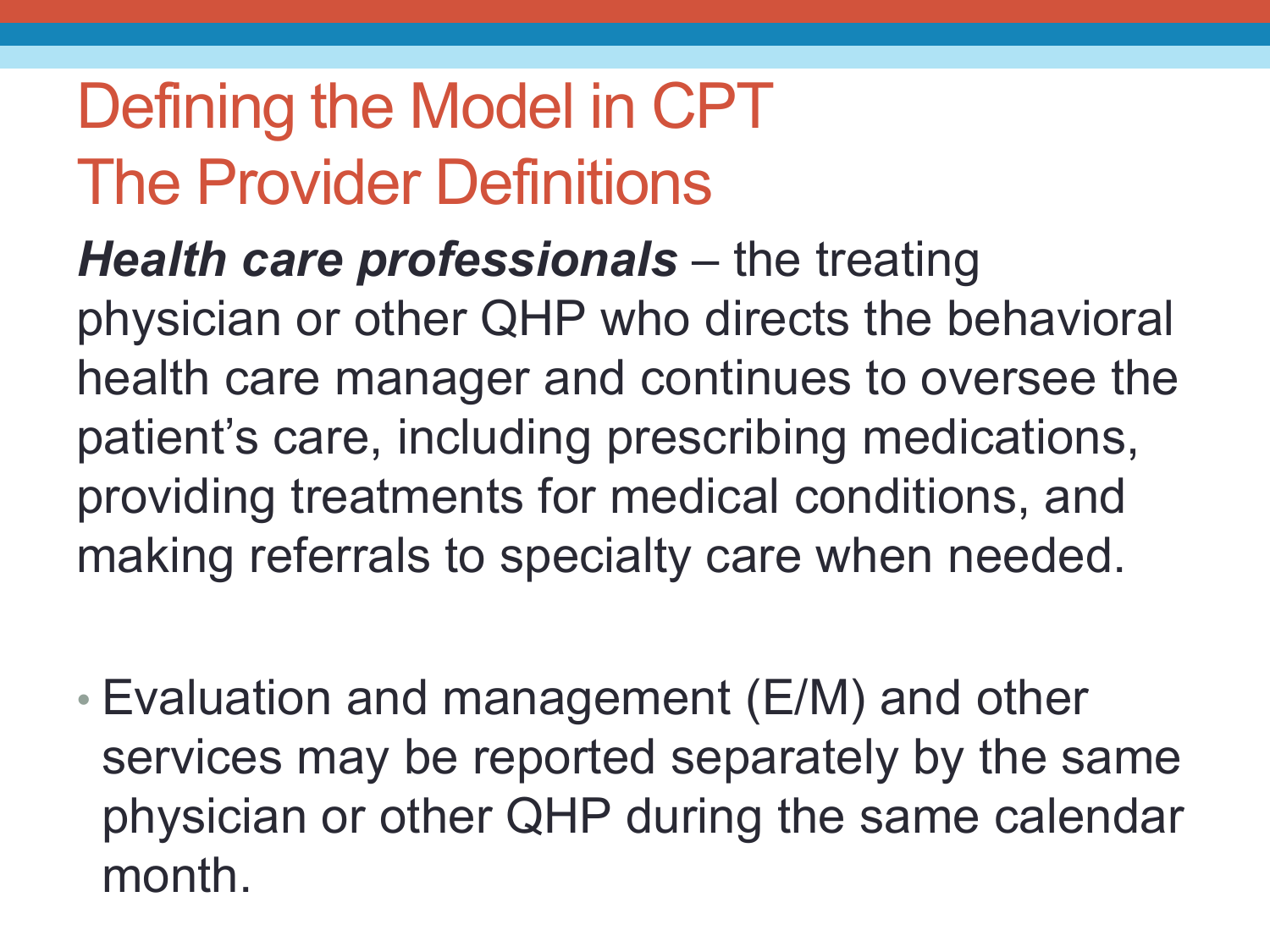## Defining the Model in CPT The provider Definitions

- **Behavioral health care manager** refers to clinical staff with a *masters-/doctoral-level education or specialized training in behavioral health who provides care management* services as well as an assessment of needs, including the administration of validated rating scales, the development of a care plan, provision of brief interventions, ongoing collaboration with the treating physician or other QHP, maintenance of a registry, all in consultation with a psychiatric consultant.
- Services are provided both *face-to face and non-face-toface and Psychiatric consultation is provided minimally on a weekly* basis, typically non-face to-face.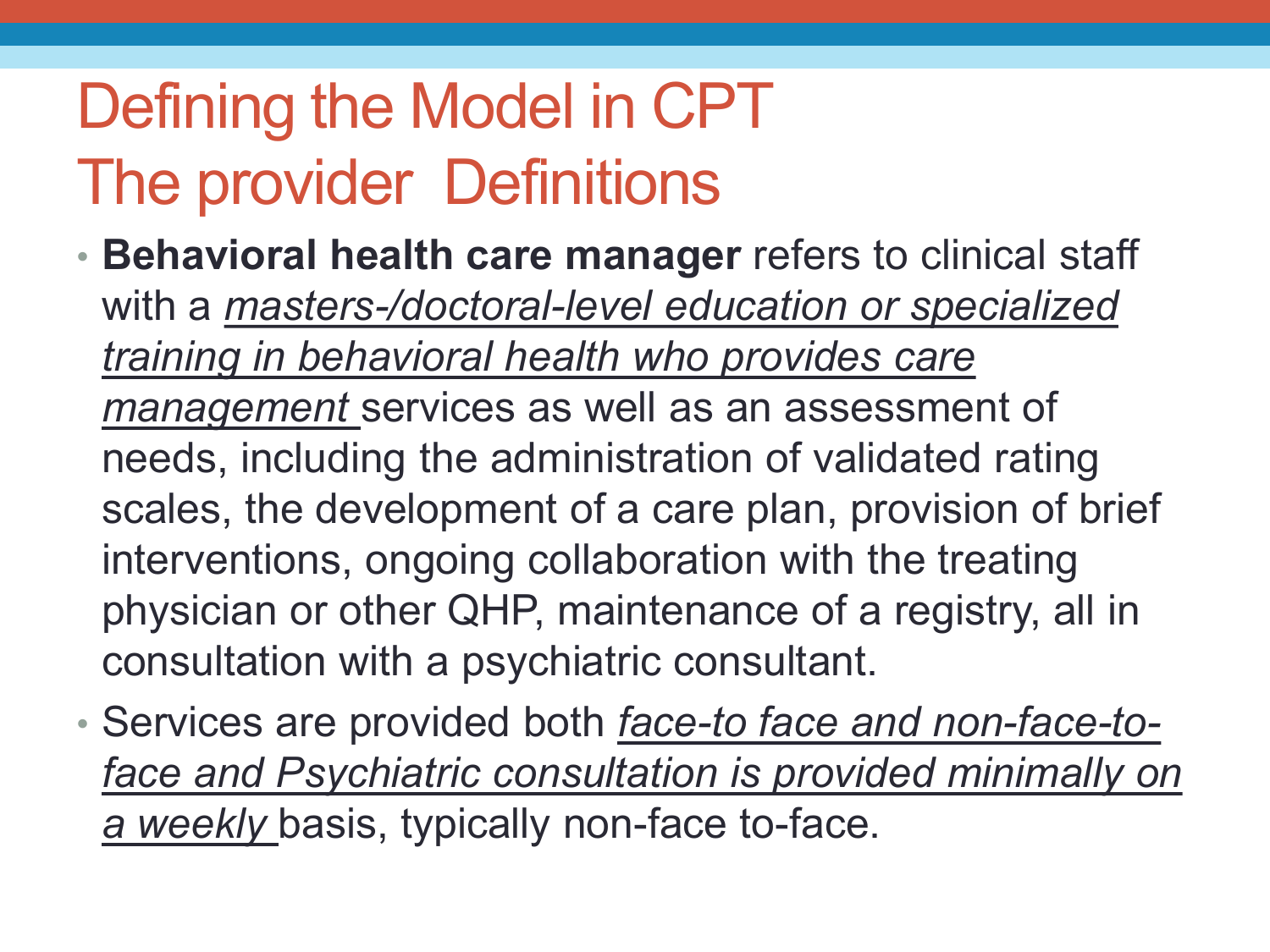99492

- Initial psychiatric collaborative care management, first 70 minutes in the first calendar month of behavioral health care manager activities,
- In consultation with a psychiatric consultant, and
- Directed by the treating physician or other qualified health care professional, with the following required elements: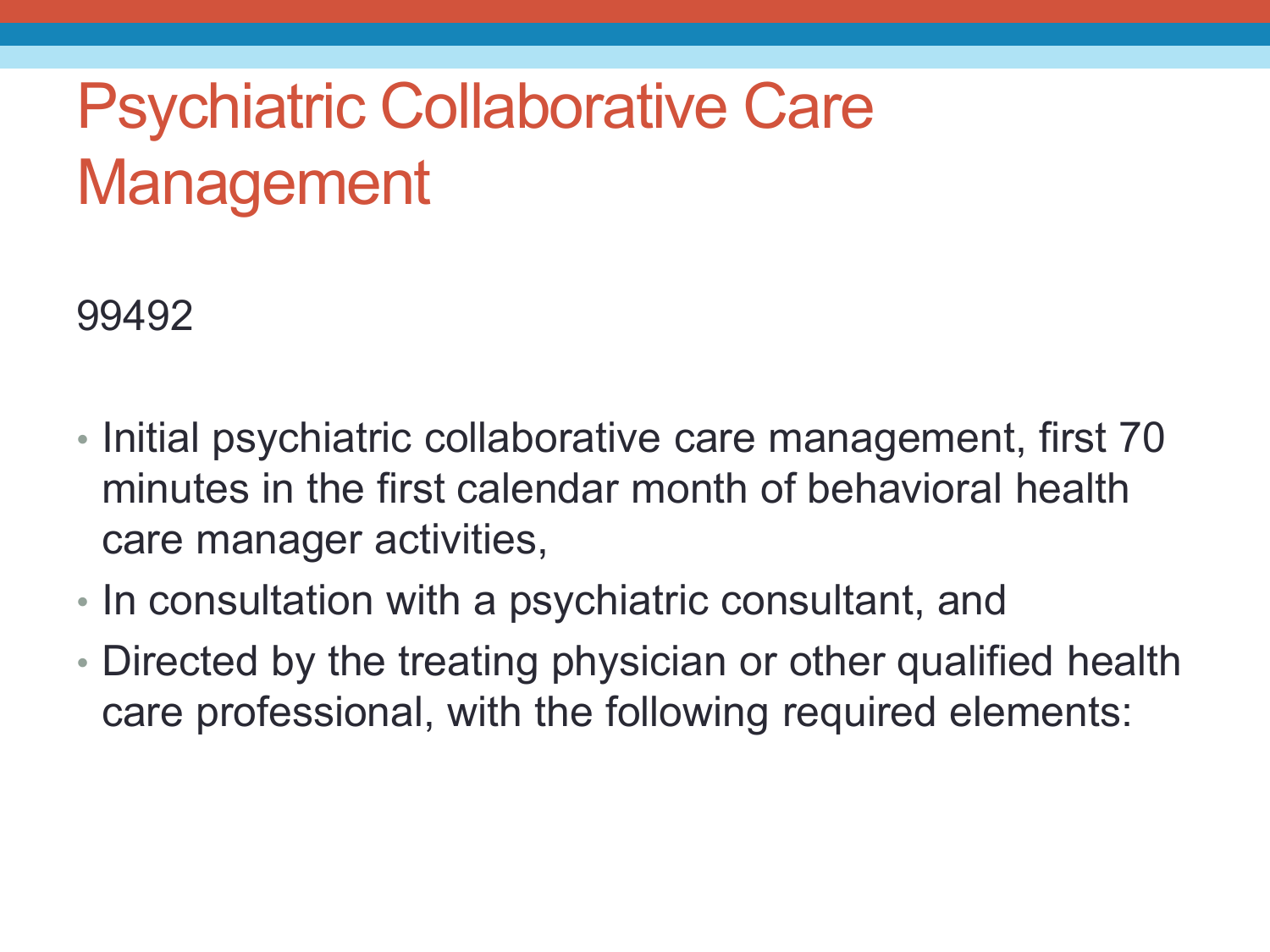99492– Required elements:

- Outreach to and engagement in treatment of a patient directed by the treating physician or QHP
- Initial assessment of the patient, including administration of validated rating scales, with the development of an individualized treatment plan;
- Review by the psychiatric consultant with modifications of the plan if recommended;
- Entering patient in a registry and tracking patient follow-up and progress using the registry, with appropriate documentation, and participation in weekly caseload consultation with the psychiatric consultant; and
- Provision of brief interventions using evidence-based techniques such as behavioral activation, motivational interviewing, and other focused treatment strategies.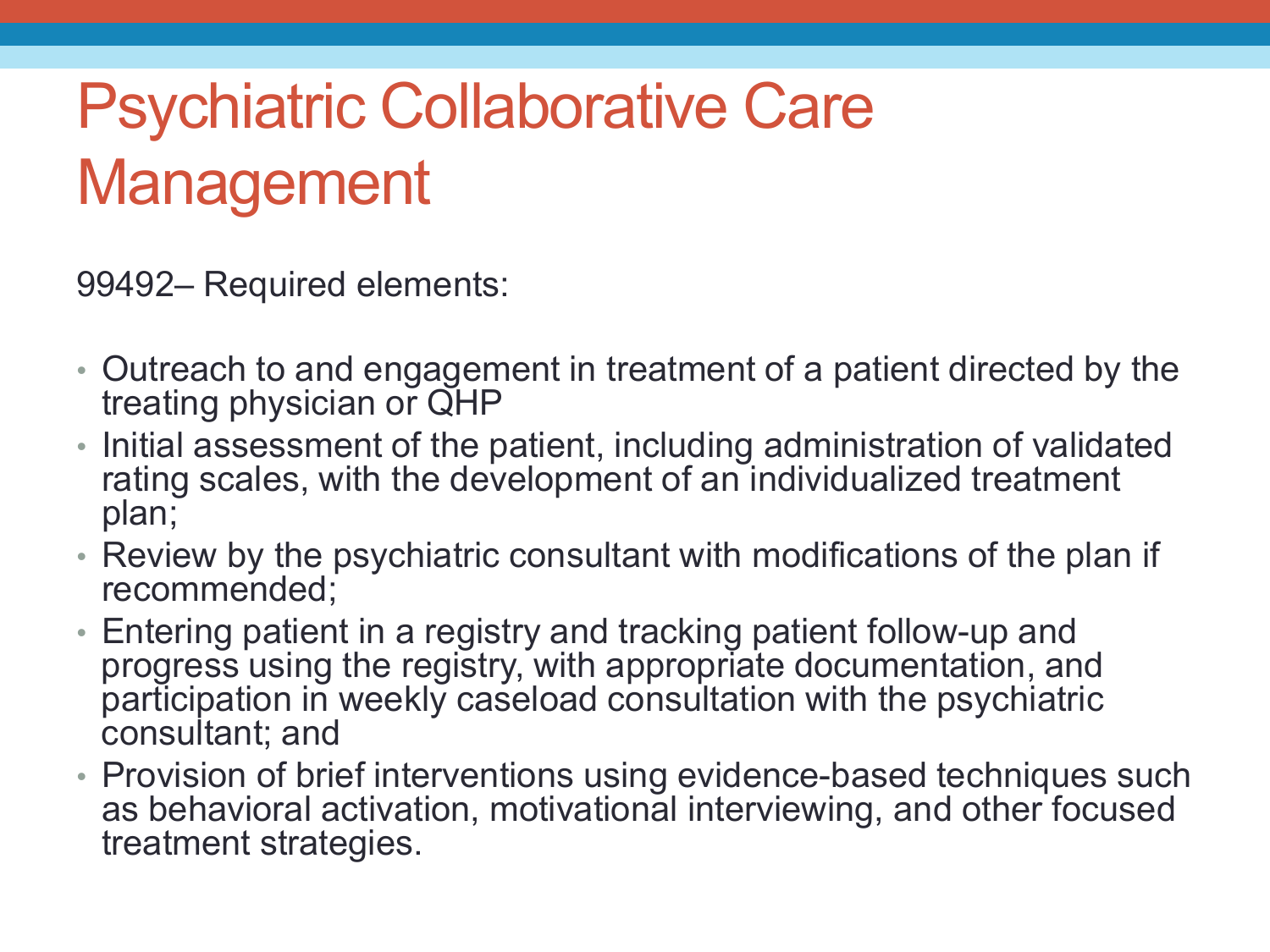99493

• **Subsequent psychiatric collaborative care management,** first 60 minutes in a *subsequent month* of behavioral health care manager activities, in consultation with a psychiatric consultant, and directed by the treating physician or other QHP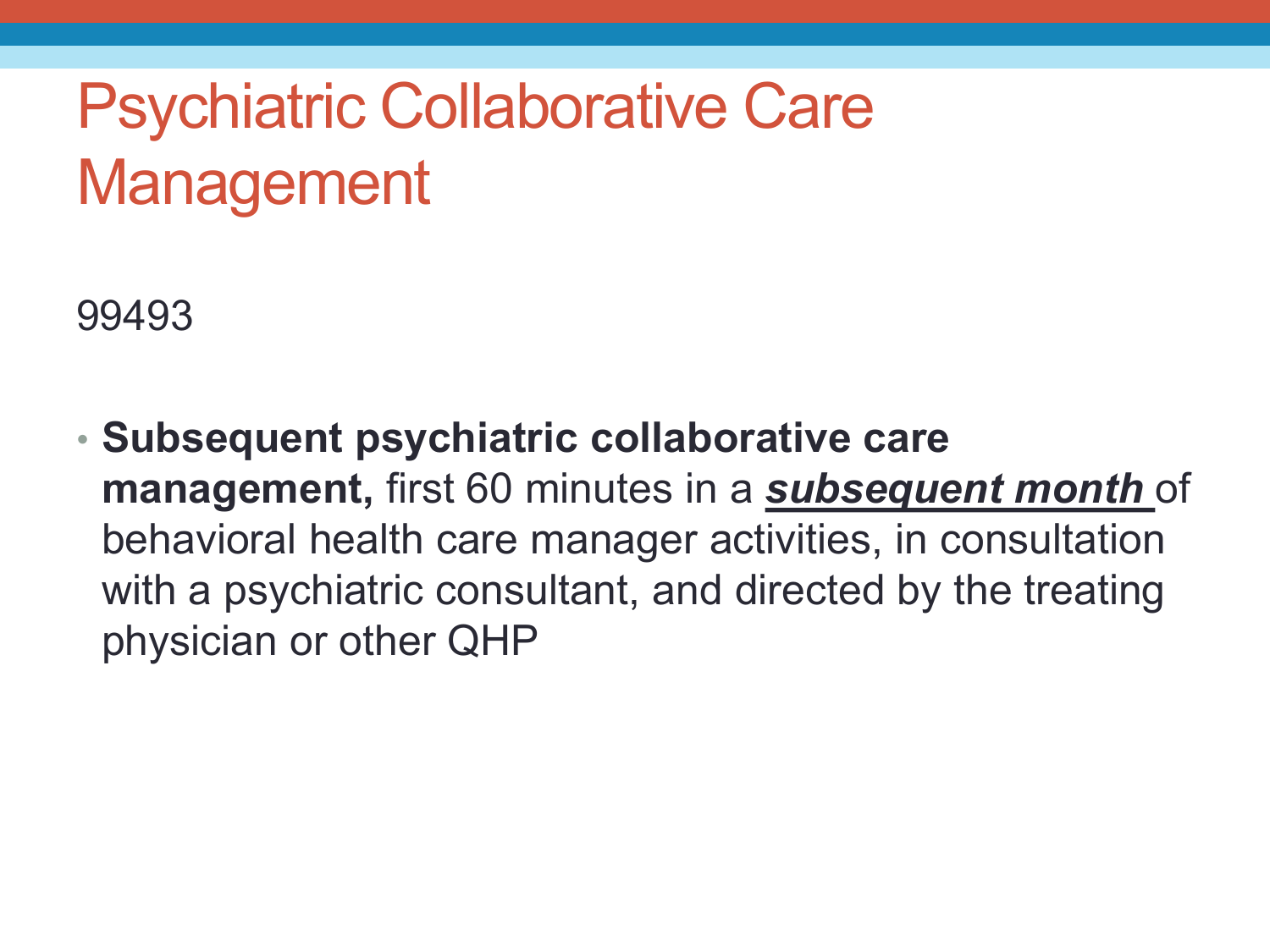99493 – required elements:

- Tracking patient follow-up and progress using the registry, with appropriate documentation;
- Participation in weekly caseload consultation with the psychiatric consultant;
- Ongoing collaboration with and coordination of the patient's mental health care with the treating physician or other QHP and any other treating mental health providers;
- Additional review of progress and recommendations for changes in treatment, as indicated, including medications, based on recommendations provided by the psychiatric consultant;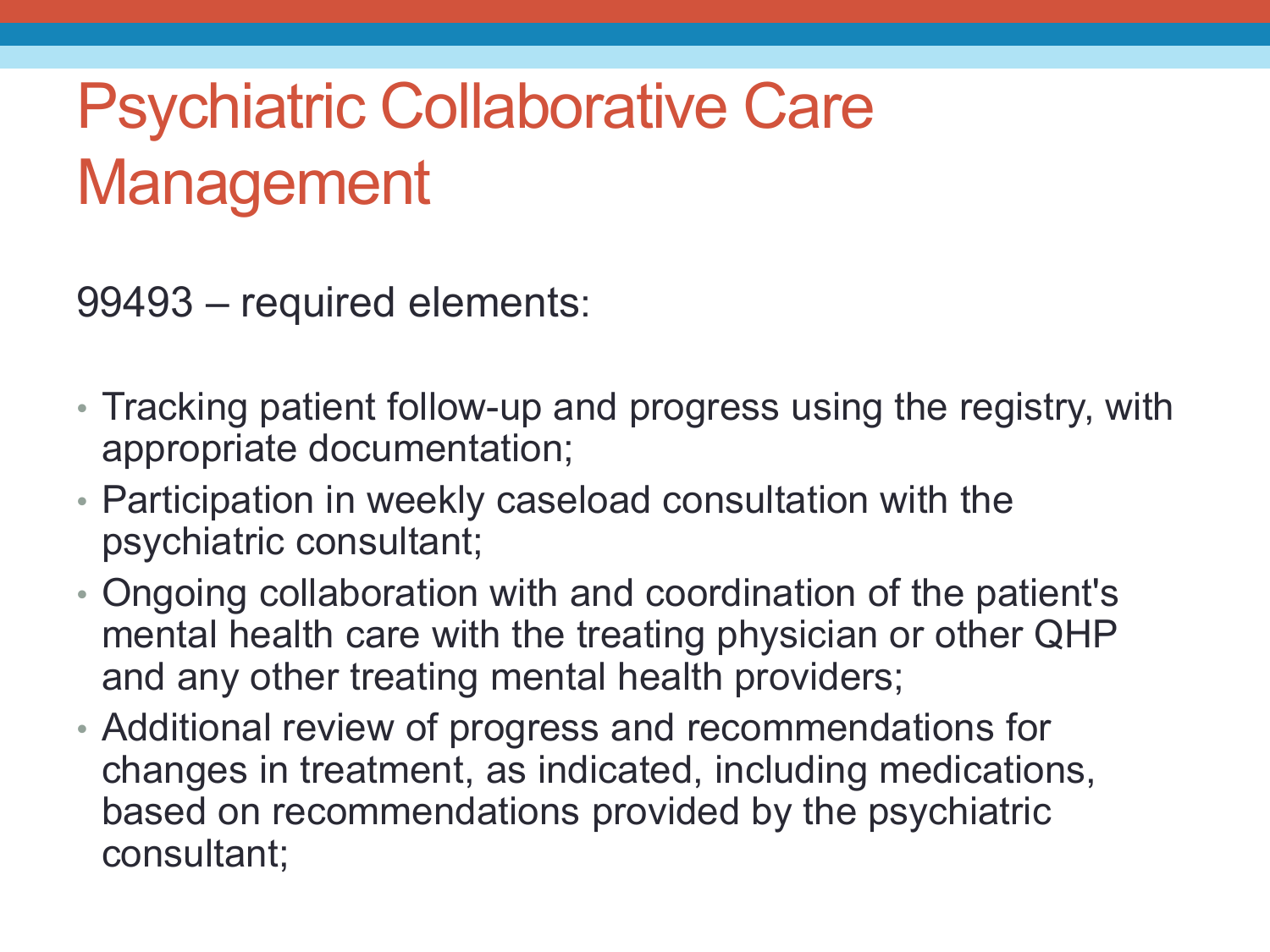99493 – required elements:

- Provision of brief interventions using evidence-based techniques such as behavioral activation, motivational interviewing, and other focused treatment strategies;
- Monitoring of patient outcomes using validated rating scales
- Relapse prevention planning with patients as they achieve remission of symptoms and/or other treatment goals and are prepared for discharge from active treatment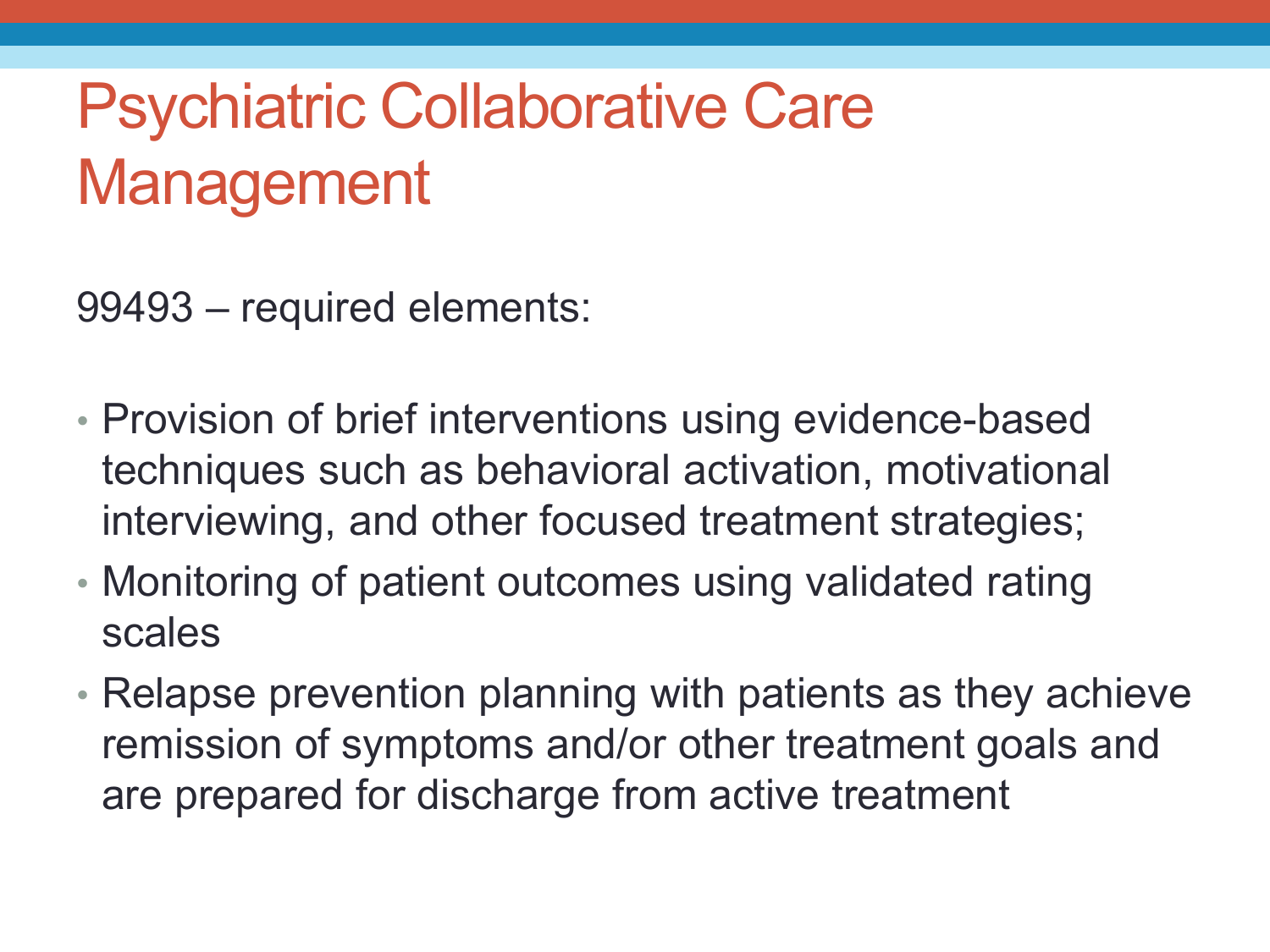99494

• **Initial or subsequent psychiatric collaborative care management**, each additional 30 minutes in a calendar month of behavioral health care manager activities, in consultation with a psychiatric consultant, and directed by the treating physician or other qualified health care professional (List separately in addition to code for primary procedure)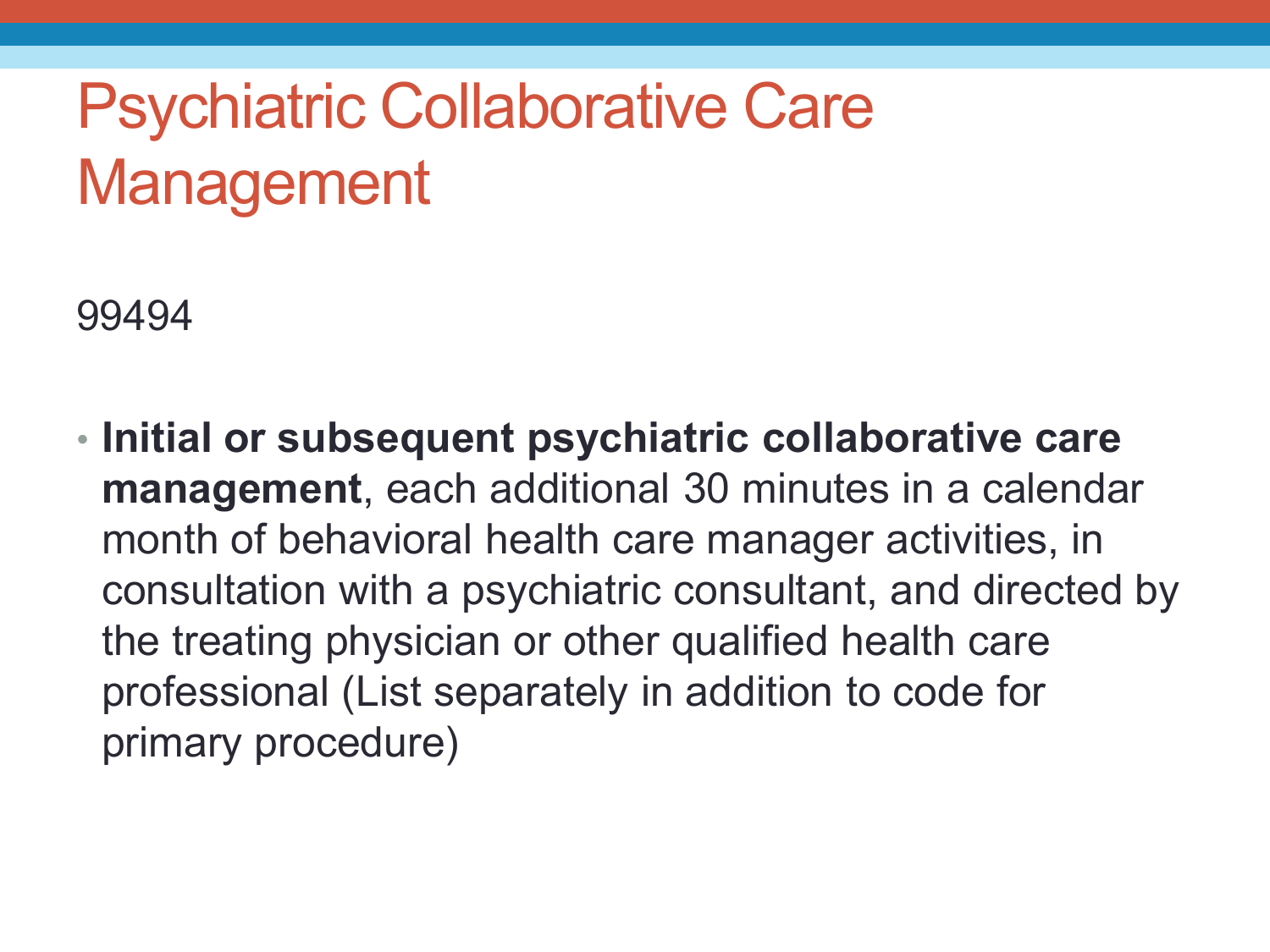## COCM– Medicare Fee Schedule

| <b>2018 CPT</b><br>Code | <b>Medicare G Code 2017</b>                                 | 2018 Relative<br><b>Value Units</b> | 2018 Allowed<br><b>Amount</b> |
|-------------------------|-------------------------------------------------------------|-------------------------------------|-------------------------------|
| 99492                   | G0502: initial PCCM $\geq$ 70 minutes<br>per calendar month | 3.98                                | \$142.84                      |
| 99493                   | G0503: subsequent PCCM ≥60<br>minutes per calendar month    | 3.52                                | \$126.33                      |
| +99494                  | G0504: each additional 30 minutes                           | 1.84                                | \$66,04                       |

#### **CPT midpoint rule applies**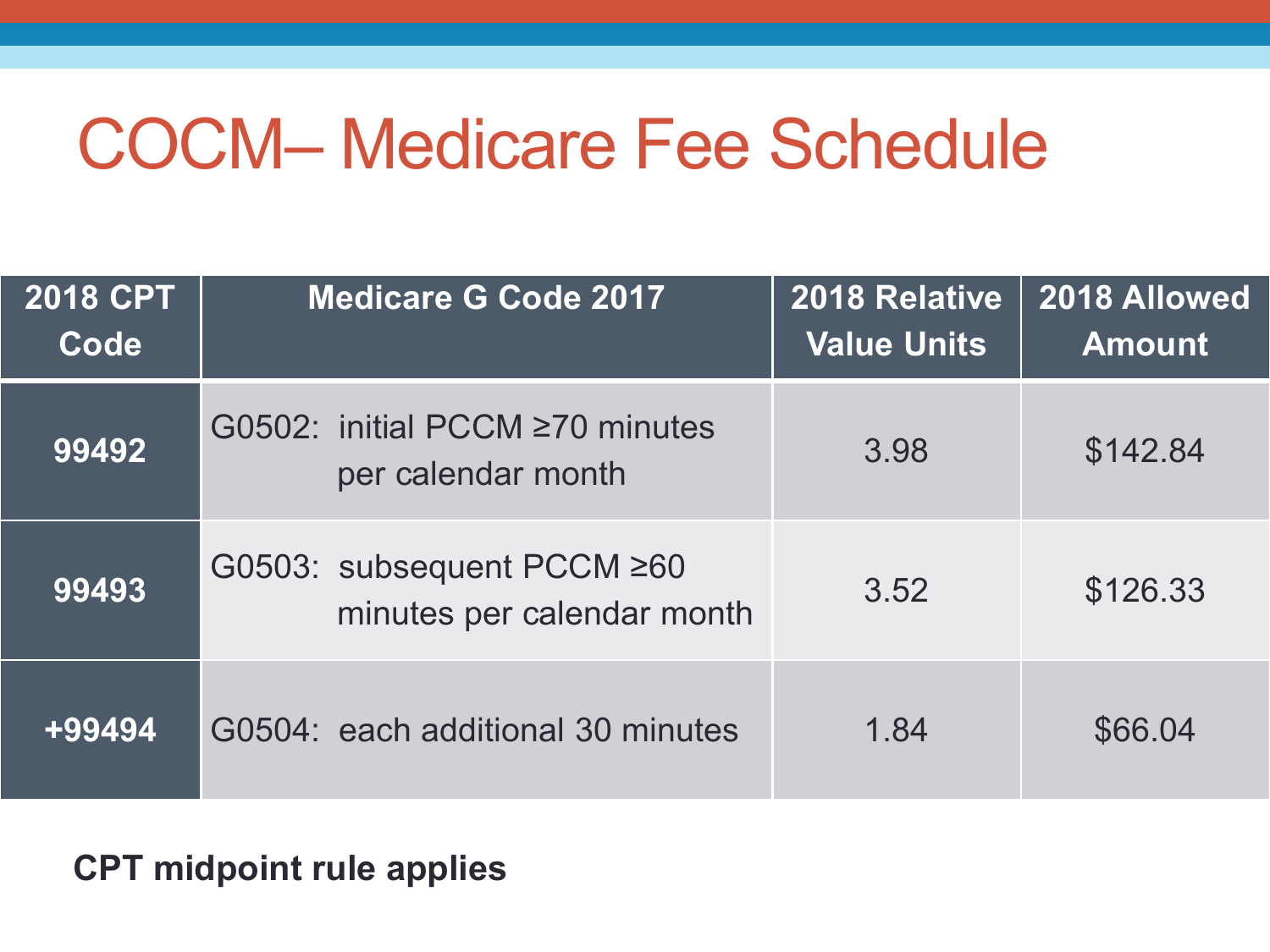#### General Behavioral Care Management

#### #**99484**

Care management services for behavioral health conditions, at least *20 minutes of clinical staff time*, directed by a physician or other qualified health care professional, per calendar month

• Moved into CPT from HCPCS code G0507 with 2017 Medicare payment of \$46.07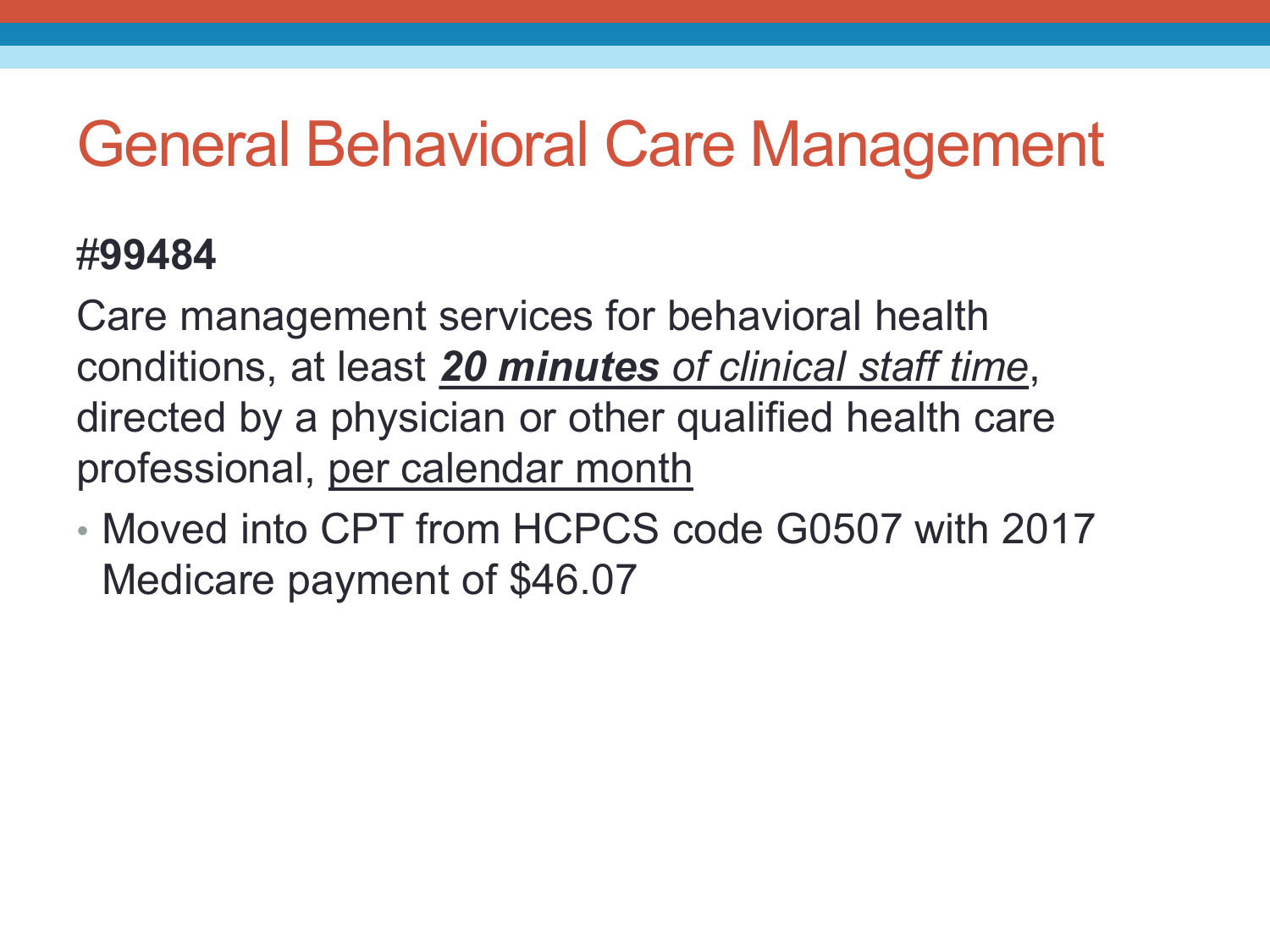### Behavioral health Care Management Required elements:

- Initial assessment or follow-up monitoring, including the use of applicable validated rating scales.
- Behavioral health care planning in relation to behavioral/psychiatric health problems, including revision for patients who are not progressing or whose status changes.
- Facilitating and coordinating treatment such as psychotherapy, pharmacotherapy, counseling and/or psychiatric consultation.
- Continuity of care with a designated member of the care team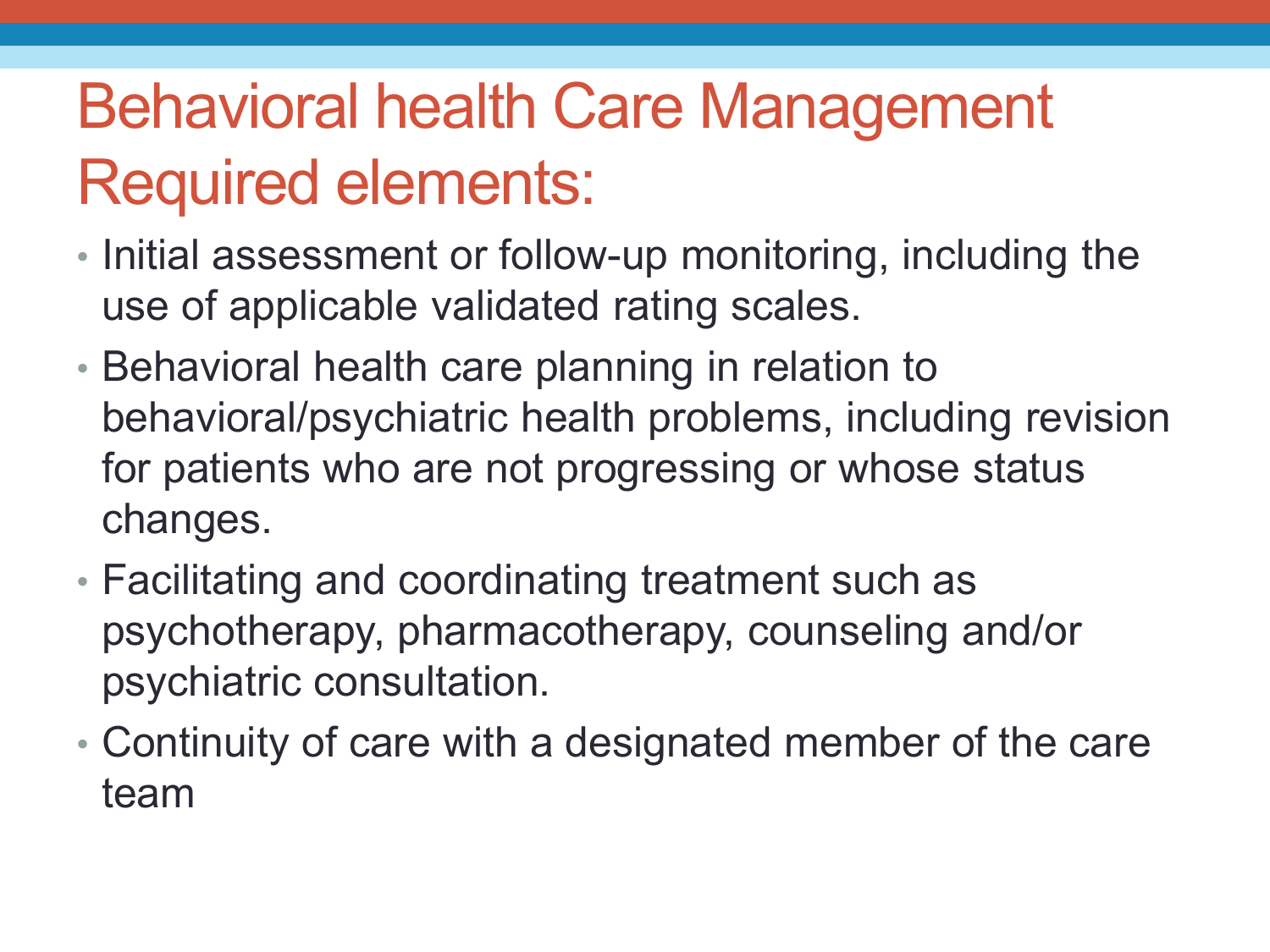## Behavioral health Care Management

- Behavioral health integration care management (99484) and psychiatric collaborative care management (99492, 99493, 99494) may not be reported by the same professional in the same month.
- Behavioral health care integration clinical staff are not required to have qualifications that would permit them to separately report services (eg, psychotherapy), and …….
- if qualified and they perform such services, they may report such services separately, as long as the time of the service is not used in reporting 99484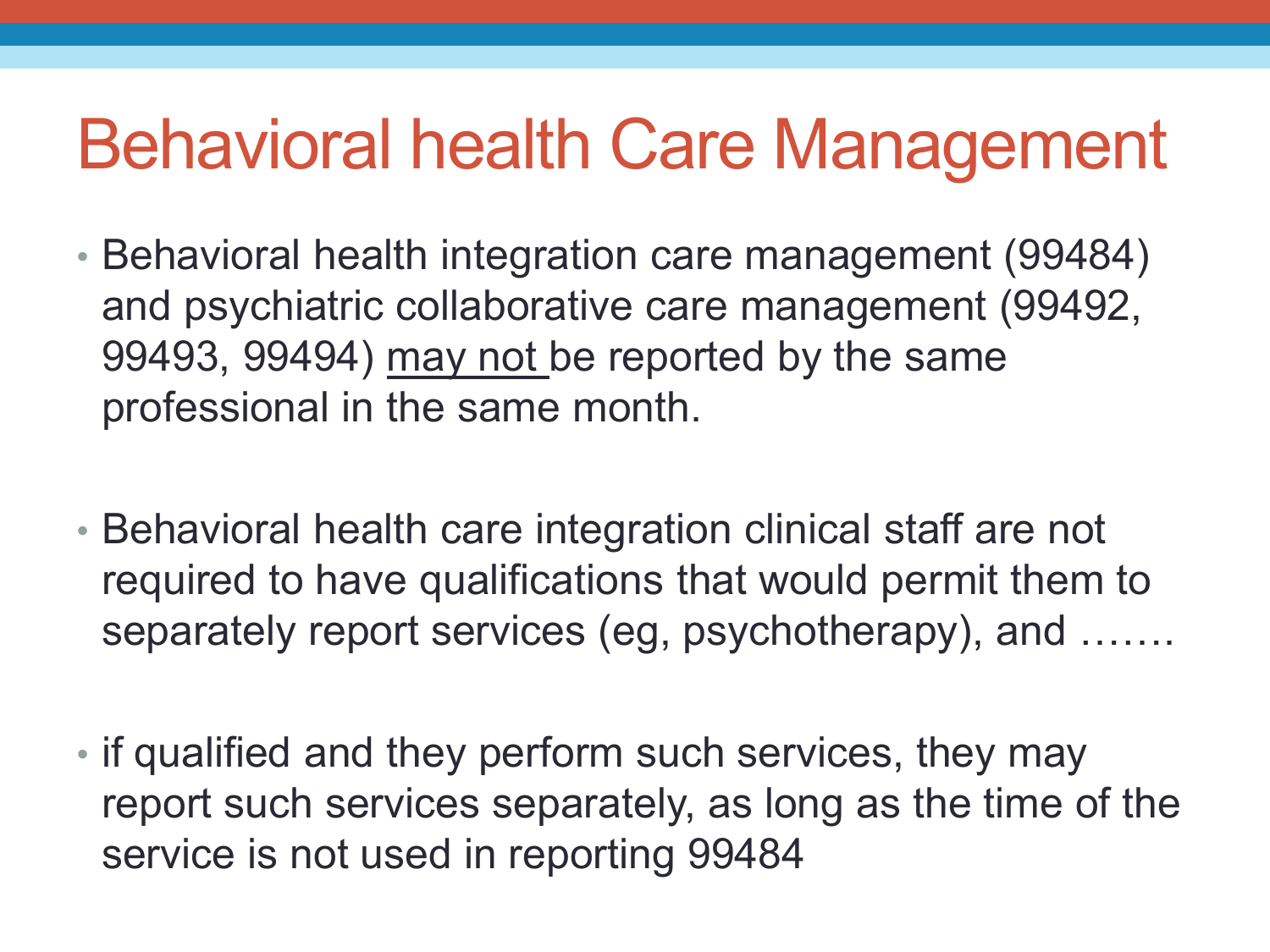# Behavioral Health Care Management

- General behavioral health integration care management services (99484) are *reported by the supervising physician* or other qualified health care professional.
- The services are performed by clinical staff for a patient with a behavioral health (including substance use) condition that requires care management services (face-to-face or non-face-to-face) of 20 or more minutes in a calendar month.
- A treatment plan as well as the specified elements of the service description is required. The assessment and treatment plan is not required to be comprehensive and the office/practice is not required to have all the functions of chronic care management (99487, 99489, 99490).
- Code 99484 may be used in any outpatient setting, as long as the reporting professional has an ongoing relationship with the patient and clinical staff and as long as the clinical staff is available for face-to-face services with the patient.